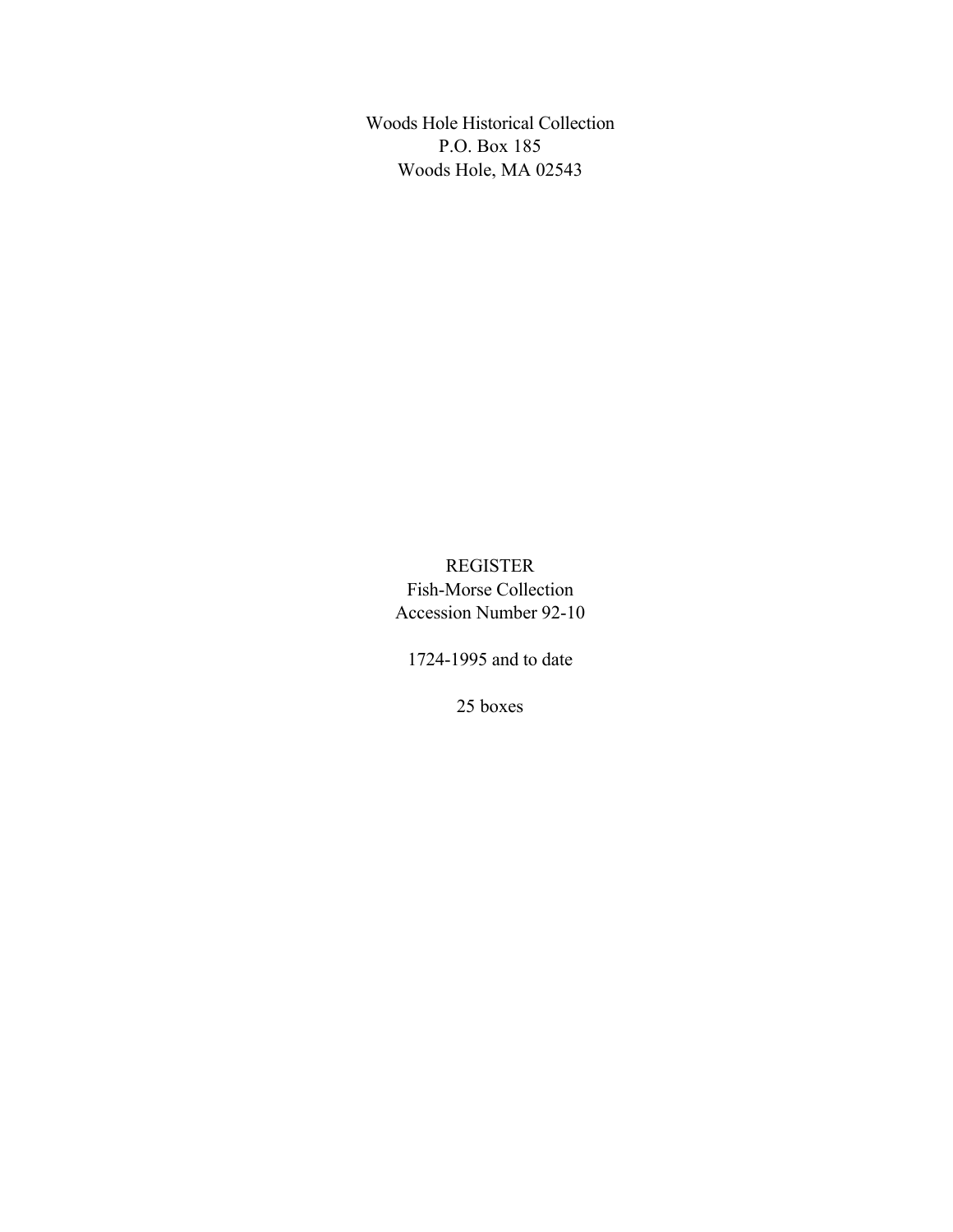### **FISH-MORSE COLLECTION**

### **HISTORY**

The Fish family of Quissett traces its ancestry to Nathan Fish, born 1660, probably in Sandwich, Massachusetts. His son Samuel was born in Falmouth and so was Samuel's son Samuel. The second Samuel's son Thomas (1762-1848) was the founder of the family which settled in the Quissett Harbor area between Falmouth and Woods Hole.

Thomas Fish was a ship-builder, fought in the Revolutionary War and later became a teacher, a Justice of the Peace and a Barnstable County Commissioner. Most importantly, he was a representative to the Massachusetts State Legislature for 21 years. This position resulted in long absences from his beloved Quissett. In Falmouth he was important in the Congregational Church and became a Deacon of that church. This title preceded his name for the rest of his life.

Thomas built the family "Homestead" on the east side of Quissett Harbor. During the time it was owned by his son Joseph (1804-1899) and later by his grandson, Thomas Dunham Fish (1840-1928), a porch was added to the front of the center-hall five-bay Colonial.

Joseph married a lovely lady from Martha's Vineyard, Albinia Daggett, and this firmly cemented the family to families from the Vineyard, including members of the Yale family. Thomas Dunham Fish married Albina Daggett Yale and Albina's sister Sarah Smith Boardman Yale married Stephen W. Carey, a man of great influence in the later history of the Quissett Harbor area.

Albinia Daggett's sister Mary was married to Thomas Dunham, Jr. of the Vineyard. He and Frederick Dimon of Connecticut formed the shipping firm Dunham & Dimon in New York during the 1840s. Thomas Dunham Fish joined the company around 1860. Eventually the company became incorporated as Thomas Dunham's Nephew & Company. Thomas D. Fish spent much of his life working in New York in lower Manhattan and living in various suburban towns in New Jersey. He was a meticulous record keeper and all his received letters, correspondence, bills and ephemera were carefully labeled, folded and stored.

His wife, Albina Yale, died months after giving birth to a daughter, Maria Yale Fish (1874-1952). Maria was brought up by her aunt, Sarah Yale Carey. Maria lived with the Careys in Montclair, New Jersey, a close distance to her father's homes in Rutherford and East Orange, New Jersey. The Fishes stayed in the summer with Thomas's parents, Joseph and Albinia, and the Careys began to summer at Quissett Harbor also.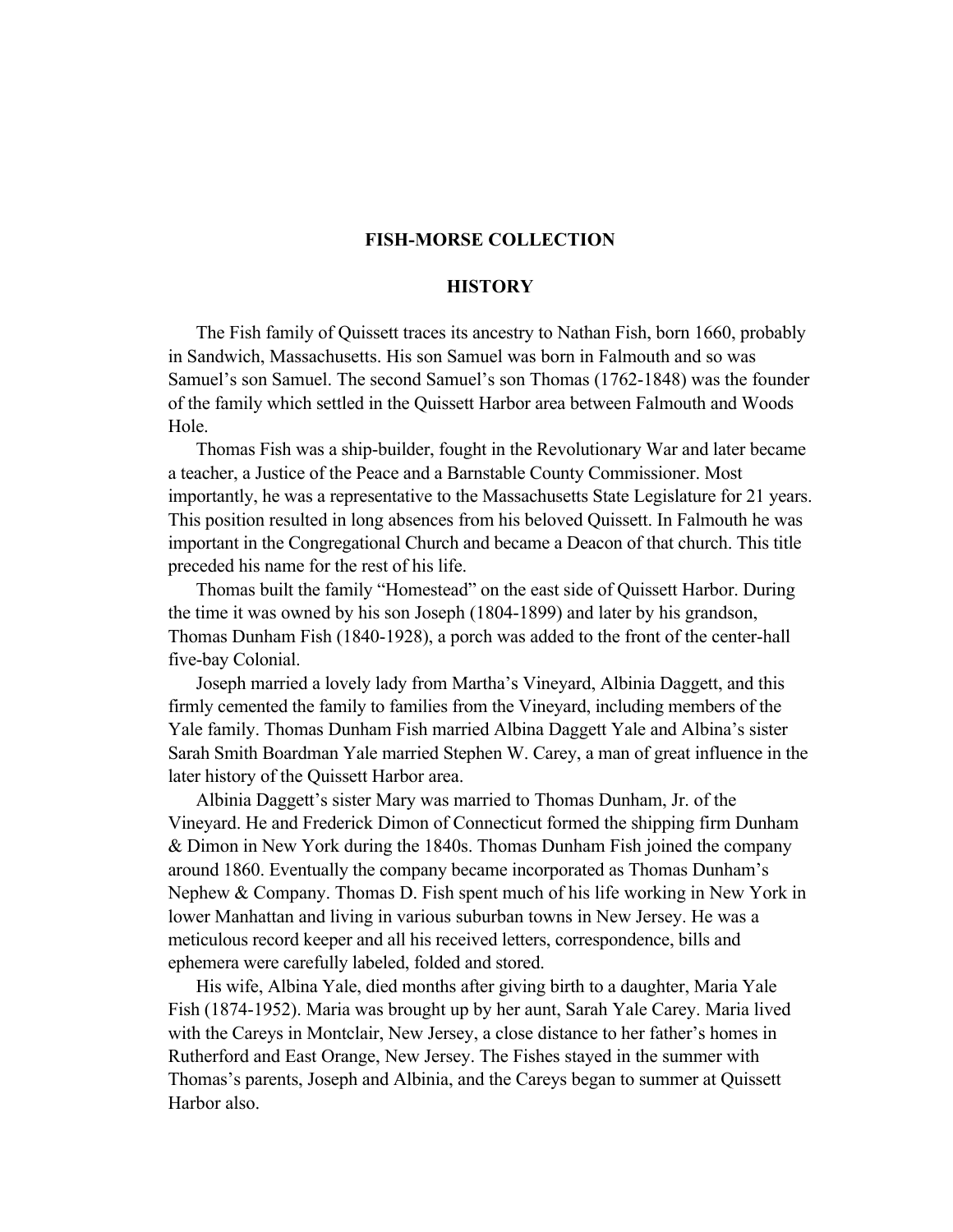Eventually, the Quissett Harbor House, originally cobbled together from 18<sup>th</sup> century houses on the west side of the Harbor and managed for many years by Thomas D. Fish's cousin George W. Fish, was taken over by Stephen W. Carey. It was a fixture in Quissett Harbor from the 1870s to the 1970s, managed in its later years by Cornelia Lee Carey, Stephen W. Carey's granddaughter.

In 1898 Maria married Arthur Metcalf Morse (1870-1954) and upon his retirement in the 1930s they moved to Quissett permanently. Arthur renovated the Fish "Homestead" to be more Colonial in appearance and removed the porch. He called the house "Hurricane Hall." It was his son, Arthur Metcalf Morse, Jr., known as "Metty" (1898-1991), who began the distribution of the family papers to various maritime institutions.

#### **FISH- MORSE COLLECTION**

#### **SCOPE**

The Fish-Morse Collection contains a portion of the family papers of the Fish family of Quissett as well as their descendent Arthur Metcalf Morse ("Metty") , whose death in 1991 resulted in the disposition of the family papers and artifacts.

Arthur Metcalf Morse had given some of the papers and photographs of the firm Thomas Dunham's Nephew & Company, run by Thomas Dunham Fish of Quissett, to Mystic Seaport in 1986. The remaining material pertaining to this company, left in the house at the time of Metty's death, was given to South Street Seaport. Other items (correspondence, diaries, paintings, photos and artifacts) were kept by the heir to the estate, Metty's nephew Thomas (Tom) Cushman Morse. The remainder came to the Woods Hole Historical Collection in 1992, a gift of Tom Morse. This included original letters, deeds, photographs, framed photographs, clothing and books.

Additional material has been donated occasionally since 1994.

Some material was borrowed or obtained in 1993-1994 for the exhibit and article on the Fish Morse Collection, "200 Years of a Quissett Family." The exhibit was mounted at the Woods Hole Historical Museum, Gallery 2, and the article appeared in the Museum's journal *Spritsail*, Volume 8, Number 1, Winter 1994.

A brief, undetailed catalog was made of the collection in 1992-1993. The catalog following was made in 2011.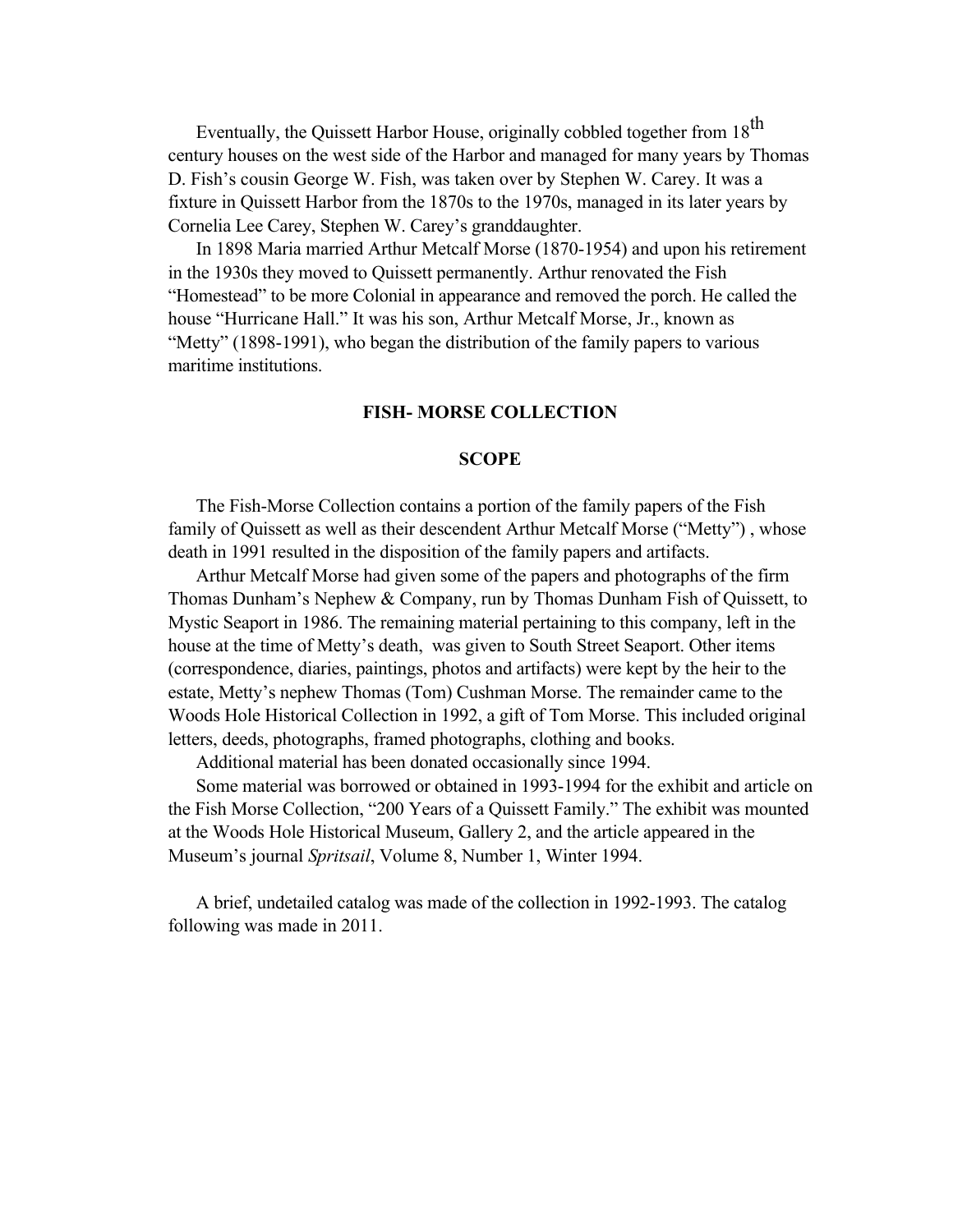### **FISH-MORSE COLLECTION 92-10**

#### **BOX 1**

## **Collection Register Administrative Collection Correspondence Genealogy**

- 92-10.1-1. Correspondence with Thomas Cushman Morse and his wife, Ali Morse, 1992- 1995. Includes xerox copies of obituaries of:
	- a. Thomas Dunham Fish, Vineyard *Gazette*, October 19, 1928.
	- b. A. Metcalf Morse ("Metty"), Falmouth *Enterprise*, July 16, 1991.
- 92-10.1-2. Family information and hand-written genealogies (see folder 1-10 for complete genealogy done on Family Tree Maker software).
- 92-10.1-3. Correspondence with Mystic Seaport, 1986-1993. Includes their register of the Thomas Dunham's Nephew & Company collection and xerox copies of the photographs in the collection.
- 92-10.1-4. Correspondence with South Street Seaport Museum, 1990-1994. Includes the Deed of Gift listing of material given to them in 1992 from the Arthur Metcalf Morse, Jr. estate.
- 92-10.1-5. Miscellaneous notes and correspondence concerning items in the collection.
- 92-10.1-6. Photos of Daggett Bible. Original sent to Martha's Vineyard Historical Society. a. Contact sheet
	- b. negatives
	- c. Note from Edward Jackson
- 92-10.1-7. Material on Arthur Metcalf Morse, Jr., his parents, children and other family members..
	- a. Invitation to the wedding of Maria Yale Fish to Arthur Metcalf Morse, 1898. From Falmouth *Enterprise* file. Xerox copy.
	- b. Cards from the wedding for Mr. & Mrs. G.A. Hough. From Falmouth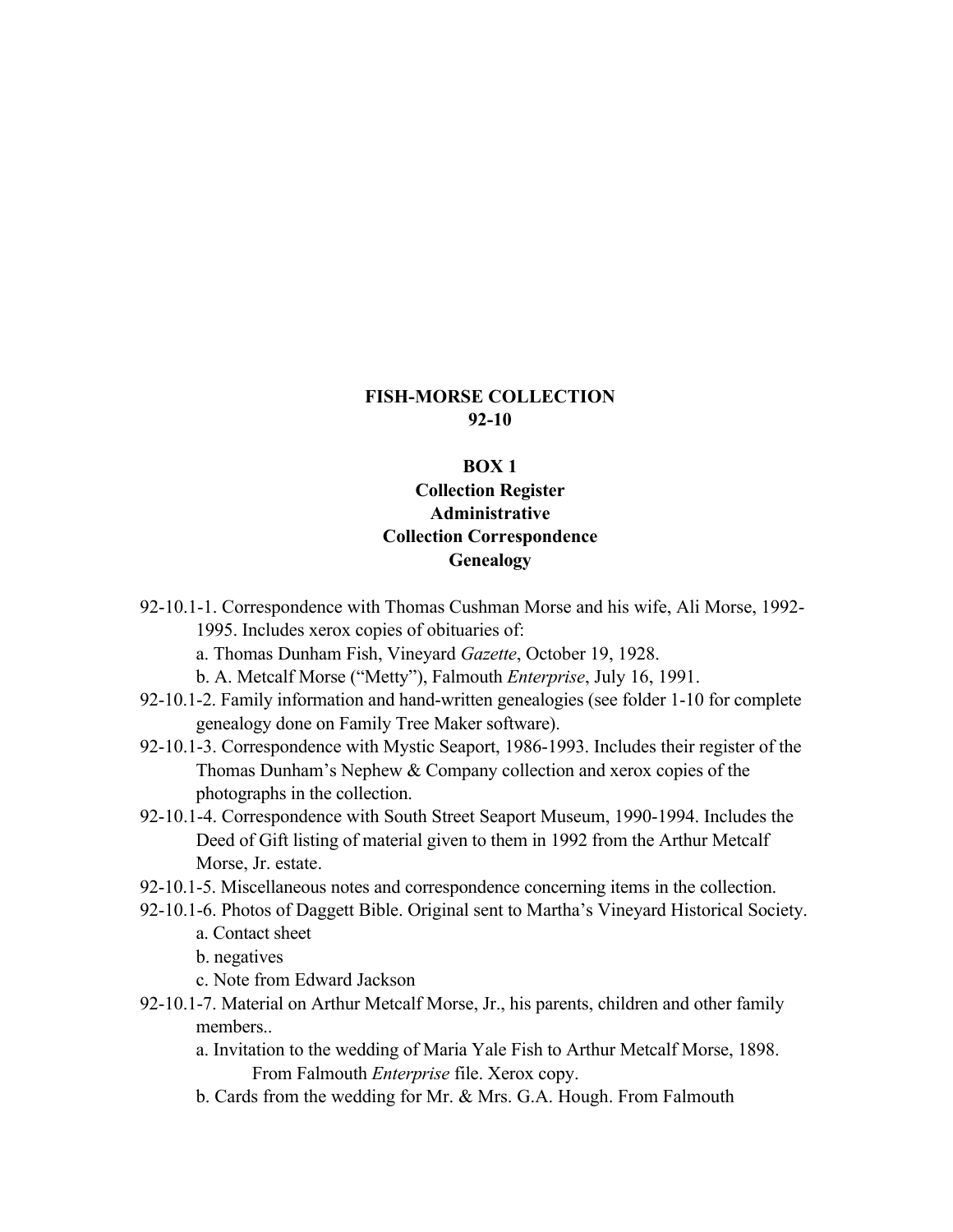*Enterprise* file. Xerox copies.

- c. Newsclipping. Wedding announcement for Maria Yale Fish and Arthur Metcalf Morse, 1898.From Falmouth *Enterprise* file. Xerox copy.
- d. Newsclipping. Wedding announcement for Albina Yale Morse and Edgar West Nicholson, Jr., October 1932. From Falmouth *Enterprise* file. Xerox copy.
- e. Newsclipping. Wedding announcements for Carey Yale Morse and Dorothy Bonties Brown, October 1932. From Falmouth *Enterprise* file. Xerox copy.
- f-1. Newsclipping. Engagement announcement for Albina Yale Morse and Edgar West Nicholson, August 4, 1932.

f-2. Newsclipping. "Society Hopes To Keep House", December 29, 1932. From Falmouth *Enterprise* file*. A.M. Morse was president of Falmouth Historical Society; this was the Julia Wood house.*

- g. Newsclipping. Announcement of birth of Thomas Cushman Morse, July 2, 1936. From Falmouth *Enterprise* file. Xerox copy.
- h. Newsclippings. Articles about court case for conservatorship for Robert L. Fish, 1936. From Falmouth *Enterprise* file. Xerox copies.
- i. Newsclippings. Articles from 1933, 1948, 1954 and no date about Arthur M. Morse, Jr. From Falmouth *Enterprise* file. Xerox copies.
- j. Newsclipping. Engagement announcement for Martha M. Morse, September 7, 1951. From Falmouth *Enterprise* file. Xerox copy.
- k. Newsclipping. Wedding announcement for Martha M. Morse and John B. Abbott, June 20, 1952. From Falmouth *Enterprise* file. Xerox copy.
- l. Newsclipping. Obituary for Maria Yale Fish Morse, August 1, 1952. From Falmouth *Enterprise* file. Xerox copy.
- m. Newsclipping. "New Tenants Have 164 Year Background". February 12, 1954. From Falmouth *Enterprise* file. Xerox copy. *A. Metcalf Morse Jr. moving into ancestral "Hurricane Hall".*
- n. Newsclipping. Obituary for Arthur Metcalf Morse, September 3, 1954. From Falmouth *Enterprise* file. Xerox copy.
- o. Newsclipping. "Once Upon A Time" mention of A. Metcalf Morse, Jr. moving barn to be remodeled into a house, October 5, 1956. From Falmouth *Enterprise* file. Xerox copy.
- p. Newsclippings. Various obituaries for G. W. Blunt White, brother of Mrs. Arthur Metcalf Morse, Jr., April 1962. From Falmouth *Enterprise* file. Xerox copies.
- q-1. Newsclipping. Obituary for Morse son-in-law John B. Abbot, January 1978.
- q-2. Newsclipping. Obituary for Katherine Morse, January 1984. From Falmouth *Enterprise* files. Xerox copies.
- r. Masthead from *Purchasing*, The National Magazine of Industrial Purchasing, showing A. Metcalf Morse, Jr. on masthead (vice-president of Conovermast Publications). From Falmouth *Enterprise* file. Xerox copy.
- s. Newsclipping. Photo of Arthur Metcalf Morse, Jr. with other officers of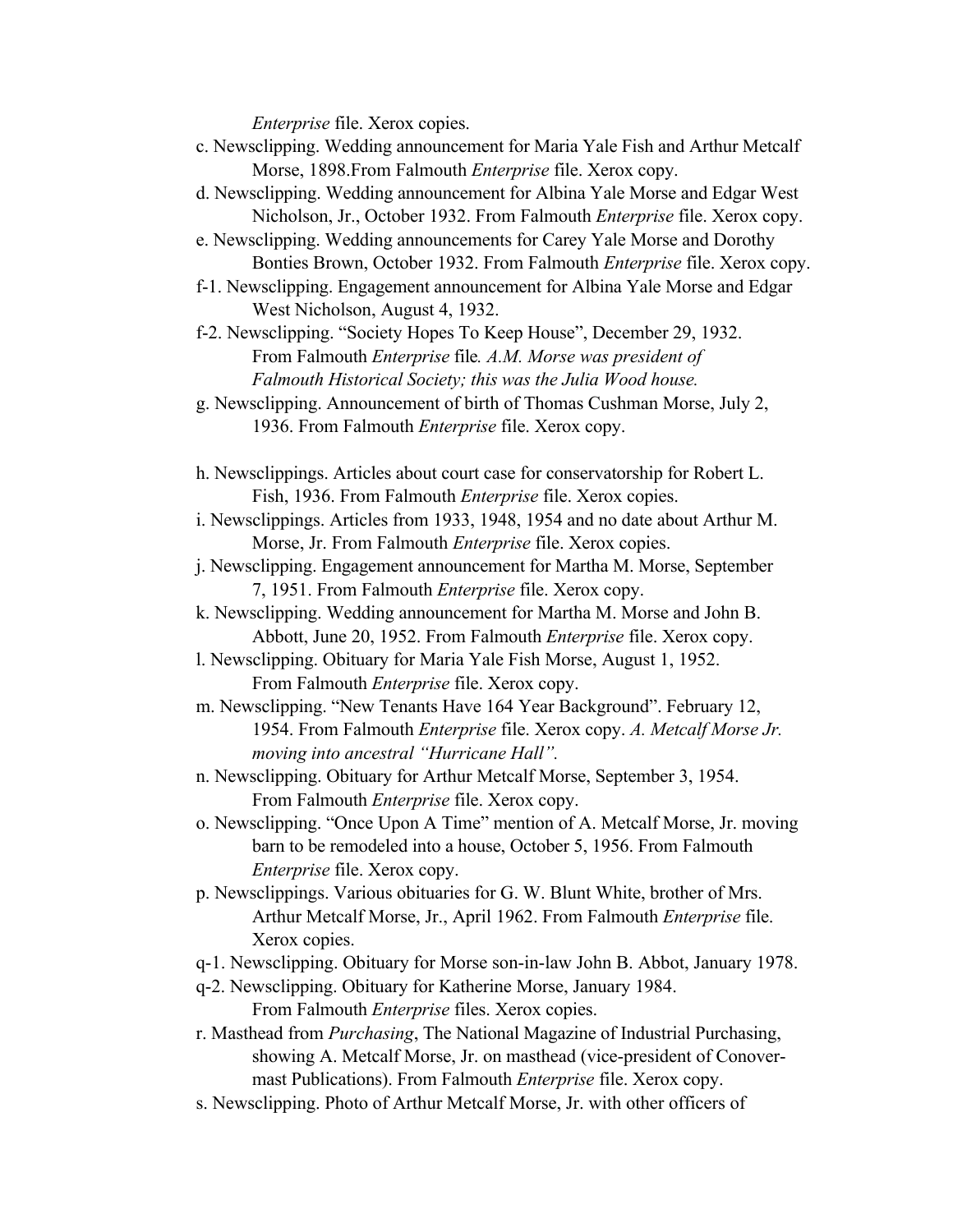Conover-Mast Publications, n.d. From Falmouth *Enterprise* file. Xerox copy.

- t. Newsclipping: Obituary of Arthur Metcalf Morse, Jr., Falmouth *Enterprise*, July 16, 1991. Original and xerox copies.
- u. Typed manuscript. In memoriam: A. Metcalf "Metty" Morse, Jr., 1898-1991 by Capt. Edward "Tuppy" Jackson for the memorial service at The Church of the Messiah, Woods Hole, Massachusetts, July 18, 1991.
- v. Program. Memorial Service Celebrating the Life of Arthur Metcalf Morse, Jr., Thursday, July 18, 1991, The Church of the Messiah, Woods Hole, Massachusetts.
- w. Photo of Arthur Metcalf Morse, Jr. (two copy photos).

92-10.1-8. Archivist's Report by Jennifer Stone Gaines, for *Spritsail*, Summer 1991. a. Typed manuscript.

b. "From the Archivists", Woods Hole Historical Collection, *Spritsail*, Summer 1991 (Vol. 5, Number 2), pp. 30-32. Xerox copy.

92-10.1-9. Material on Lehman proposals to move house, demolish house or sub-divide Morse

property (Hurricane Hall), 1992.

- a. Letter. From Donald J. Zinn to Dr. Barry A. Lehman, October 31, 1992. Xerox copy.
- b. Letter from Mary Lou Smith, Chairman Falmouth Historical Commission, to Dr. Barry A. Lehman, November 6, 1992. Xerox copy.
- c. Letter from Alexander Troup Daignault (Quissett neighbor) to William Parks, Chairman Falmouth Planning Board, November 10, 1992. Xerox copy.
- d. Newsclipping. Photo of Hurricane Hall with caption, Falmouth *Enterprise*, November 10, 1992. Original and copy.
- e. Newsclipping. "Developer Indicted On Insurance Fraud Scheme", Falmouth *Enterprise*, November 17, 1992. Original and copy.
- f. Newsclipping. Photo of original Thomas Fish farm (later "Hurricane Hall"), Falmouth *Enterprise*, November 17, 1992. Original and copy.
- g. Letter from William O. Burwell (architect) to William Parks, Chairman Falmouth Planning Board, November 19, 1992. Xerox copy.

h. Letter from Thomas C. Morse to William Parks, Chairman Falmouth Planning Board, November 19, 1992. Xerox copy.

- i. Sketch of proposed additions to Hurricane Hall by Weston, Hewitson Architects. Xerox copy.
- j. Newsclipping. "Guilty of high living, but not of arson." Boston *Globe*, November 23, 1993.

92-10.1-10. Genealogy of Fish and Morse Family and descendents. Various formats. 92-10.1-11. Obsolete register, working lists and copies of material

# **BOX 1A**

# **Early Papers, Deacon Thomas Fish, Albinia Daggett Fish,**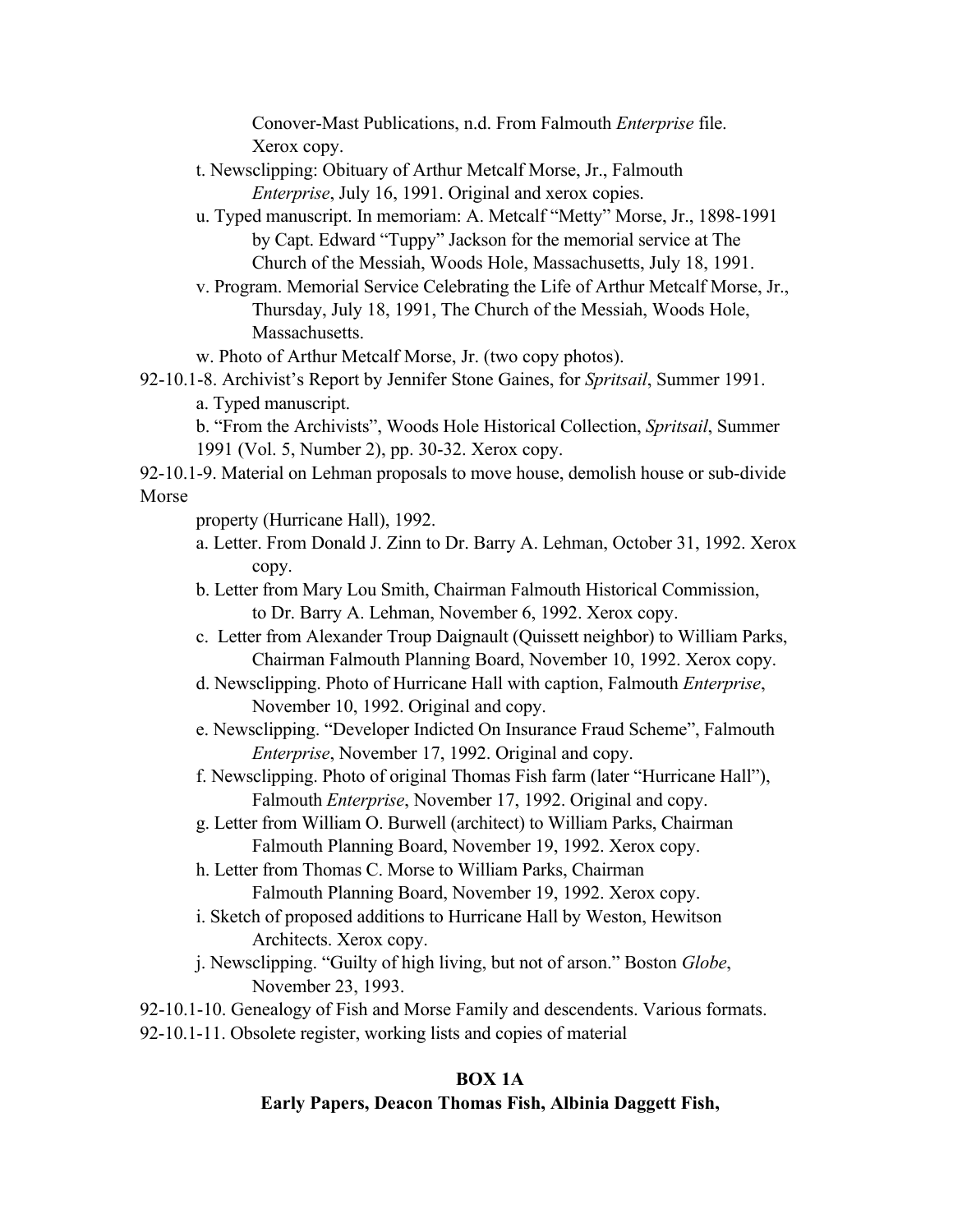### **Joseph C. Fish, Joseph C. Fish, Jr., Robert L. Fish and other descendents**

92-10.1A-1. Handwritten legal form. Indenture paper of Nathan Fish to Thomas Fish (of Duxbury, Massachusetts), 1724. Xerox copy.

92-10.1A-2. Commission papers of Deacon Thomas Fish of Quissett (Falmouth). a. Handwritten legal form. Commonwealth of Massachusetts commission of Thomas Fish as Commissioner of Wrecks, Strays and Lost Goods, 1815. b. Handwritten legal form. Commonwealth of Massachusetts commission of Thomas Fish as Justice of the Peace for the County of Barnstable, 1816. c. Handwritten legal form. Commonwealth of Massachusetts commission of Thomas Fish as Justice of the Peace for the County of Barnstable, 1824. d. Handwritten legal form. Commonwealth of Massachusetts commission of Thomas Fish as Justice of the Peace for the County of Barnstable, 1837. e. Handwritten legal form. Commonwealth of Massachusetts commission of Thomas Fish as Justice of the Peace for the County of Barnstable, 1838. f. Handwritten legal form. Commonwealth of Massachusetts commission of Thomas Fish as Justice of the Peace for the County of Barnstable, 1844.

92-10.1A-3. Papers for the settlements of voyages of the Ship *Commodore Morris*, and Captain Silas Jones. (Oliver C. Swift, Agent).

a. Handwritten bill/receipt from Capt. Silas Jones to E. Gould & Co., 1847. *Gould was a dry goods merchant in New Bedford.*

b. Handwritten account for the Ship Commodore Morris from Capt. Silas Jones to O.C. Swift, 1864.

c. Handwritten account sheet, 1865. *Ink on tissue – almost illegible.*

d. Handwritten receipt. Receipt of premium payment from insurance company in the favor of Capt. Silas Jones, signed by Oliver C. Swift for E(lijah) Swift, 1866. e. Handwritten letter. Letter to Honorable George Marston from Silas Jones, 1882.

*About the 1864 settlement for the Commodore Morris, sold in 1864, by the Swifts.*

f. Handwritten letter. Note from Elijah Swift to A. Goodspeed, April 19, 1884. g. Handwritten letter. Letter from A.M. Goodspeed, Attorney, to Silas Jones, April 20, 1884.

92-10.1A-4. Handwritten letter. Letter to Thomas Dunham from (illegible), Savannah, March 1848.

92-10.1A-5. Papers of the estate of Albinia Daggett Fish (1814-1898)

a. Handwritten legal form: Two copies of Power of Attorney for Thomas Dunham Fish from his mother Albinia Daggett Fish, October 31, 1881.

b. Handwritten notations-receipts of estate disbursements by Thomas Dunham

Fish, administrator of the estate, to Robert L. Fish, Joseph C. Fish, Jr.,

S.D. Robinson, George C. Richards, Charlotte Peakes, 1898 - 1901.

Originally stored in envelope with twill tape closure.

c. Handwritten notations-receipts of estate disbursements by Thomas Dunham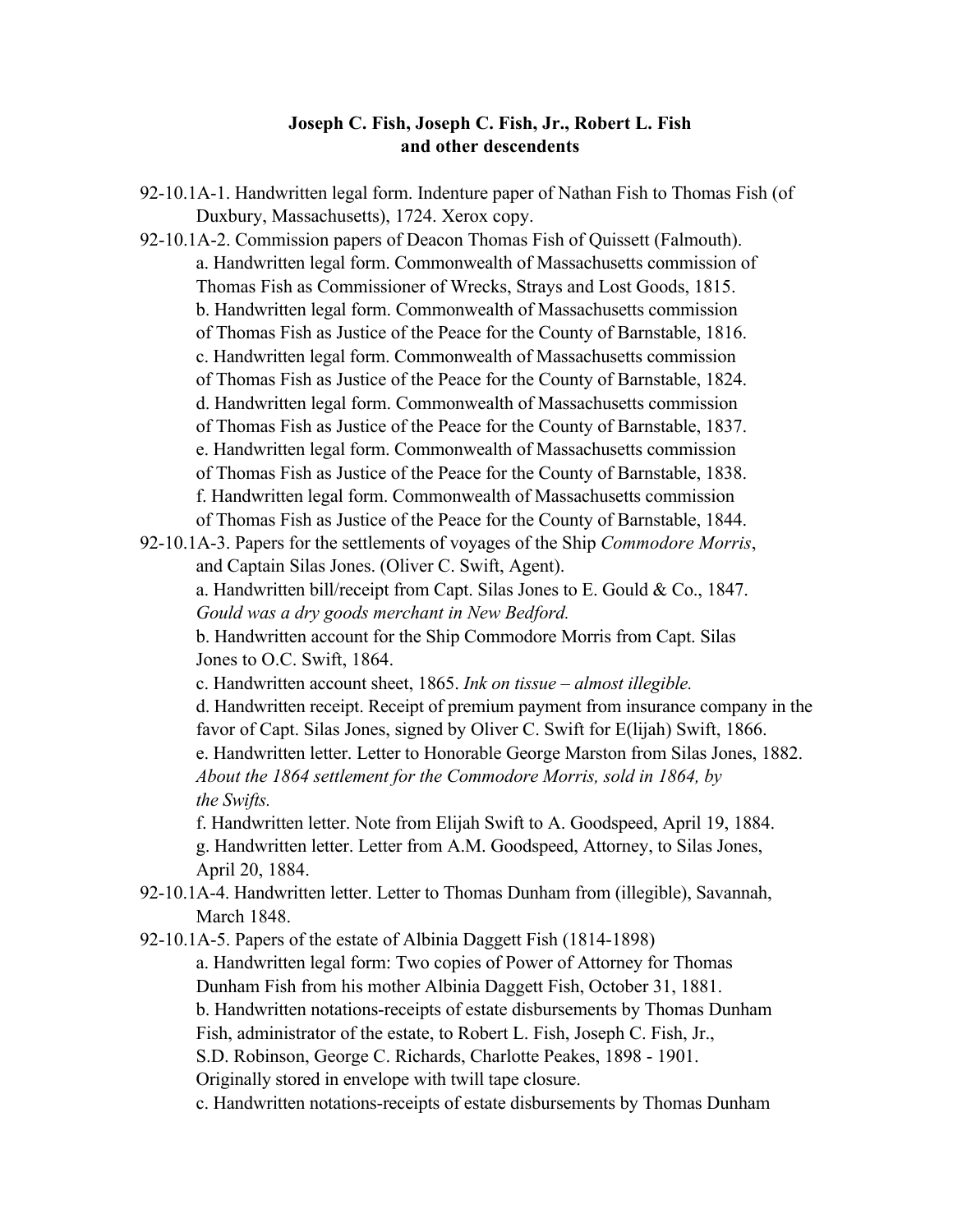Fish, administrator of the estate, to Robert L. Fish and Joseph C. Fish, Jr., 1902. 92-10.1A-6. Handwritten receipt. Receipt from Jane West, Vineyard Haven, for money sent by

Mrs. A.D. Fish (Albinia Daggett Fish), 189?

92-10.1A-7. Papers of Joseph C. Fish (Sr.).

a. Receipt from Congregational Church, Falmouth, for Pew 3. March 1840?

b. Receipt from Oak Grove Cemetery Association for plot, 1865.

92-10.1A-8. Papers of the estate of Joseph Crowell Fish (Sr.) (1804-1899).

a. Handwritten ledger sheet for the accounts of the estate of Joseph C. Fish, Senior, 1899.

b. Handwritten receipts for estate disbursements by administrator Thomas Dunham Fish, 1899, 1918. *Originally stored in envelope with twill tape closure.*

92-10.1A-9. Newsclippings. Material on Robert L. Fish (1842 -1937), 1937. From Falmouth

*Enterprise* files. Xerox copies.

92-10.1A-10. Newsclippings. Material on Joseph C. Fish, Jr. (1853-1938) and family from the

Falmouth *Enterprise*, 1938 and 1940. Xerox copies.

92-10.1A-11. Typewritten ms. Life of George Washburn Fish (1837-1921). Donated by Thomas

C. Morse. Xerox copy.

# **BOX 2 Photographs (unframed)**

All photographs have been digitized; file numbers follow entry.

92-10.2-1. Deacon Thomas Fish and his wife, Susannah Crowell Fish

a. Deacon Thomas Fish. Painting by unknown artist. Color copy photo (print) from slide

by Paul Ferris Smith. 4 15/16 x 6 15/16 inches. No. 0112.

b. Susannah Crowell Fish. Painting by unknown artist. Color copy photo (print)

from

slide by Paul Ferris Smith. 4 15/16 x 6 15/16 inches. No. 0113

92-10.2-2. Thomas Dunham Fish as a young man. Daguerreotype loaned by Thomas C.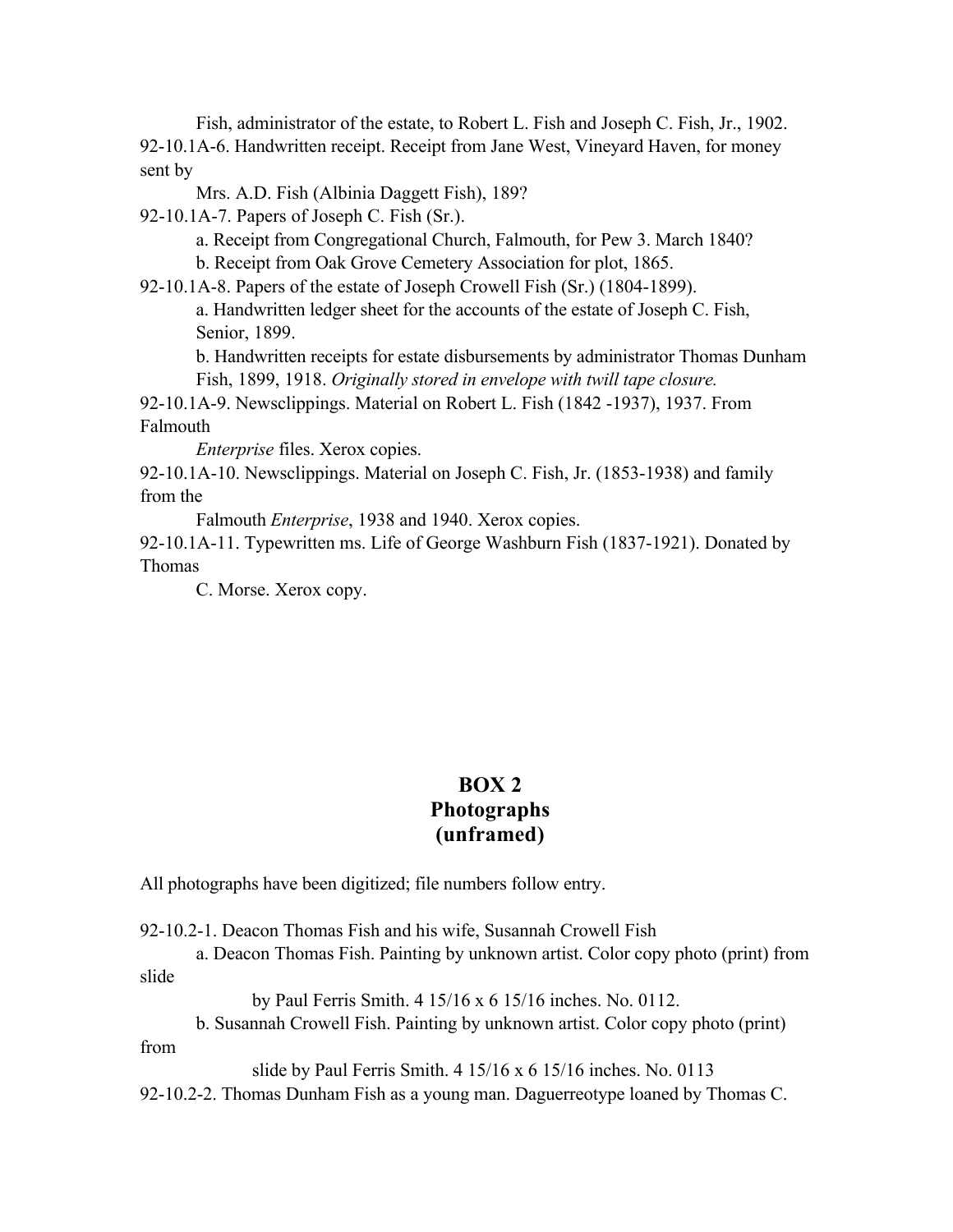Morse for Fish-Morse exhibit "200 Years of a Quissett Family", 1993. a. B/w copy photo, 5 x 7 inches. b. Negative of (a.). 92-10.2-3. Family Photos: Fish, Carey and Morse families a. Stephen W. Carey with granddaughter "Oldy", October 4, 1897. B/w copy photo,  $3\frac{1}{2} \times 4\frac{1}{2}$  inches. No. 0056. b. Isabella Carey (Mrs. Stephen W. Carey, Jr.) with children and fruit vendor, July 30 1897. B/w copy photo, 3 ½ x 4 ½ inches. No. 0057. c. Carey girls, July 30, 1897. B/w copy photo,  $3\frac{1}{2} \times 4\frac{1}{2}$  inches. No. 0058. 2 copies. d. Sarah Yale Carey with grandchildren, July 30, 1897. B/w copy photo, 3 ½ x 4  $\frac{1}{2}$ inches. No. 0059. e. Miss Ritch (companion), October 4, 1897. B/w copy photo,  $3\frac{1}{2} \times 4\frac{1}{2}$  inches. No. 0060. f. Sarah Yale Carey and Miss Ritch, October 4, 1897. B/w copy photo,  $3\frac{1}{2} \times 4\frac{1}{2}$ inches. No. 0061. g. Bathing beach and Mrs. Hills, July 20, 1897. B/w copy photo,  $3\frac{1}{2} \times 4\frac{1}{2}$ inches. No. 0062. *Dr. & Mrs. Hills were friends of Dr. Yale, rented Harbor Head Cottage for many years.* h. Stephen W. Carey 3<sup>rd</sup>, August 3<sup>rd</sup>, 1897. B/w copy photo, 3  $\frac{1}{2}$  x 4  $\frac{1}{2}$  inches. No. 0063. i. Stephen W. Carey 3<sup>rd</sup> at bench, August 3<sup>rd</sup>, 1897. B/w copy photo, 3 1/2 x 4  $\frac{1}{2}$ inches. No. 0064. j. Maria Fish (before marriage to A.M. Morse), sitting on boom of boat (*Petrel*?) with unidentified young man, n.d. Sepia photo mounted on dark card  $4\frac{1}{4} \times 5$ 3/16 inches. k. Maria Yale Fish Morse with Arthur Metcalf Morse, Jr., Carey Yale Morse, Albina Yale Morse and Cushman Crowell Morse, n.d. (early 1900s). B/w photo, 5 ½ x 3 7/8 inches. No. 0055.

l. Stephen Carey and party on *Petrel*, n.d. Albumen print on card 5 ¼ x 4 ¼ inches. No. 0054.

m. Unidentified man in wagon with horse on road to Petrel's Rest or Yale house. B/w photo on card, 7 x 6 inches. No. 0052.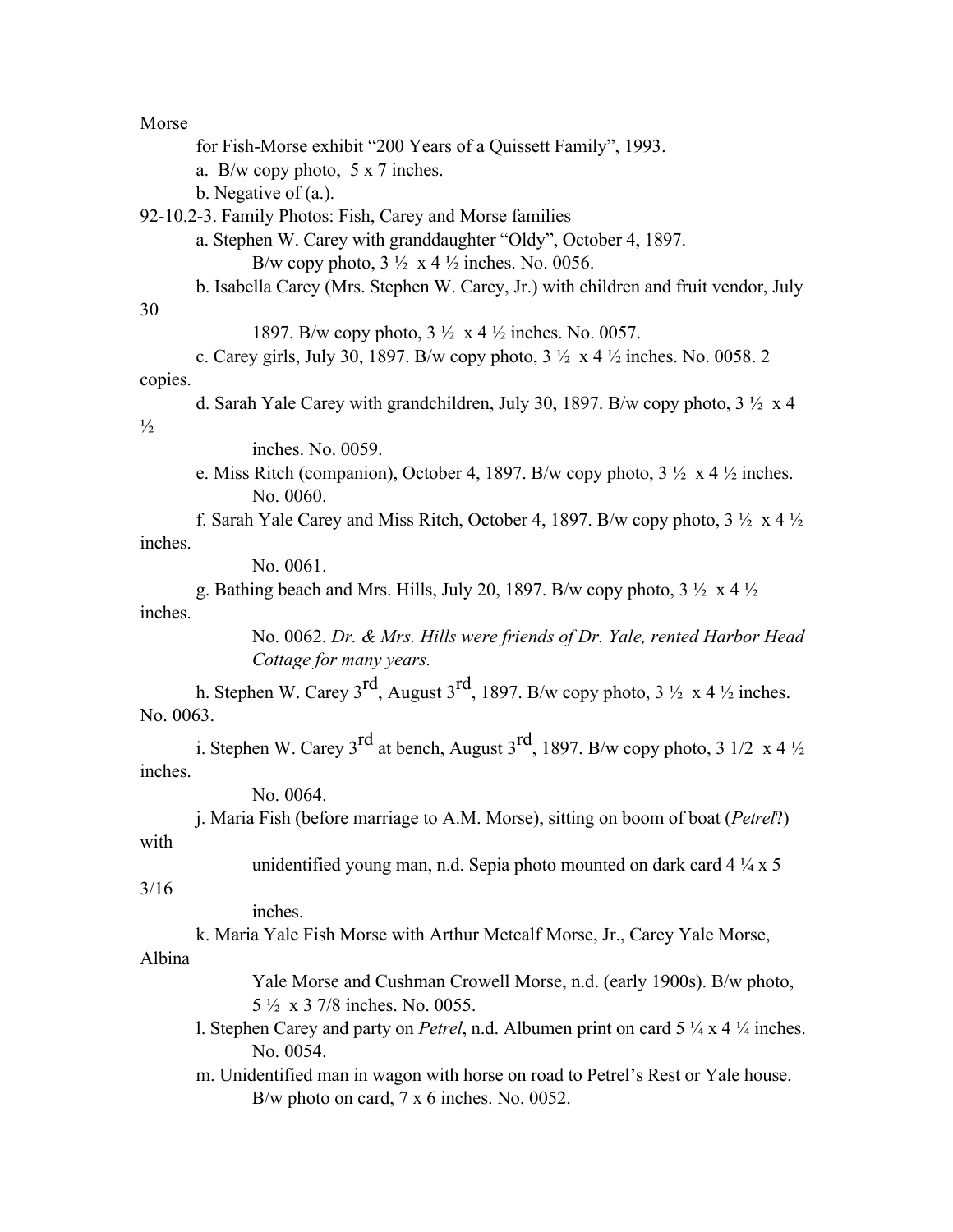n. Maria Yale Fish Morse with her four children: Carey Yale Morse, Arthur **Metcalf** 

> Morse, Jr., Cushman Crowell Morse and Albinia Yale Morse. B/w photo on card, 7 7/8 x 5 7/8 inches. No. 0051.

o. Joseph C. Fish. Page from printed book.  $9\frac{1}{2}$  x 12 inches. No. 0050.

p. Carey-Morse families with friends. Photo by Baldwin Coolidge, September 6,

# 1897.

Xerox copy. No. 2704. Original in Baldwin Coolidge, Oversize Family

#### Collection

photos.

q. Fish family members at Quissett Harbor. Photo by Baldwin Coolidge, August

25,

1897. No. 2706. Original in Baldwin Coolidge, Oversize Family Collection photos.

92-10.2-4.1. Postcards of Woods Hole, Falmouth, Martha's Vineyard and Vicinity.

- a. First Post Office, Falmouth, Mass., built 1768, Colored postcard. No. 0001.
- b. Gladheim, Res. Of Dr. J.P. Warbasse, West front from driveway, Woods Hole, Mass. Colored postcard. No. 0002.
- c. Episcopal Parish House, Falmouth, Ma. Colored postcard. No. 0003.
- d. Tyasquam River, Martha's Vineyard, Mass. Colored postcard. No. 0004.
- e. First Post Office, Falmouth, Mass (1795). Colored postcard. No. 0005.
- f. Wreck at Vineyard Haven, Mass. Colored postcard. No. 0006.
- g. Yachts at Anchor, View from West Chop Light, Vineyard Haven, Mass. Colored postcard. File No. 0007.
- h. Summer Home of Richard Olney, Falmouth, Mass. Colored postcard. No. 0008.
- i. Unlabeled photographic postcard of man sitting in railroad-side guard shack. Probably the crossing guard at Locust Street, Falmouth. No. 0009.
- j. Unlabeled photographic postcard of gray-haired man with beard. No. 0010.

k. New Bedford Woman's Club. Photographic postcard. No. 0011.

- l. Little Harbor with Lightship vessels. Black and white postcard. No. 0012.
- m. Nobska Beach, looking West, Woods Hole, Mass. Black and white postcard. No. 0013.
- n. Scene at Great Harbor, showing Penzance at distance, Woods Hole, Mass.

Colored

postcard. No. 0014.

o. Scene at Little Harbor, Woods Hole, Mass. (east side). Colored postcard. No. 0015.

p. Golf Club, South Front, Woods Hole, Mass. (original clubhouse). Colored postcard.

No. 0016.

q. Little Harbor, Woods Hole, Mass. (Fay dock and east side). Colored postcard.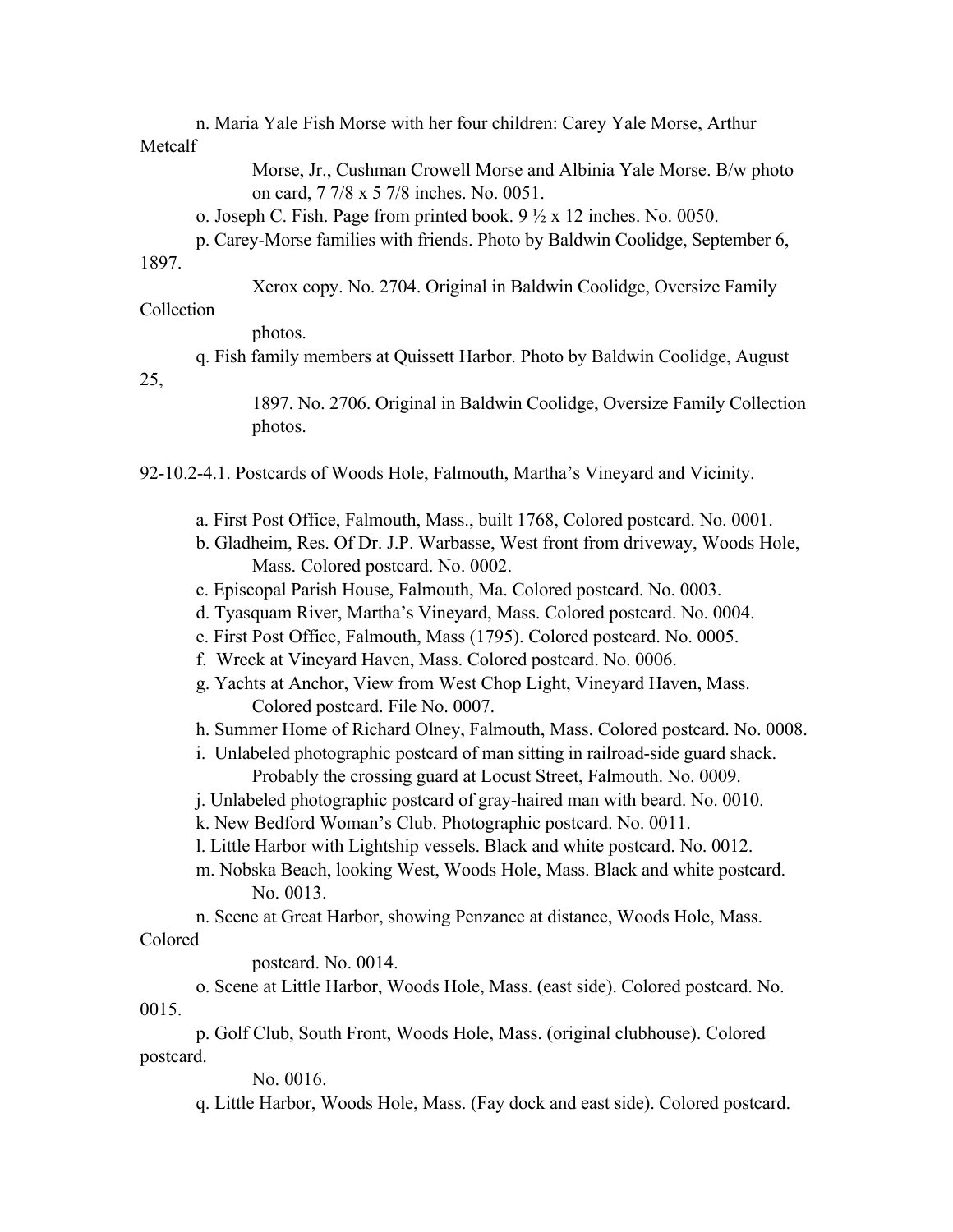No. 0017.

- r. Nobska Light and Rocky Shore (at night), Woods Hole, Mass. Colored postcard. No. 0018.
- s. The Waterfront, Woods Hole, Mass. (Great Harbor from steamship area).

### Colored

postcard. No. 0019.

- t. Nobska Point Light, Woods Hole, Mass. Colored postcard. No. 0020.
- u. U.S. Fisheries and Hatcheries, Woods Hole, Mass. Colored postcard. No. 0021.
- v. R.R. Station and Steamboat Landing, Woods Hole, Mass. (view taken with many people in bow of steamship approaching dock). Colored postcard. No.

0022.

- w. Nobska Light, Woods Hole, Mass. Colored postcard. No. 0023.
- x. Old Stone Tower, Woods Hole, Mass. (Glidden Tower). Colored postcard. No.

### 0024.

- y. A Glimpse of Little Harbor, Woods Hole, Mass. (west side). Colored postcard. No. 0025.
- z. Golf Links, Woods Hole, Mass. Black and white postcard. No. 0026.
- zz. Third Green, Woods Hole Golf Club Links, Woods Hole. No. 0027.
- 92-10.2-4.2. Postcards of Quissett and Quissett Harbor
	- a. Harbor Scene, Quissett, Mass. Colored postcard. No. 0028.
	- b. Beach at Quissett, Mass. (with Yale house in background). Colored postcard. No. 0029.
	- c. Quissett Harbor, Falmouth, Mass. Colored postcard. No. 0030.
	- d. Harbor View, Quissett, Mass. Colored postcard. No. 0031.
	- e. Quissett Harbor, View from J.G. Marshall Gardens, Falmouth, Mass. Colored postcard. No. 0032.
	- f. Quissett Harbor House from Waterfront, Falmouth, Mass. Colored postcard. No. 0033.
	- g. Boat Houses, Quissett, Mass. Colored postcard. No. 0034.
	- h. Glimpse of Quissett Harbor, Falmouth Heights (sic!), Mass. Colored postcard. No. 0035. Shows Harbor Road, labeled incorrectly.
	- i. Quissett (Harbor House). Black and white postcard. No. 0036.
	- j. The Harbor, Quissett, Mass. Black and white postcard. No. 0037.
	- k. Quissett Harbor, 1907. Black and white postcard. No. 0038.
	- l. 1139. Quissett Harbor, Falmouth, Mass. Sepia postcard. No. 0039.
	- m. Photographic postcard of Quissett Harbor from Sunset Hill. No. 0040.
	- n. Quissett Harbor, Quissett, Mass. Black and white postcard. No. 0041.
	- o. Shore View, Quissett Harbor, Falmouth, Mass. Photographic postcard. No.

0042.

- p. Quissett Harbor, southeast side. Photographic postcard. No. 0043.
- q. Quissett Harbor boatyard and east side. Photographic postcard. No. 0044.
- r. Quissett Harbor, Quissett, Mass. Black and white postcard. No. 0045.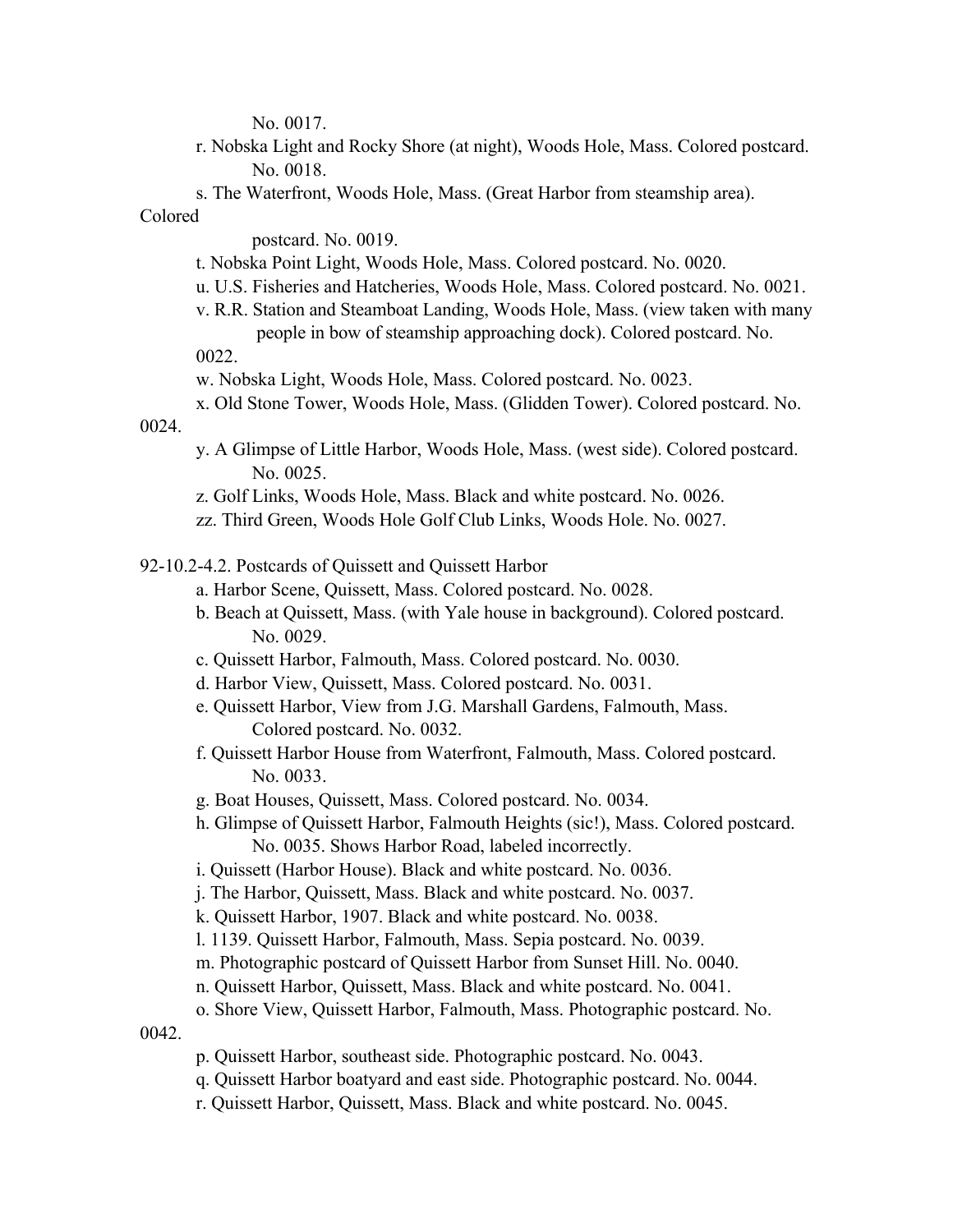s. Quissett Harbor looking south from hill. Black and white postcard. No. 0046.

t. Quissett Harbor from Harbor House. Sepia postcard. No. 0047.

u. Fish "Homestead" and east shoreline. Photographic postcard. No. 0048.

v. Quissett Harbor House, Quissett, Mass (shows Sunset Hill and Harbor Head

Cottage).

Sepia postcard. No. 0049.

92-10.2-5. Photographs loaned for Fish-Morse Exhibit, 200 Hundred Years of a Quissett Family,

1993. Loaned by Dr. Charles E. McGowan. Originals returned to lender.

a. Arthur Metcalf Morse, Sr. B/w copy photo 5 x 7 inches.

b. Two photos of Stephen W. Carey xeroxed on one  $8\frac{1}{2}$  x 11 paper. 2 xerox

copies.

c. Dr. Leroy Milton Yale, Jr. Xerox copy.

d. Arthur Metcalf Morse, Sr. Xerox copies of 92-10.2-6 a.

e. Maria Yale Fish Morse. Xerox copy.

f. Loan form for items borrowed from Dr. Charles E. McGowan for Fish-Morse exhibit "200 Years of a Quissett Family", 1993.

92-10.2-6. Photos from the collection of Thomas C. Morse. Xerox copies. Originals returned to

lender.

a. Two daguerreotypes of Leroy Milton Yale Fish (1845-1866), son of Albinia and Joseph C. Fish

b. Daguerreotype of Martha Luce Daggett (1779- ), mother of Albinia Daggett Fish. 2 copies.

c. Cabinet card of Celia Fish Cornish (1793-1887), daughter of Deacon Thomas

Fish.

d. Three photos of Robert L. Fish (1847-1937), cabinet cards and snapshot (1920).

e. Back side of upper left photo (1920): "Jetson Ryder, organist, Barytone soloist & "Old Rumpty- Toodle", Summer 1920. The Beach, Vineyard Sound,

Falmouth.

Quissett."

f. Robert L. Fish. Large format photo.

g. Susannah Fish Jenkins (1795-1893), daughter of Deacon Thomas Fish, cabinet

card.

h. Joseph C. Fish, cabinet card.

i. Joseph C. Fish (1804-1899) and Albinia Daggett Fish (1814-1898) in old age.

j. Levi L. Fish (1839-1932), son of Thomas Fish, Jr.

k. George Washburn Fish (1837-1921) and ladies in humorous posed photo. Large format mounted photo. Inscription on back: "Compliments of Mr. & Mrs.

George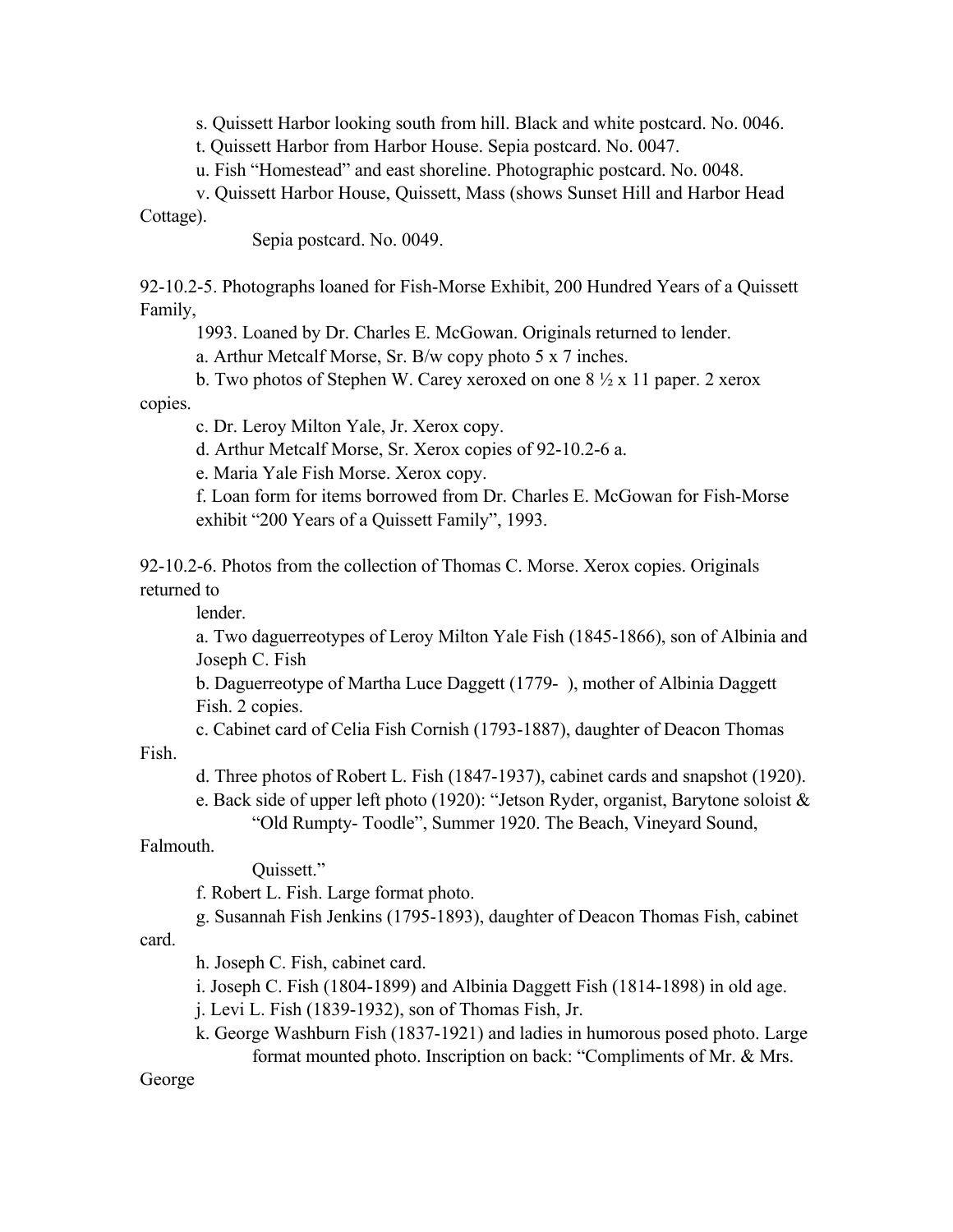W. Fish, March  $14<sup>th</sup>$ , 1890".

l. Thomas Dunham Fish ? (1840-1928) at his desk in Rutherford, New Jersey?. Large format mounted photo.

m. "Aunt" Jessie Fish (wife of Joseph C. Fish, Jr.) at a parlor organ and Timothy Daggett, photo taken in the s.w. living room of Hurricane Hall by Dr. Leroy

M.

Yale, entitled "Auld Lang Syne", Spring 1901.

n. Joseph C. Fish, Jr. (left) and Robert L. Fish (right). Mounted photo.

o. Thomas Dunham Fish (1840-1928), Jessie Fish (wife of Joseph C. Fish, Jr.), Joseph C.

Fish, Jr. (1853-1938), Robert L. Fish (1847-1937), late  $19^{th}$  century

1. Large format photo.

2. Small format copy photo of above.

p. Lists.

a. Inventory of images in box labeled Loans For Fish-Morse Exhibit 1993.

b. Loan form for the above images.

92-10.2-7. Photos from the collection of Thomas C. Morse. Xerox copies, folder 2. Originals

returned to lender.

- a. Daguerreotype of Albina Daggett Yale (1848-1874) as a small girl standing by a draped table.
- b. Daguerreotype of Robert Lewin Fish (1847-1937), left, and Thomas Dunham

Fish

(1840-1928), right, as boys.

- c. Daguerreotype of Thomas Dunham Fish (see item 92-10.2-2).
- d. Daguerreotype of Albinia Daggett Fish (1814-1898). 2 copies.
- e. Oval photo of Albina Daggett Yale (1848-1874) as a young woman.
- f. Photograph. Photo in mat of Albina Daggett Yale (1848-1874), left, and her

sister

Sarah Smith Boardman Yale (1846-1909), right. Letter (1903) which was on the back copied also.

g. Photograph. Mounted photo on card of Thomas Dunham Fish as a gray-haired

older

gentleman reading in a bedroom or sitting room.

h. Four snapshots of Thomas Dunham Fish with amusing captions.

1. upper left: TDF in a rowboat. "Out with a girl. Who was she?"

2. lower left: TDF with Quissett Harbor in background. "Too much watermelon!!!"

3. upper right: TDF with a woman. "After dinner".

4. lower right: Joe Fish, Jr., left, and Thomas Dunham Fish, right.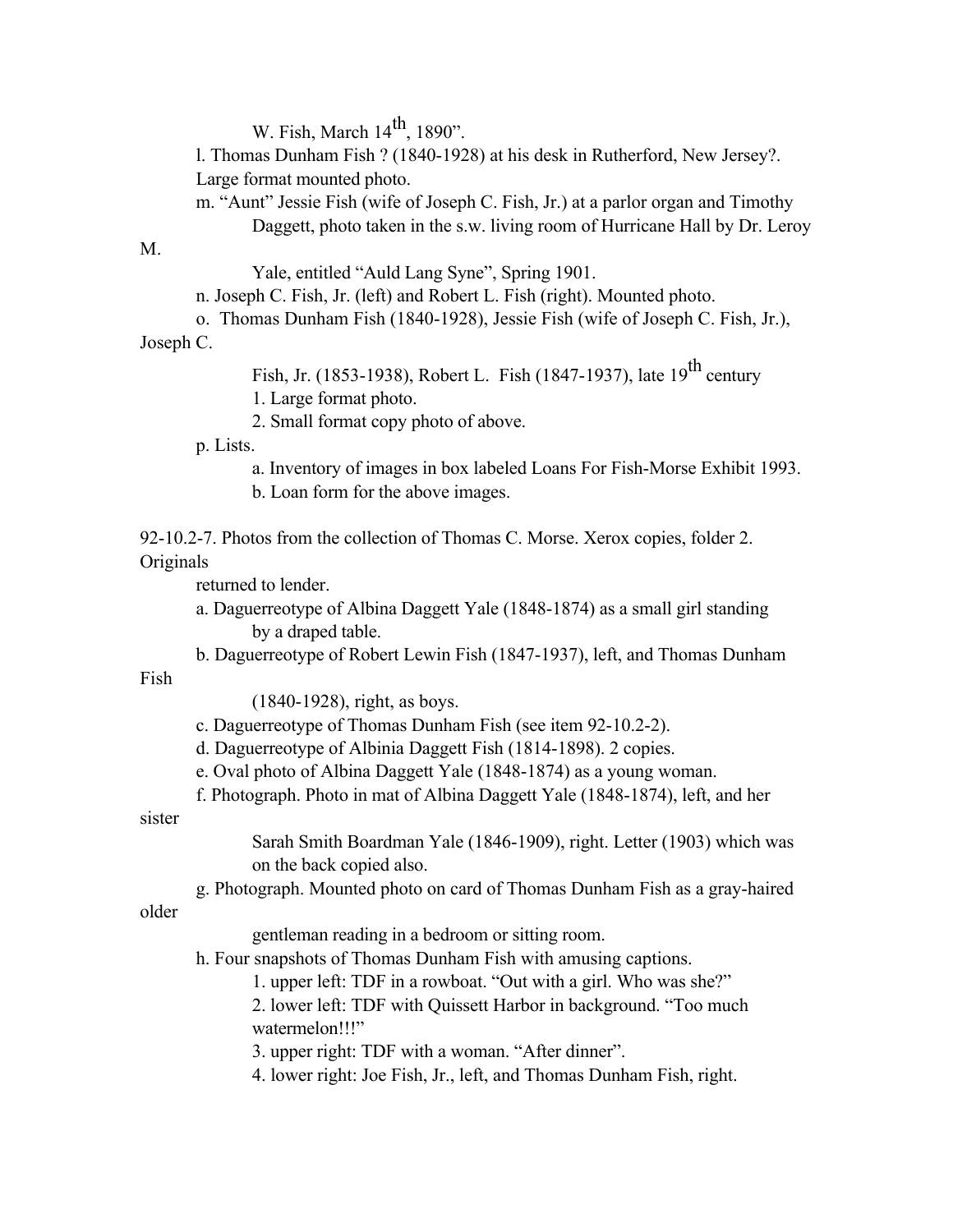92-10.2-8. Photos used in SPRITSAIL, Volume 8, Number 1, Winter 1994, pp.20 – 29, "Two

Hundred Years of a Quissett Family". Arranged by size. *Some photos used are stored elsewhere.*

a. Handwritten letter with envelope. Envelope labeled: "First Letter received from

my

daughter Maria from Montclair N.J. Oct. 13<sup>th</sup>, 1880." TDF.

b. Postcard. Photo postcard of Post Office and general store at Quissett Four-

Corners

addressed to Thomas D. Fish, 1908.

c. Jessie Fish (Mrs. Joseph C. Fish, Jr.) with horse Ned, October 9, 1897. B/w

photo,

 $3\frac{1}{2}$  x 4  $\frac{1}{2}$  inches.

d. Thomas Dunham Fish as a young man, copy photo of daguerreotype. Duplicate copy of 92-10.2-2. Daguerreotype loaned by Thomas C. Morse for Fish-Morse exhibit "200 Years of a Quissett Family", 1993. B/w copy photo, 5 x 7 inches. e. Aaron Cornish Fish house, 1906. Sepia print, mounted on card, 5 x 7 inches.

f. "Hurricane Hall". B/w photo, 8 x 10 inches.

g. *SPRITSAIL*, Volume 8, Number 1, Winter 1994.

h. Postcard. Photo postcard, view of east side of Quissett Harbor with Fish "Homestead"

and large sloop with sail.

92-10.2-9 Bark *Albinia,* built in 1862 for Thomas Dunham's Nephews & Company*.* Painting by

Frederick Tudgay, 1869. Cibachrome copy (8 x 10) from the collection of South Street Seaport Museum. See letter in folder 92-10.1-4.

92-10.2-10 Photographs of the Fish "Homestead", Morse "Hurricane Hall" and miscellaneous houses.

a. Mounted sepia photo of the Fish Homestead from Quissett Harbor,  $5\frac{1}{4} \times 4\frac{1}{4}$ . File No. 0085.

b. Photograph. Mounted sepia photo of the Fish Homestead from Quissett Harbor

more shoreline and barn behind,  $5\frac{1}{4} \times 4\frac{1}{4}$ . File No. 0083.

c. Photograph. Mounted sepia photo of the Fish Homestead from the south, side view, 5

¼ x 4 ¼ .*Very faded.* File No.0084.

d. Photograph. Mounted sepia photo of the East side of Quissett Harbor with Fish Homestead, Marchant house to the south (right). Taken from the Quissett

Harbor.

with

House lawn 8 x 10 inches. File No. 0086.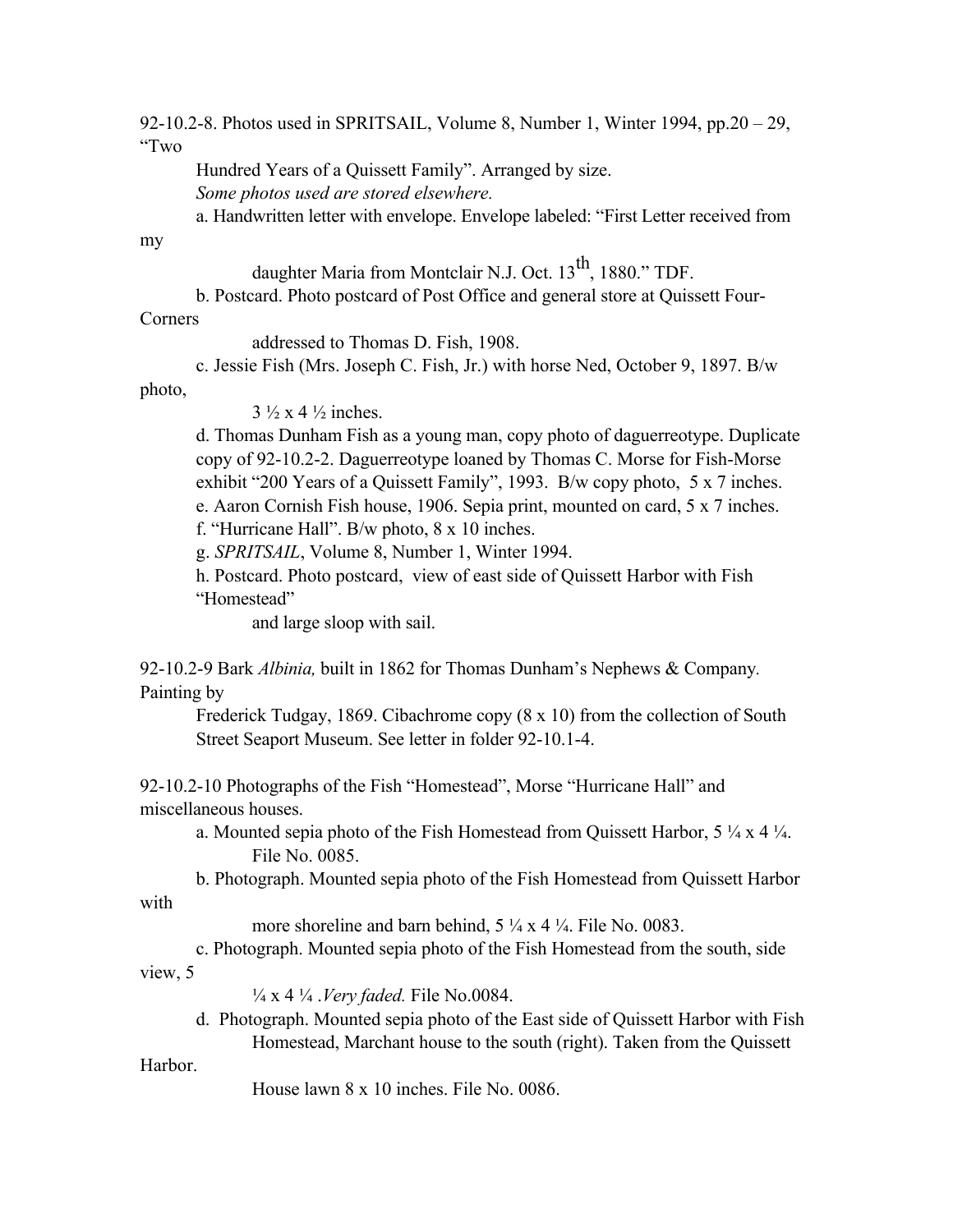| e. Photograph. Quissett Harbor looking north, Fish Homestead on right. Xerox                            |  |
|---------------------------------------------------------------------------------------------------------|--|
| copy of                                                                                                 |  |
| photo by Baldwin Coolidge (7691), 1895. Original is a print from SPNEA                                  |  |
| (HNE)                                                                                                   |  |
| that has a crack in the glass plate, File No. 2601.                                                     |  |
| f. Postcard. B/w printed postcard of Quissett Harbor east side with older buildings                     |  |
| and Fish Homestead before renovation. File No. 0077.                                                    |  |
| g. Photograph. Center-hall Colonial house with three dormers, probably in Metty                         |  |
| Morse's collection as an inspiration for his renovation of the Homestead                                |  |
| into the                                                                                                |  |
| more Colonial Revival "Hurricane Hall". B/w mounted on card 9 x 7 inches.                               |  |
| Written on back: "Hillbrow", October 1912." File No. 0121.                                              |  |
| h. Photograph. Hurricane Hall in snow, from Quissett Harbor, color print, 5 x 7                         |  |
| inches.                                                                                                 |  |
| File No. 0087.                                                                                          |  |
| i. Photograph. Hurricane Hall from below lawn. B/w (faded to sepia), $4\frac{1}{2} \times 2\frac{3}{4}$ |  |
| inches. Written on back: "14 June 1936, Hurricane Hall from north & west                                |  |
| showing porch" File No, 0076.                                                                           |  |
| j. Photograph of the barn after moving and renovation into a house, with stone wall                     |  |
| in                                                                                                      |  |
| foreground. B/w (faded to sepia), $4\frac{1}{2} \times 2\frac{3}{4}$ inches. Written on back: "7        |  |
| June                                                                                                    |  |
| 1936". File No. 0082.                                                                                   |  |
| k. Photograph. Taken from rear dormer of Hurricane Hall showing barn and other                          |  |
| auxiliary structures. B/w (faded to sepia), $4\frac{1}{2} \times 2\frac{3}{4}$ inches. Written on       |  |
| back: "6                                                                                                |  |
| Sept 1936, Houses from HH, Corn Crib, Studio, Spinnaker Cottage". File                                  |  |
| No. 0081.                                                                                               |  |
| l. Photograph. One of the auxiliary buildings behind Hurricane Hall, B/w (faded to                      |  |
| sepia), $4\frac{1}{2} \times 2\frac{3}{4}$ inches. File No. 0080.                                       |  |
| m. Photograph of Hurricane Hall from rear in the snow. B/w, $3\frac{1}{2} \times 3\frac{1}{2}$ inches.  |  |
| File No. 0079.                                                                                          |  |
| n. Photograph. Hurricane Hall from rear in the snow (less than "m"). B/w, $3\frac{1}{2} \times 3$       |  |
| $\frac{1}{2}$                                                                                           |  |
| inches. File No. 0078.                                                                                  |  |
| o. Photograph. Quissett Harbor east side with $20^{th}$ century buildings. 10 x 5 $\frac{3}{4}$         |  |
| inches.                                                                                                 |  |
| File No. 0088.                                                                                          |  |
|                                                                                                         |  |
|                                                                                                         |  |
| p. Photograph. The Marchant house (later Stephen W. Carey, Jr., Cornelia Carey),<br>side                |  |

view looking south. File No. 0120.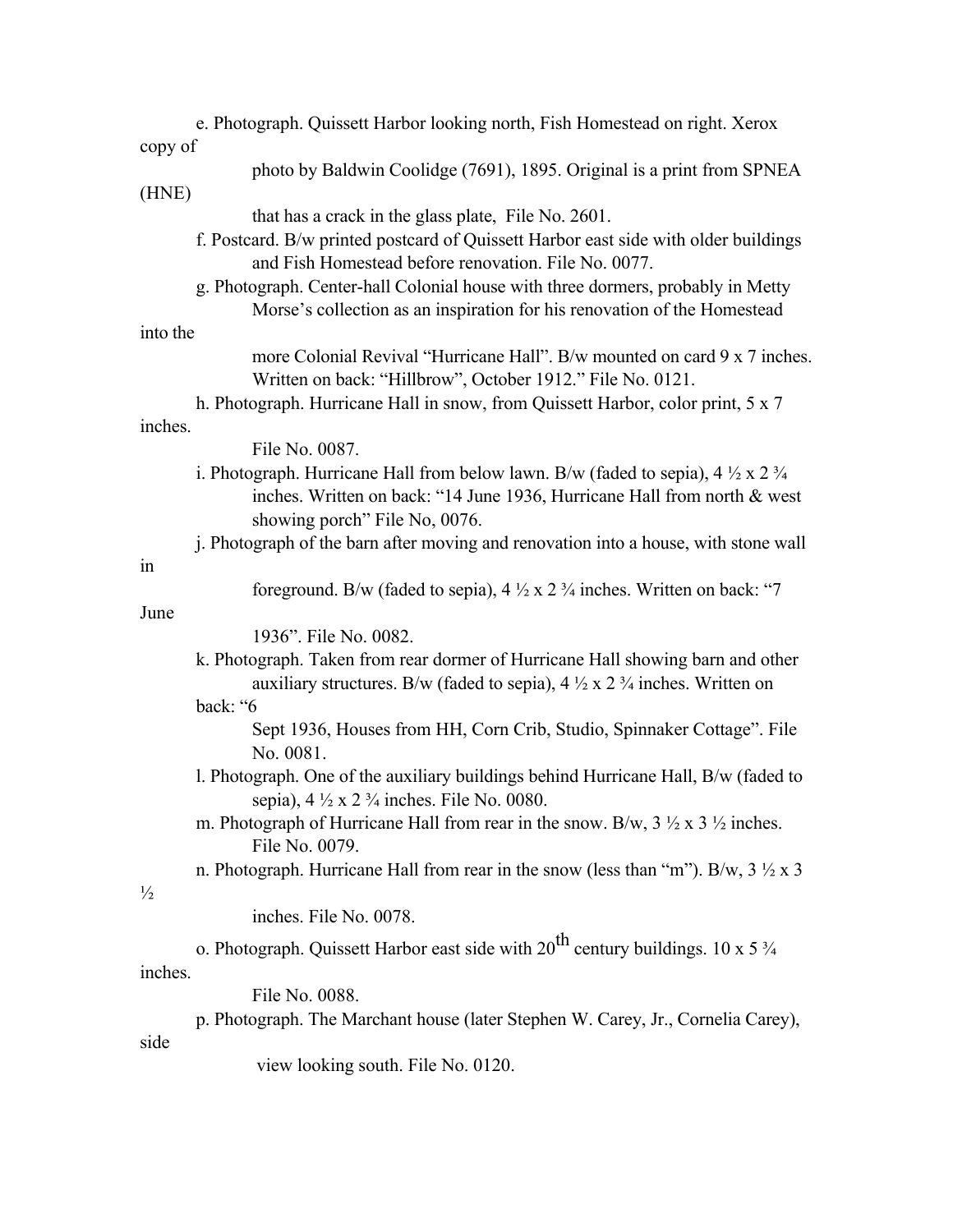|         | 92-10.2-11 View of Quissett Harbor House and "Petrel's Rest", September 6, 1897, photo<br>by Baldwin Coolidge. Two screened prints (image cropped) with borders, 9 x 11                                            |
|---------|--------------------------------------------------------------------------------------------------------------------------------------------------------------------------------------------------------------------|
| inches. |                                                                                                                                                                                                                    |
|         | File No. 2707.                                                                                                                                                                                                     |
|         | 92-10.2-12 Quissett Harbor House, photographs and ephemera<br>a. Prospectus. "Quissett Harbor House, Quissett, Mass. George W. Fish, Prop.                                                                         |
| House   |                                                                                                                                                                                                                    |
|         | Will Open June 8 <sup>th</sup> , 1883." Brochure and envelope.                                                                                                                                                     |
|         | b. Ephemera. Card with "Indian names of places within a day's outing of Quissett                                                                                                                                   |
| Harbor  |                                                                                                                                                                                                                    |
| Mass."  | House." (poem). "Compliments of the Proprietor for 36 years, Quissett,                                                                                                                                             |
|         | c. Photograph. Mounted sepia photo of Quissett Harbor House taken from the dock                                                                                                                                    |
| with    |                                                                                                                                                                                                                    |
|         | people on lawn. Very faded, foxed and stained. 8 x 10 inches.<br>d. Photograph. Mounted sepia photo of Quissett Harbor House taken from the Fish<br>Homestead across the harbor. Very faded, foxed. 8 x 10 inches. |
|         | e. Photograph. Mounted sepia photo of the Harbor House silhouetted against sky.<br>Labeled "Deserted". Photo 6 3/8 x 4 $\frac{1}{2}$ inches. Black mounting 8 x 10                                                 |
| inches. |                                                                                                                                                                                                                    |
|         | Inscribed on back: "For Thomas with Merry Xmas from Leroy 1902."                                                                                                                                                   |
|         | 92-10.2-13. Photographs of Quissett Harbor, Folder 1                                                                                                                                                               |
|         | a. Photograph. Quissett Harbor from Hurricane Hall lawn. B/w photo faded to                                                                                                                                        |
| sepia,  |                                                                                                                                                                                                                    |
|         | 3 1/8 x 2 inches. File No. 0095.                                                                                                                                                                                   |
| Cy's    | b. Photograph. Quissett Harbor with sailboats, labeled on back: "Quissett 1948,                                                                                                                                    |
|         | Boat (Black). B/w photo faded to sepia, 4 5/8 x 2 1/4 inches. File No. 0094.                                                                                                                                       |
| 1948,   | c. Photograph. Quissett Harbor from Hurricane Hall roof, labeled on back: "Sept                                                                                                                                    |
|         | Quissett Harbor from top HH." B/w faded to sepia, $4\frac{1}{2} \times 2\frac{3}{4}$ inches.<br>File No. 0090.                                                                                                     |
|         | d. Photograph. Quissett harbor from Hurricane Hall lawn, labeled on back: Summer<br>1948. B/w photo faded to sepia, $4\frac{5}{8} \times 2\frac{3}{4}$ inches. File No. 0091.                                      |
|         | e. Photograph. Quissett Harbor and Knob, labeled on back: "Sept 1938, Quissett                                                                                                                                     |
| Harbor  |                                                                                                                                                                                                                    |
|         | from Corn Crib." B/w photo faded to sepia, $4\frac{1}{2} \times 2\frac{3}{4}$ inches. File No.                                                                                                                     |
| 0092.   | f. Photograph. Quissett Harbor, lawn edge with yuccas, labeled on back: "Front of                                                                                                                                  |
| HH,     |                                                                                                                                                                                                                    |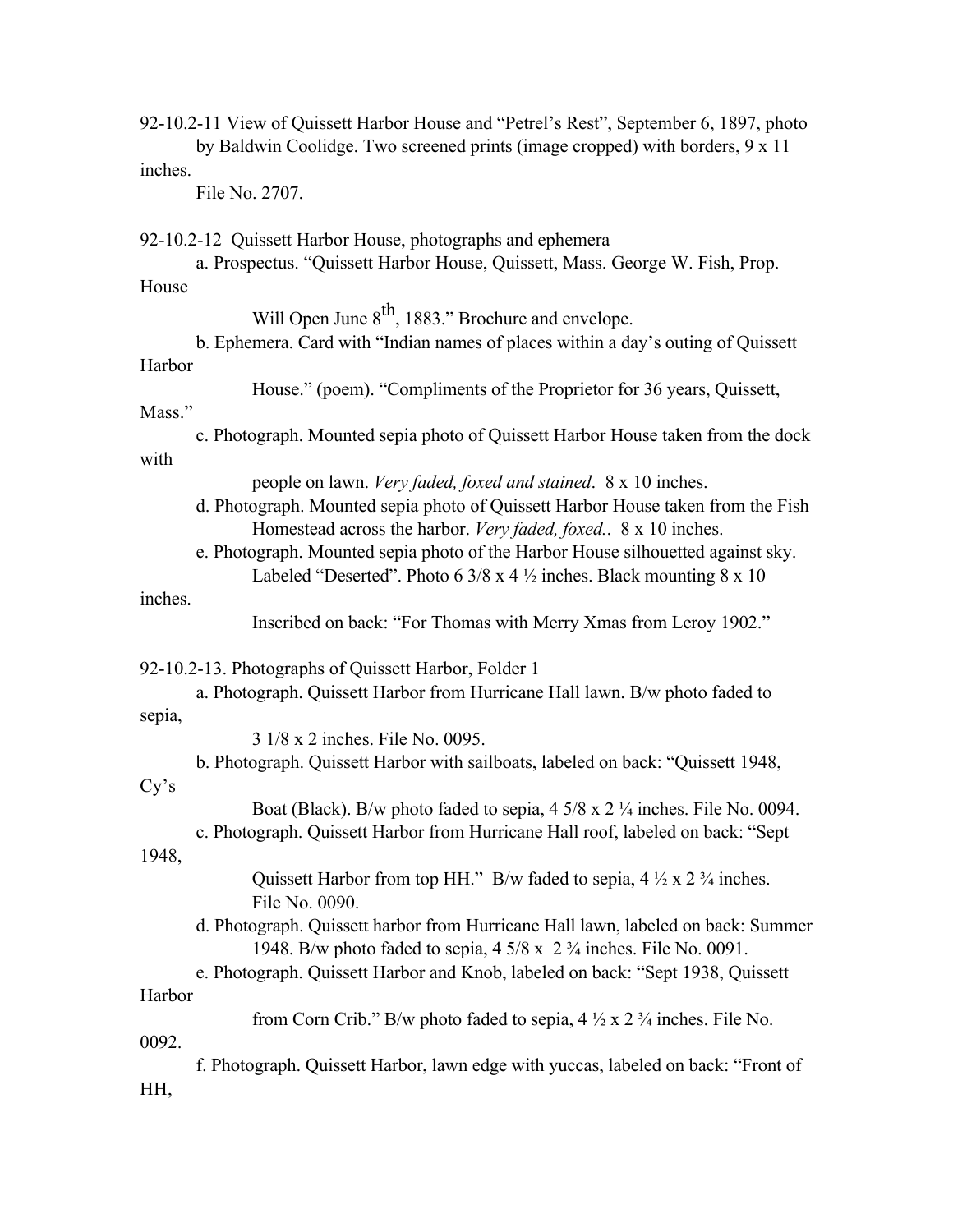| 1950." B/w photo, 4 x 5 inches. File No. 0089.                                                  |
|-------------------------------------------------------------------------------------------------|
| g. Photograph. Quissett Harbor from Petrel's Rest, July 23, 1897. B/w copy photo,               |
| 3 5/8 x 4 1/2 inches. File No. 0093.                                                            |
| h. Photograph. Buzzards Bay side beach with Dr. Leroy M. Yale's house ("The                     |
| Barnacle") on right. Sepia photo $4\frac{3}{4} \times 3\frac{3}{4}$ inches mounted on brown     |
| board,                                                                                          |
| 7 x 6 inches. File No. 101.                                                                     |
|                                                                                                 |
| i. Photograph. Aerial view of Quissett Harbor area, dated on print 12-11-53,                    |
| number 59-                                                                                      |
| 50, 3026. B/w photo 9 x 9 inches. File No. 104                                                  |
| j. Photograph. Aerial view of Quissett Harbor area, dated on print 12-11-53,                    |
| number 59-                                                                                      |
| 51, 3026. B/w photo 9 x 9 inches. File No. 103.                                                 |
| k. Photograph. Aerial photo of Quissett Harbor, 1966. Color print, 9 7/8 x 8 inches.            |
| File No. 0096. Xerox copy of handwritten identification of boats and                            |
| houses                                                                                          |
| in photo.                                                                                       |
| 1. Photograph. Inside of Knob on Harbor side ("Startle Cove"?). Handwritten on                  |
| back:                                                                                           |
| "The old Crab boat – loaded with seaweed for a clambake". "Startle Cove."                       |
| "Startle Cove per Aunt Sallie – '57". B/w photo faded to sepia, $3\frac{5}{8} \times 3$         |
| inches,                                                                                         |
| mounted on 8 x 10 inch board. File No. 102.                                                     |
| m. Photograph. Clouds and sunset over Buzzards Bay. Labeled on back: "Some                      |
|                                                                                                 |
| more                                                                                            |
| Quissett Clouds with Merry Christmas from Leroy 1900. B/w photo 3                               |
| $13/16 \times 4\frac{1}{2}$                                                                     |
| inches, mounted on 8 x 10 inch light-colored board. File No.100.                                |
| n. Photograph. Dunes and foliage. Labeled on back: "Near the 'Racing Beach'".                   |
| B/w photo, $4\frac{3}{4} \times 3\frac{5}{8}$ inches, mounted on $8 \times 10$ inch gray board. |
| File No. 0099.                                                                                  |
| o. Photograph. Pond and hills with cows. Labeled on back: "Bald Hill from Oyster                |
| Pond                                                                                            |
| Creek, Merry Christmas to Thomas from Leroy." Sepia or b/w photo 6 x 3                          |
| $\frac{1}{2}$                                                                                   |
| inches, mounted on a 8 x 10 inch gray board. Looking south towards Fenno                        |
| estate? no date. Thomas is Thomas Dunham Fish. File No. 0098.                                   |
| p. Photograph. View of Quissett Harbor from Ryan house showing (from left)                      |
| House, Petrel's Rest, Yale house and Harbor Head Cottage, 1890.<br>Harbor                       |
| Sepia photo,                                                                                    |
| 8 7/8 x 7 <sup>3</sup> / <sub>4</sub> inches, mounted. Looks like a Baldwin Coolidge but is not |
| marked.                                                                                         |
|                                                                                                 |
| File No. 0097.                                                                                  |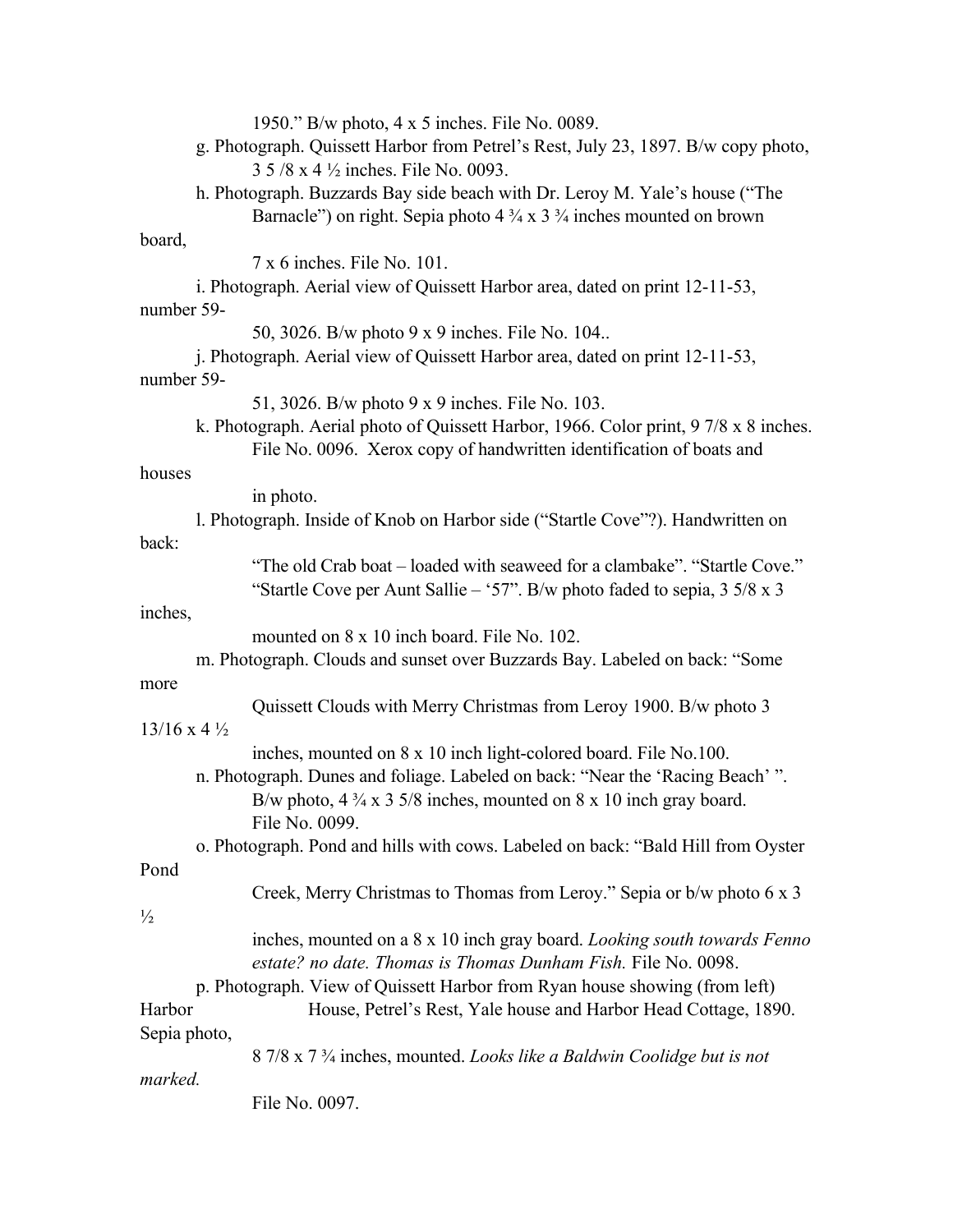|          | 92-10.2-14. Photographs of Quissett Harbor, Folder 2                                                                                                                                  |
|----------|---------------------------------------------------------------------------------------------------------------------------------------------------------------------------------------|
|          | a. Photograph. Sailboat. Labeled on back: "Metty's first boat ('Racoon'). He and                                                                                                      |
| Cush     |                                                                                                                                                                                       |
|          | went to Hadley's in her." B/w photo faded to sepia, 2 3/8 x 3 7/16 inches.<br>File No. 0087.                                                                                          |
|          | b. Photograph. Stony dirt road (Quissett Harbor Road looking east up hill). Labeled                                                                                                   |
| on       |                                                                                                                                                                                       |
|          | back: "Deacon Eldred's House, Oct 1, 1897." B/w copy photo 3 9/16 x 4                                                                                                                 |
| 9/16     |                                                                                                                                                                                       |
|          | inches. File No. 0068.                                                                                                                                                                |
|          | c. Photograph. Sailboat with jib and topsail. Labeled on back: "Petrel w/ Topsail,<br>Sept 16, 1897." B/w copy photo $3\frac{1}{2}$ x 4 $\frac{1}{2}$ inches. File No. 0069. 'Petrel' |
| was      |                                                                                                                                                                                       |
|          | Stephen W. Carey's boat; his house was named "Petrel's Rest".                                                                                                                         |
|          | d. Photograph. Sailboat with jib and topsail going left in photo. Labeled on back:                                                                                                    |
| "Petrel, |                                                                                                                                                                                       |
|          | Sept 16, 1897." B/w copy photo 3 $9/16 \times 3$ 9/16 inches. No file number.                                                                                                         |
|          | e. Photograph. Lewis W. Francis house off Sippewissett Road. Labeled on back:                                                                                                         |
| "Sallie" |                                                                                                                                                                                       |
|          | Francis' House Quissett". B/w photo 1 7/8 x 2 <sup>3</sup> / <sub>4</sub> inches. File No. 0074.                                                                                      |
|          | f. Photograph. East side of Quissett Harbor. Labeled on back: "Eldred's Wharf on                                                                                                      |
|          | Quissett Harbor. For TDF with Merry Christmas from Leroy." Sepia photo                                                                                                                |
|          | 4 9/16 x 3 9/16 mounted on gilt-edged black board 5 1/8 x 4 3/16 inches.                                                                                                              |
|          | File No. 0066.                                                                                                                                                                        |
|          | g. Photograph. Quissett Harbor. Sepia photo (very faded and foxed), 7 7/8 x 4 9/16                                                                                                    |
|          | inches mounted on board $8\frac{1}{4} \times 5\frac{1}{4}$ inches. Stamped on back: S.W. Carey,                                                                                       |
| Jr.,     |                                                                                                                                                                                       |
|          | Montclair, N.J. File No. 0073.                                                                                                                                                        |
|          | h. Postcard (double width). Panoramic view of Quissett Harbor, 1907. B/w photo                                                                                                        |
| faded    |                                                                                                                                                                                       |
|          | to sepia, $10\frac{3}{4} \times 3\frac{7}{16}$ inches.                                                                                                                                |
|          | i. Photograph. Sailboat with boatyard in background. Labeled on back: "Julia and I,                                                                                                   |
| in her   |                                                                                                                                                                                       |
|          | boat. Taken by L.M.Y. Aug. 29, 1906". Sepia photo $57/16 \times 53/8$ inches,                                                                                                         |
|          | mounted on gray board, 7 x 9 inches. File No. 0075.                                                                                                                                   |
|          | j. Photograph. Quissett Harbor (from Petrel's Rest?) showing east side with Fish                                                                                                      |
|          | Homestead, Marchant house and Ryan house. Sepia photo, 9 3/16 x 7 7/16                                                                                                                |
|          | inches, mounted on board 8 x 10 inches. File No.0072.                                                                                                                                 |
|          | k. Photograph. Quissett harbor from Marchant house dock area, looking at Harbor                                                                                                       |
| Head     |                                                                                                                                                                                       |
|          | Cottage and Fish Homestead, eel grass in foreground. Sepia photo, 6 9/16 x                                                                                                            |
|          | 4 7/16 inches, mounted on board 8 x 10 inches. File No. 0071.                                                                                                                         |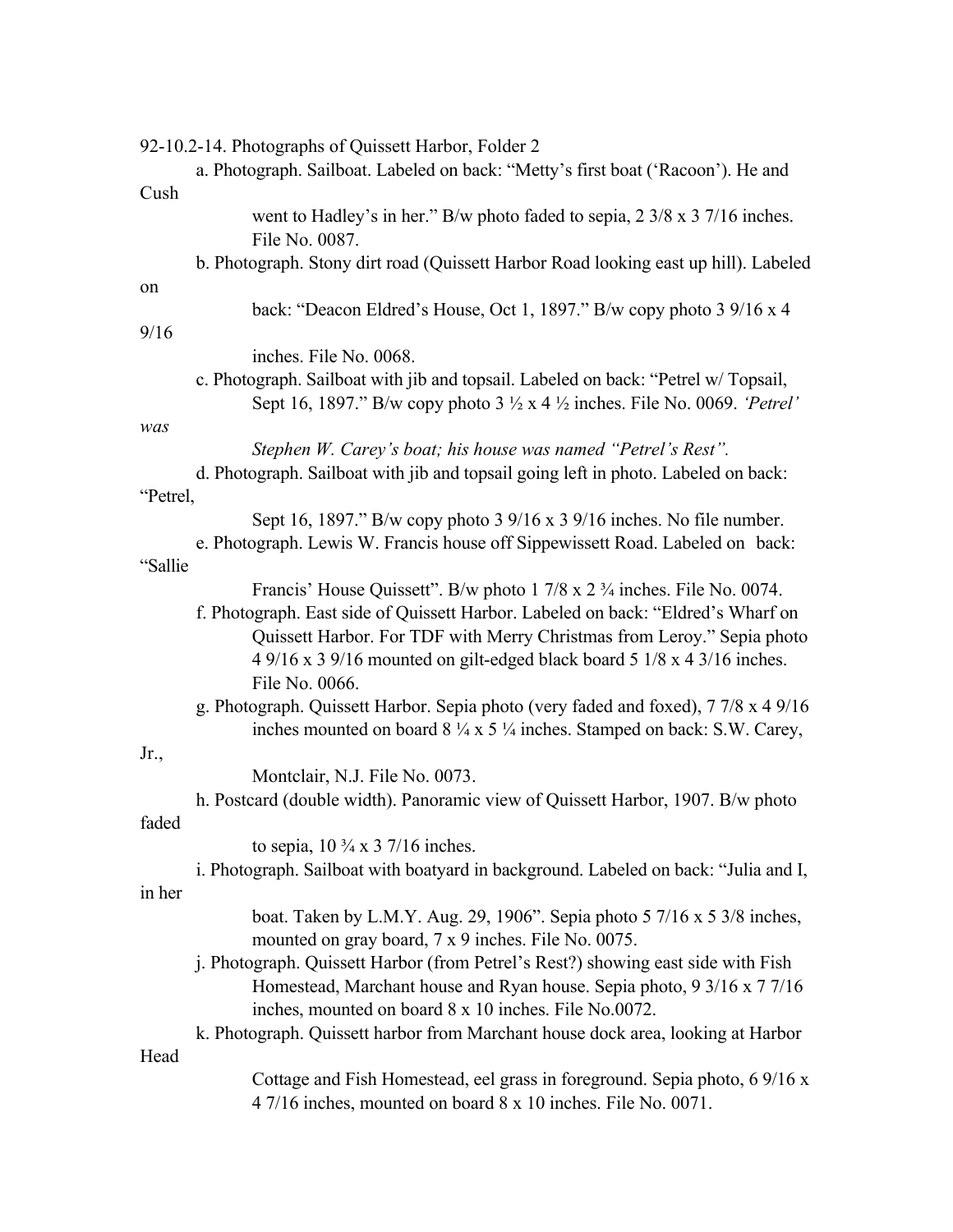|                | 1. Photograph. Quissett Harbor looking northwest, with Harbor House, Petrel's                       |
|----------------|-----------------------------------------------------------------------------------------------------|
| Rest, Yale     |                                                                                                     |
|                | house and Harbor Head Cottage, sailboats and rocks in foreground. Sepia                             |
| photo,         |                                                                                                     |
|                | 6 11/16 x 4 5/8 inches, mounted on 8 x 10 inch board. File No. 0070.                                |
|                | m. Photograph. Quissett Harbor, 1897 (East side). Xerox copy of photo by                            |
| <b>Baldwin</b> |                                                                                                     |
|                | Coolidge (No.8096). File No. 2705. Original in Baldwin Coolidge Oversize                            |
|                | Family Collection.                                                                                  |
|                | n. Photograph. Quissett Harbor, Sep 6, 1897 (Harbor House and Petrel's Rest).                       |
| Xerox          |                                                                                                     |
|                | copy of photo by Baldwin Coolidge (No. 8137). File No. 2707. Original in                            |
|                | Baldwin Coolidge Oversize Family Collection.                                                        |
|                |                                                                                                     |
|                | 92-10.2-15. Printed matter about Quissett Harbor. Items not digitized.                              |
|                | a. Postcard. View of Quissett Harbor, Falmouth, Mass. Colored postcard.                             |
|                | b. Brochure. Quissett Harbor House on Cape Cod. Color-printed brochure, 1973.                       |
|                | c. Newsclipping. Sepia newspaper photo, oval format, with caption: "Quissett"                       |
| Harbor         |                                                                                                     |
|                | - New Bedford yachts anchored in Quissett harbor in '87."                                           |
|                | 92-10.2-16. Falmouth and Vicinity, Cape Cod.                                                        |
|                | a. Photograph. Number 15 Main Street, Falmouth, in snow. Owned by Metty                             |
| Morse.         |                                                                                                     |
|                | Labeled on back: "Town House". B/w photo 3 x 2 3/16 inches. File No.                                |
| 122.           |                                                                                                     |
|                | b. Photograph. Number 15 Main Street, Falmouth, in snow, from rear. Owned by                        |
| Metty.         |                                                                                                     |
|                | Morse. Labeled on back: "Town House". B/w photo 3 1/16 x 2 3/16                                     |
| inches.        |                                                                                                     |
|                | File No. 123.                                                                                       |
|                | c. Photograph. Gates at Barnstable High School (wooden fence). B/w photo faded                      |
|                | to sepia, $3 \frac{3}{16} \times 2 \frac{1}{8}$ inches. File No. 131.                               |
|                | d. Photograph. View of Falmouth Town Green in snow. B/w photo $2 \frac{3}{16} \times 3 \frac{1}{6}$ |
| inches.        |                                                                                                     |
|                | File No. 128.                                                                                       |
|                | e. Photograph. View of rear of house with ell (Barnstable Historical Society).                      |
| Labeled on     |                                                                                                     |
|                | back: "Barn. Hist. Soc.". B/w photo $3\frac{3}{16} \times 2\frac{1}{8}$ inches. File No. 130.       |
|                | f. Photograph. Large truck with boards, man on flatbed edge. Labeled in back:                       |
| "Boards"       |                                                                                                     |
|                | for fence, Town House." B/w photo $3\frac{3}{16} \times 2\frac{3}{16}$ inches. Truck back side      |
|                | lettering says: "Wooden boxes, packing cases, cranberry crates, sawdust."                           |
|                |                                                                                                     |
|                |                                                                                                     |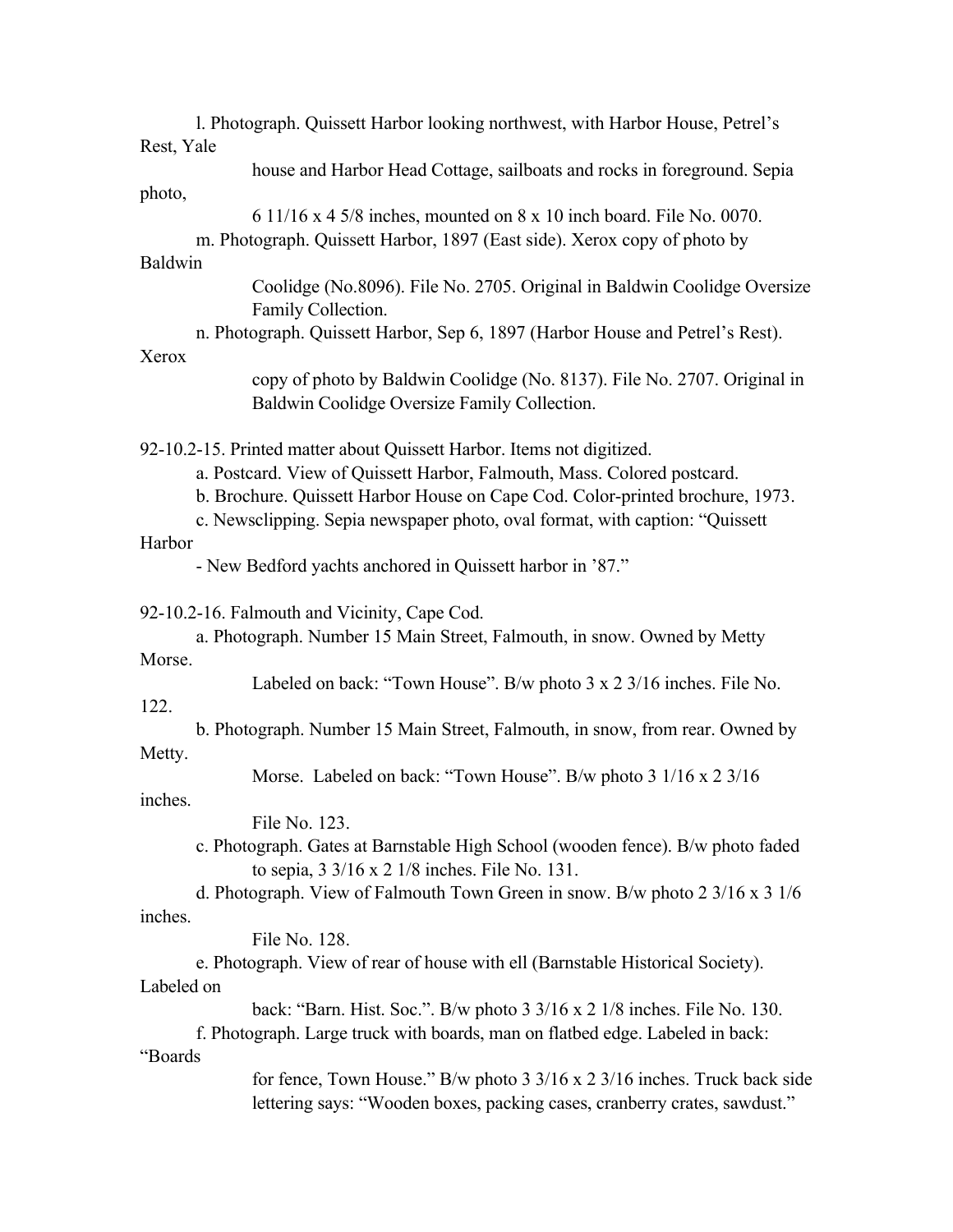|                | Truck                                                                                                                                                                                                                                                                                                                                             |
|----------------|---------------------------------------------------------------------------------------------------------------------------------------------------------------------------------------------------------------------------------------------------------------------------------------------------------------------------------------------------|
|                | door lettering says: "L.G. Atwood, Boxes and Shooks, Rock, Mass." Rock<br>is south Middleborough. Shooks are materials for barrels or hogsheads.<br>File No. 129.                                                                                                                                                                                 |
| $2\frac{1}{2}$ | g. Postcard. Falmouth Historical Society. Non-standard b/w photo postcard, 4 3/8 x                                                                                                                                                                                                                                                                |
|                | inches. Arthur Metcalf Morse, Jr. (Metty) was president. File No. 127.                                                                                                                                                                                                                                                                            |
| front.         | h. Photograph. Lighthouse complex (two lights) and two people with bicycles in                                                                                                                                                                                                                                                                    |
|                | B/w photo $4\frac{1}{2} \times 2\frac{3}{4}$ inches. File No. 124.                                                                                                                                                                                                                                                                                |
| 126.           | i. Photograph. Road, rocks and beach view. B/w photo $5 \times 3 \frac{3}{8}$ inches. File No.                                                                                                                                                                                                                                                    |
|                | j. Photograph. East End Meeting House, July 25, 1897. B/w copy photo 4 $\frac{1}{2}$ x 3 $\frac{1}{2}$<br>inches. The East End Meeting House is in Hatchville. File No. 125.                                                                                                                                                                      |
|                | k. Postcard. Aerial view of Woods Hole, probably late 1940s or early 1950s. Non-<br>standard color photo postcard, 9 x 6 inches. File No. 132.                                                                                                                                                                                                    |
|                | l. Photograph. Windmill, unknown location. Sepia photo mounted on card, $8\frac{1}{2}x$<br>5 1/4 inches. Labeled on back: "N. Gifford, Photographer, 54 Purchase                                                                                                                                                                                  |
| Street,        |                                                                                                                                                                                                                                                                                                                                                   |
|                | New Bedford." "TD Fish from GW Fish, 9/16/86." File No. 133.<br>m. Photograph. Large tent with pennants, people, horses and carriages.<br>Sepia photo mounted on card, $8\frac{1}{2}x$ 5 $\frac{1}{4}$ inches. Labeled on back:<br>"N. Gifford, Photographer, 54 Purchase Street, New Bedford." "TD Fish<br>from GW Fish, 9/16/86." File No. 135. |
|                | n. Photograph. Interior of tent with tables set up. Sepia photo mounted on card, 8 1/2                                                                                                                                                                                                                                                            |
| $\mathbf X$    |                                                                                                                                                                                                                                                                                                                                                   |
| Street,        | 5 ¼ inches. Labeled on back: "N. Gifford, Photographer, 54 Purchase                                                                                                                                                                                                                                                                               |
|                | New Bedford." "TD Fish from GW Fish, 9/16/86." File No. 136.                                                                                                                                                                                                                                                                                      |
| card,          | o. Photograph. Harbor with catboats, unknown location. Sepia photo mounted on                                                                                                                                                                                                                                                                     |
|                | 8 $\frac{1}{2}$ x 5 $\frac{1}{4}$ inches. File No. 134.                                                                                                                                                                                                                                                                                           |
|                | 92-10.2-17 Material on the Liberty Pole in Vineyard Haven, Martha's Vineyard.<br>a. Photograph. Liberty pole memorial at DAR hall, Vineyard Haven, Martha's                                                                                                                                                                                       |
| Vineyard.      |                                                                                                                                                                                                                                                                                                                                                   |
|                | Sepia photo mounted on black card, 5 x 5 inches. File No. 117.<br>b. Pages from a book on history of Martha's Vineyard (unknown), pp. 104-107, on                                                                                                                                                                                                 |
| the            |                                                                                                                                                                                                                                                                                                                                                   |
| against the    | Revolutionary War period and the action of Daggett women ancestors                                                                                                                                                                                                                                                                                |
|                | British attempt to use the pole for a mast. Donated by Charles McGowan,                                                                                                                                                                                                                                                                           |
| 1994.          |                                                                                                                                                                                                                                                                                                                                                   |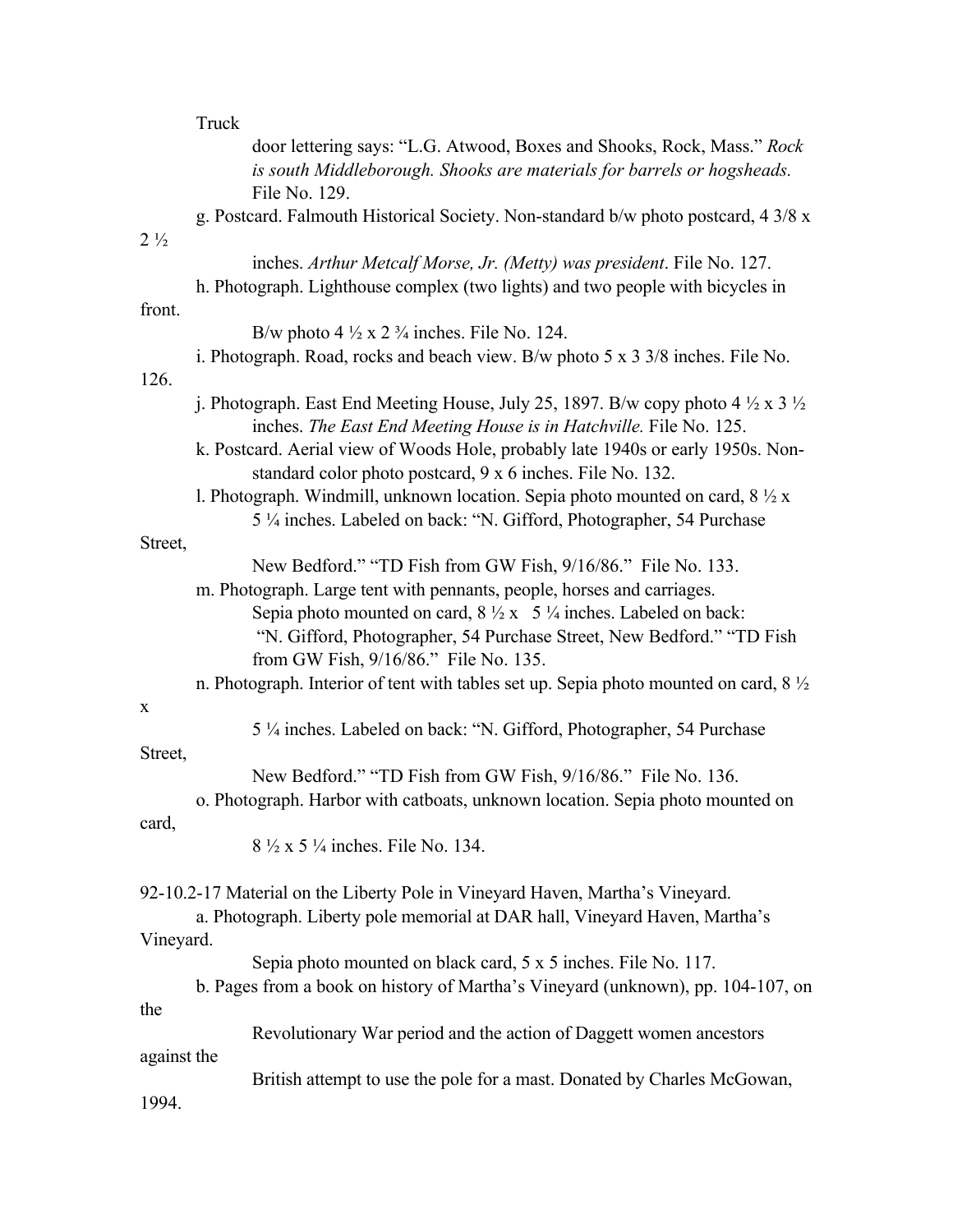Xerox copy.

| 1937   | 92-10.2-18 Calendar page. Sam Cahoon, Wholesale and retail dealer in Fish and Lobster,                 |
|--------|--------------------------------------------------------------------------------------------------------|
|        | calendar attached at bottom, b/w photo of Woods Hole harbor in ice with Dyer's                         |
| Dock   |                                                                                                        |
|        | and Cahoon's dock behind. $9 \frac{1}{8} \times 14 \frac{1}{2}$ inches. File No. 105.                  |
|        | 92-10.2-19 Later photographs of Maria Yale Fish Morse and Arthur Metcalf Morse. Jr.                    |
|        | a. Photograph. Hand colored image of Maria Yale Fish Morse in gold metal frame,                        |
|        | $3\frac{1}{2} \times 2$ 5/8 inches. Given by Lewis W. Francis, Jr., Accession No. 94-11.               |
|        | File No. 138.                                                                                          |
|        | b. Color slide. Photograph of Maria Yale Fish Morse in her coffin at Hurricane                         |
| Hall,  |                                                                                                        |
|        | 1952. Photograph by A. Metcalf "Metty" Morse. Donated by Thomas C.                                     |
|        | Morse, 1995. File No. 119.                                                                             |
|        | c. Photograph. Arthur Metcalf "Metty" Morse, Jr. (left) and unknown woman                              |
| (Merle |                                                                                                        |
|        | Phillips?). Color print $5 \times 3 \frac{3}{8}$ inches. File No. 139.                                 |
|        | d. Photograph. Arthur Metcalf "Metty" Morse, Jr. B/w photo by Merle Phillips, 6                        |
| 7/8    |                                                                                                        |
|        | $x$ 4 $\frac{3}{4}$ inches mounted on 14 x 11 inch board. Accession No. 01-12.                         |
|        | <b>FRAMED AND MOUNTED PHOTOGRAPHS</b>                                                                  |
|        | (numbering repeats original numbers on framed photos in 1992 catalog<br>with the addition of " $2A$ ") |

92-10.2A-1 Quissett Harbor overview, 1890s. 14 x 31 inches.

92-10.2A-2 Quissett Harbor eastern shore, the Fish house after reconstruction. 11 x 12 inches

(duplicate of 92-10.2A-25).

- 92-10.2A-3 Quissett Harbor, eastern shore, with Eldred boat house, 1890s. 7 x 13 inches.
- 92-10.2A-4 Quissett Harbor, eastern shore, Fish house, 1897, photo by Baldwin Coolidge. 10.5 x 12.25 inches.
- 92-10.2A-5 Quissett Harbor, view of eastern shore, Fish house. 5.75 x 7.75 inches.
- 92-10.2A-6 Quissett Harbor with Fish house, labeled 1901 on back. 9 x 11 inches.
- 92-10.2A-7 Quissett Harbor with Fish house. Photo on canvas, stretched on frame. 11 x 14 inches.
- 92-10.2A-8 Quissett Harbor with Fish house. 14 x 17 inches.
- 92-10.2A-9 Quissett Harbor. 15 x 19 inches.
- 92-10.2A-10 Tyasquin Stream. Mounted but unframed, 10.5 x 13 inches.
- 92-10.2A-11 Sand dunes. 5.5 x 8 inches.
- 92-10.2A-12 Quissett Harbor. Labeled on back: 1920s? 26-foot catboat *Virginia* (owned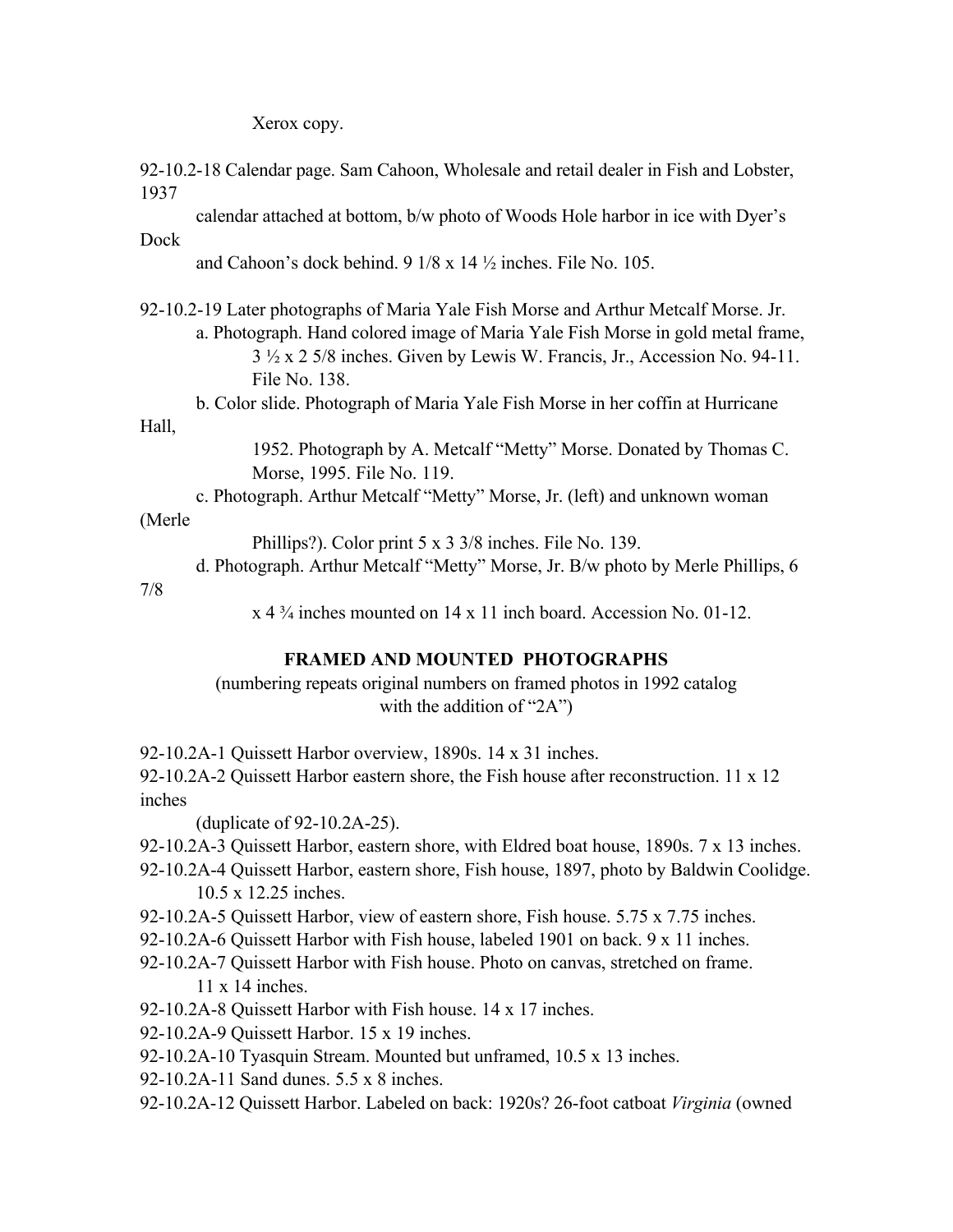by

- "Metty" Morse) at Eldred boat yard. 4.75 x 6.75 inches.
- 92-10.2A-13 Oyster Pond, Quissett, facing west. Tinted by Sawyer. 8.5 x 12.5 inches (duplicate of 92-10.2A-15).

92-10.2A-14 Quissett Harbor with Fish house in center, includes tennis court. Labeled on back:

1930. 7.5 x 10.5 inches.

- 92-10.2A-15 Oyster Pond, Quissett, facing west. Tinted by Sawyer. 8.5 x 12.5 inches (duplicate of 92-10.2A-13). *Formerly 92-10.22.*
- 92-10.2A-16 Quissett Harbor, west shore with Harbor House, 1890s. Tinted by Sawyer. 8 x 16.75 inches. *Formerly 92-10.23.*

92-10.2A-17 Quissett Harbor, west shore with Harbor House, taken from boat yard. Labeled

on back: 1958?. 5.5 x 14 inches. *Formerly 92-10.24.*

- 92-10.2A-18 Quissett Harbor, the Morse house, 1936 (after the reconstruction). 11.5 x 13.5 inches. *Formerly 92-10.25.*
- 92-10.2A-19 Quissett Harbor, looking southwest from Sunset Hill. Colored photo, 5 x 13 inches. *Formerly 92-10.38.*

### **FRAMED PAINTINGS and ARTWORK**

- 92-10.2A-20 Quissett Harbor (looking toward Gansett?), pastel. 13.6 x 10.5 inches. *Formerly 92-10.30.*
- 92-10.2A-21 Landscape with birch tree, oil. Painted by Julia S. Yale. 15 x 12 inches. *Formerly 92-19.31.*
- 92-10.2A-22 Landscape. Painted (pastel?) by Julia S. Yale, 1909. 14.5 x 12.3 inches. *Formerly 92-10.32.*
- 92-10.2A-23 Portrait of Albinia Daggett, 1840s, before her marriage to Joseph C. Fish. Oil painting by unknown artist, 30 x 36 inches. *Formerly 92-10.33.*
- 92-10.2A-24 Quissett Harbor, east shore with Fish house. Oil painting by S.D. Baldwin, 15 x 18 inches. *Formerly 92-10.34.*

92-10.2A-25 Quissett Harbor, west shore with Harbor House. Oil painting by Mary Fonbart (?)

Miggone, 20 x 24 inches. *Formerly 92-10.35.*

92-10.2A-26 Shore line. Water color and pencil sketch, 10.5 x 15.5 inches. *Formerly 92-10.36.*

92-10.2A-27. Vineyard Haven from the Cat Hollow. Etching by Dr. Leroy M. Yale, July 1882,

signed L.M. Yale. *Formerly 92-10.37. No dimensions recorded.*

92-10.2A-28 Map of Cape Cod, 1939. 24 x 32 inches. Unframed. *Formerly 92-10.29.*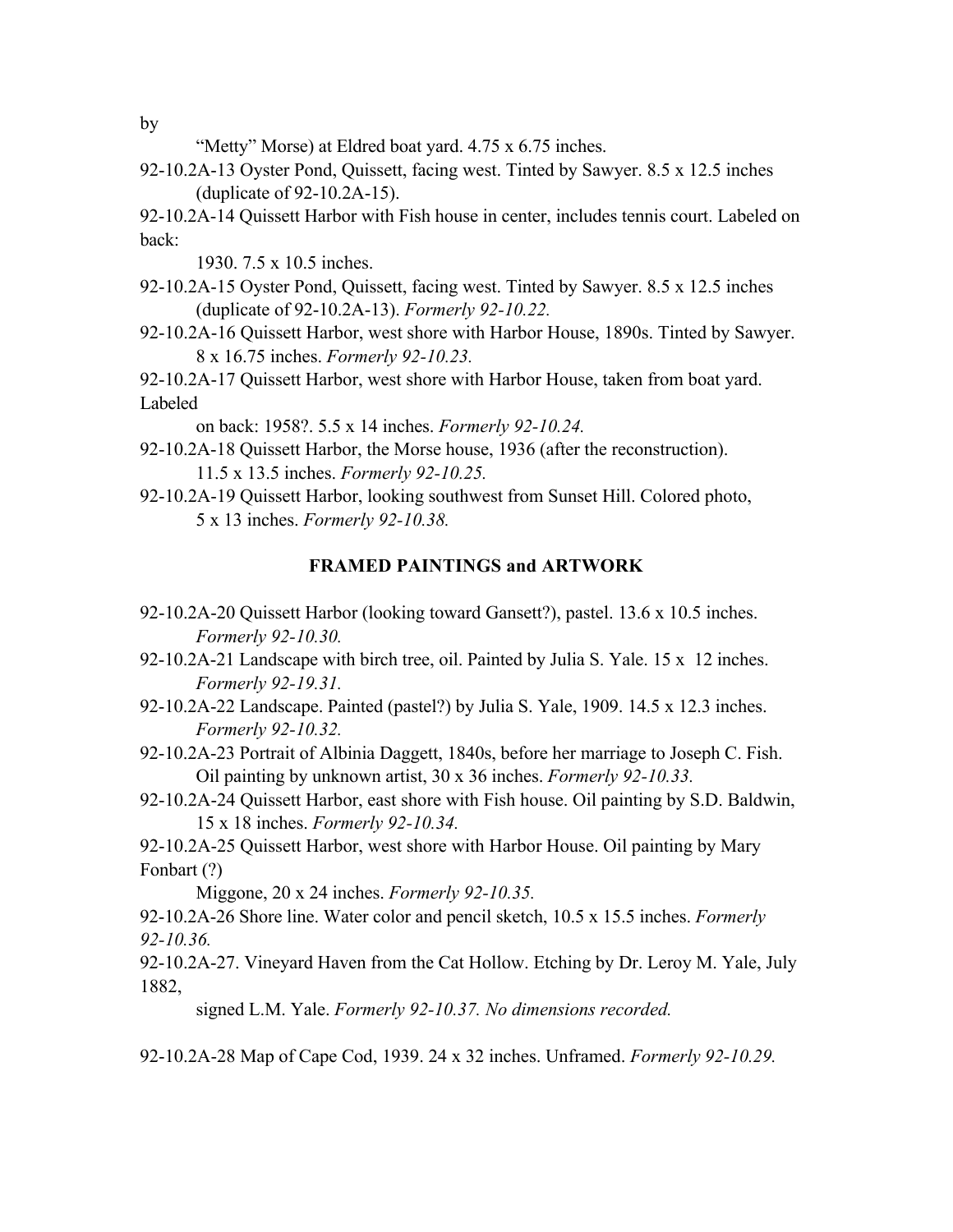### **BOX 3**

## **Deeds, Papers for Homestead-Hurricane Hall (1796-1931) Boatyard (formerly Eldred's) (1956-1958)**

92-10.3-1. Deeds and other papers, 1796-1918.

*This folder consists of poor quality xerox copies of original deeds, all marked "A.M. Morse".*

a. Deed. Josiah Cotton to Thomas Fish, 1784, recorded in Plymouth,

Massachusetts,

1796. Xerox copy of original deed. Handwritten transcription of deed, pen on yellow pad, and xerox copy. *Falmouth (Quissett) land.*

b. Plan. Plan of Hammond, Jenkins and Rowley land (on Quissett Harbor), n.d. Xerox copy. *Later site of Quissett Harbor House.*

c. Deed. Joseph Dimmock to Thomas Fish, a pew in Congregational meeting

house,

1796. Xerox copy.

- d. Deed. Solomon Davis to Silvanus Davis and Thomas Davis, 1798. Recorded in Barnstable, November 28, 1800. Xerox copy. *Falmouth land.*
- e. Deed. Robinson Dimmock to Thomas Fish, Jr., 1800. Xerox copy. *Falmouth*

*land.*

f. Letter. Letter to Unknown (Thomas Fish?) from James Hinckley, November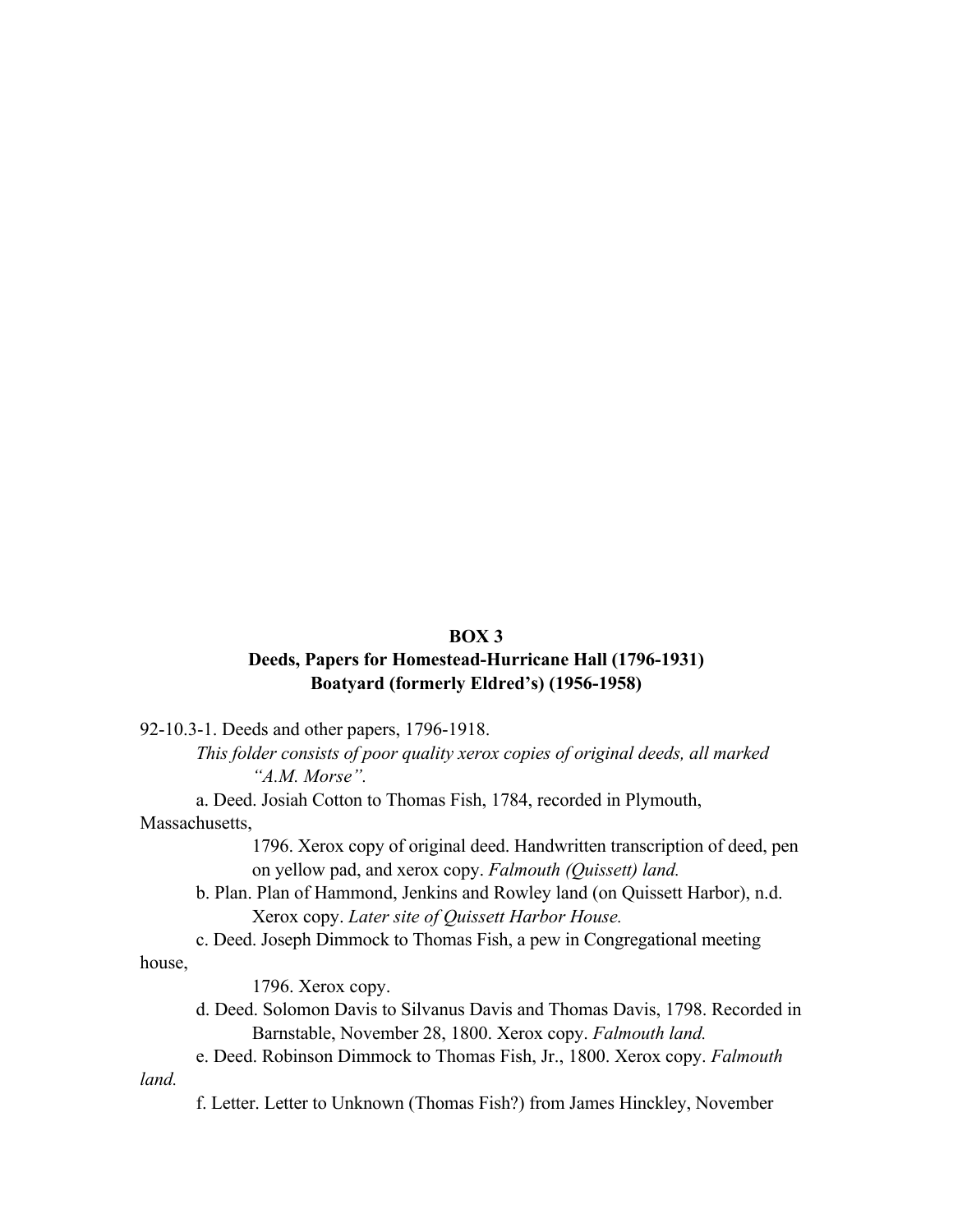4, 1806. Xerox copy.

|             | g. Deed. James Cottle to Peter Daggett (and Jane Daggett), 1814, recorded March                                                          |  |  |  |  |  |  |  |  |
|-------------|------------------------------------------------------------------------------------------------------------------------------------------|--|--|--|--|--|--|--|--|
| 17,         | 1817 Xerox copy. Land in Dukes County (Martha's Vineyard).<br>h. Deed. William Daggett to Peter Daggett, 1814. Xerox copy. Land in Dukes |  |  |  |  |  |  |  |  |
| County      |                                                                                                                                          |  |  |  |  |  |  |  |  |
|             | (Martha's Vineyard).                                                                                                                     |  |  |  |  |  |  |  |  |
|             | i. Deed. Barney Marchant to Thomas Fish, Jr., May 22, 1815. Recorded and                                                                 |  |  |  |  |  |  |  |  |
| received in |                                                                                                                                          |  |  |  |  |  |  |  |  |
|             | Barnstable, April 26, 1816, attested to July 31, 1828. Xerox copy. Land in                                                               |  |  |  |  |  |  |  |  |
|             | Quissett (Falmouth).                                                                                                                     |  |  |  |  |  |  |  |  |
|             | j. Deed. Davis Robinson to Thomas Fish, August 19, 1819. Xerox copy. Falmouth                                                            |  |  |  |  |  |  |  |  |
| land.       |                                                                                                                                          |  |  |  |  |  |  |  |  |
|             | k. Deed. Samuel P. Davis to Joseph C. Fish, 1820. Xerox copy. Swamp land near                                                            |  |  |  |  |  |  |  |  |
| Samuel      |                                                                                                                                          |  |  |  |  |  |  |  |  |
|             | P. Davis and Zephaniah Robinson (presently Ransom Road area).                                                                            |  |  |  |  |  |  |  |  |
|             | l. Deed. Rufus Davis to Peter Daggett, November 10, 1828. Xerox copy.                                                                    |  |  |  |  |  |  |  |  |
|             | Land in Dukes County (Martha's Vineyard).                                                                                                |  |  |  |  |  |  |  |  |
|             | m. Deed. Elihu Fisher to Thomas Fish, October 20, 1836. Xerox copy. Received in                                                          |  |  |  |  |  |  |  |  |
|             | Barnstable, May 7, 1844. Land next to William Eldred's near Quissett                                                                     |  |  |  |  |  |  |  |  |
|             | Harbor.                                                                                                                                  |  |  |  |  |  |  |  |  |
|             | n. Deed. Thomas Fish and Henry L. Fish to Joseph C. Fish, October 13, 1849.                                                              |  |  |  |  |  |  |  |  |
| Xerox       |                                                                                                                                          |  |  |  |  |  |  |  |  |
|             | copy.                                                                                                                                    |  |  |  |  |  |  |  |  |
|             | o. Deed. Henry L. Fish to Thomas Fish and Joseph C. Fish, October 13, 1849.                                                              |  |  |  |  |  |  |  |  |
| Xerox       |                                                                                                                                          |  |  |  |  |  |  |  |  |
|             | copy.                                                                                                                                    |  |  |  |  |  |  |  |  |
|             | o. Deed. Sanford Herendeen (Sr.) to Joseph C. Fish, December 19, 1849. Xerox                                                             |  |  |  |  |  |  |  |  |
| copy.       |                                                                                                                                          |  |  |  |  |  |  |  |  |
|             | Formerly Hammond land.                                                                                                                   |  |  |  |  |  |  |  |  |
|             | p. Deed. Amos Scribner to Joseph C. Fish, April 1874. Xerox copy. Swamp land                                                             |  |  |  |  |  |  |  |  |
| near        |                                                                                                                                          |  |  |  |  |  |  |  |  |
|             | Woods Hole Road and land of Samuel P. Davis.                                                                                             |  |  |  |  |  |  |  |  |
|             | q. Receipt. Receipt for mortgage interest payment from Thomas D. Fish to Joseph                                                          |  |  |  |  |  |  |  |  |
| C.          |                                                                                                                                          |  |  |  |  |  |  |  |  |
|             | Fish, July 6, 1918. Xerox copy.                                                                                                          |  |  |  |  |  |  |  |  |

- 92-10.3-2. Bills for construction supplies, furnishings and taxes for Homestead ("Quissett House") to Thomas D. Fish and Joseph C. Fish, 1890-1901.
	- a. Bills to Thomas D. Fish, 1890-1901.
	- b. Receipts to Joseph C. Fish for freight, New Bedford, Martha's Vineyard & Nantucket Steamship Co., Dr., 1892.
	- c. Original envelope, labeled "Quissett House Bills".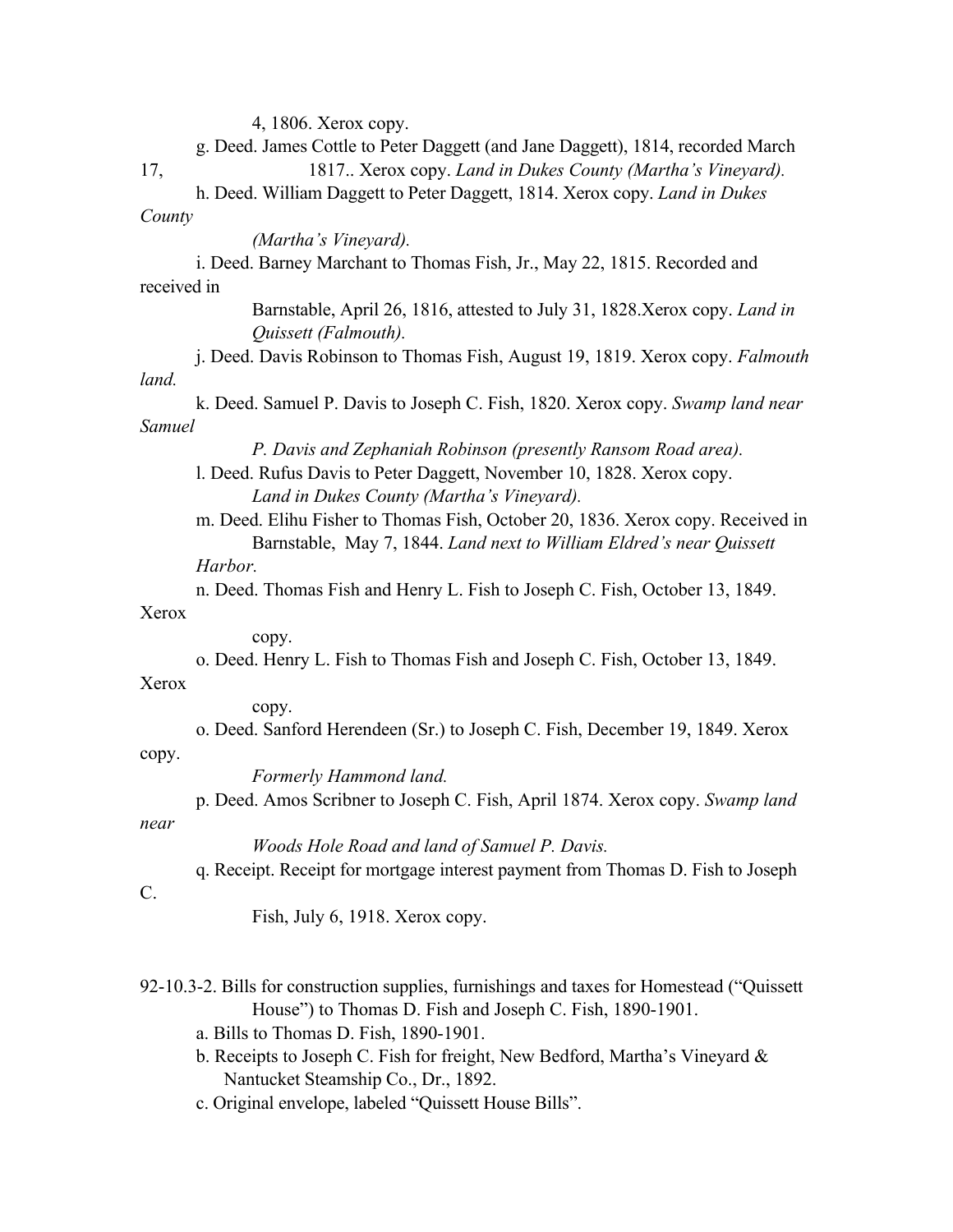92-10.3-3. Bills and papers of Thomas D. Fish and Joseph C. Fish for Homestead, 1892, 1898, 1917-1918.

92-10.3-4. Papers for land acquired by Thomas Dunham Fish from Isaiah Spindel, 1900. *Land above boat yard on east side of Quissett Harbor.*

a. Agreement. Handwritten agreement re land owned by Isaiah Spindel, marked in pencil "Woods Holl Town of Falmouth, Mass., Oct. 10, 1900."

b. Envelope. Envelope addressed to Isaiah Spindel, Woods Hole, Mass.,

### postmarked

Oct. 1, 1900.

c. Deed. Isaiah Spindel to Thomas D. Fish. Original deed (no date).

d. Deed. Isaiah Spindel to Thomas D. Fish. Original Warranty Deed (no date). From 101 from M.R. Warren Co., Washington Street, Boston.

92-10.3-5. Papers for Homestead-Hurricane Hall, 1913-1967.

a. Handwritten list of taxes paid on Homestead, 1913-1921. Marked with penciled note:

"House at Quissett built 1792".

b. Falmouth Water Department bill to T.D. Fish, July 1, 1914.

c. Lease from the heirs of J.C. Fish to A.H. Marckwald, April 17, 1917 – October

1,

1917.

d. Envelope for above lease, dated 5/27/1917.

e. Falmouth Water Department bill to T.D. Fish, July 1, 1918.

f. Papers for purchase of strip of land on Quissett harbor to be deeded to S.W.

#### Carey, Jr.,

#### 1919.

- 1. Plan of land by W.A. Gifford, Surveyor, Falmouth, Mass., November 6, 1901. Ink on drafting cloth.
- 2. Plan of land by W.A. Gifford, C.E., Falmouth, Mass., November 1918. Pencil on paper.
- 3. Letter from Sumner Crosby, Attorney to Thomas D. Fish, December 13,

1919.

- 4. Typed description of land in plan. N.D.
- 5. Envelope, marked "Survey of Mr. S.W. Carey, Jr. Land Quissett Harbor,

Mass.

g. Receipt for payment from Thomas D. Fish to Joseph C. Fish, November 10, 1919, for' work done at Homestead.

h. Handwritten letter from John Donald to T.D. Fish, July 22 – no year, about hay on lot

on Main Road.

h.. Town of Falmouth, Building permit, April 26, 1937, for porch to be added to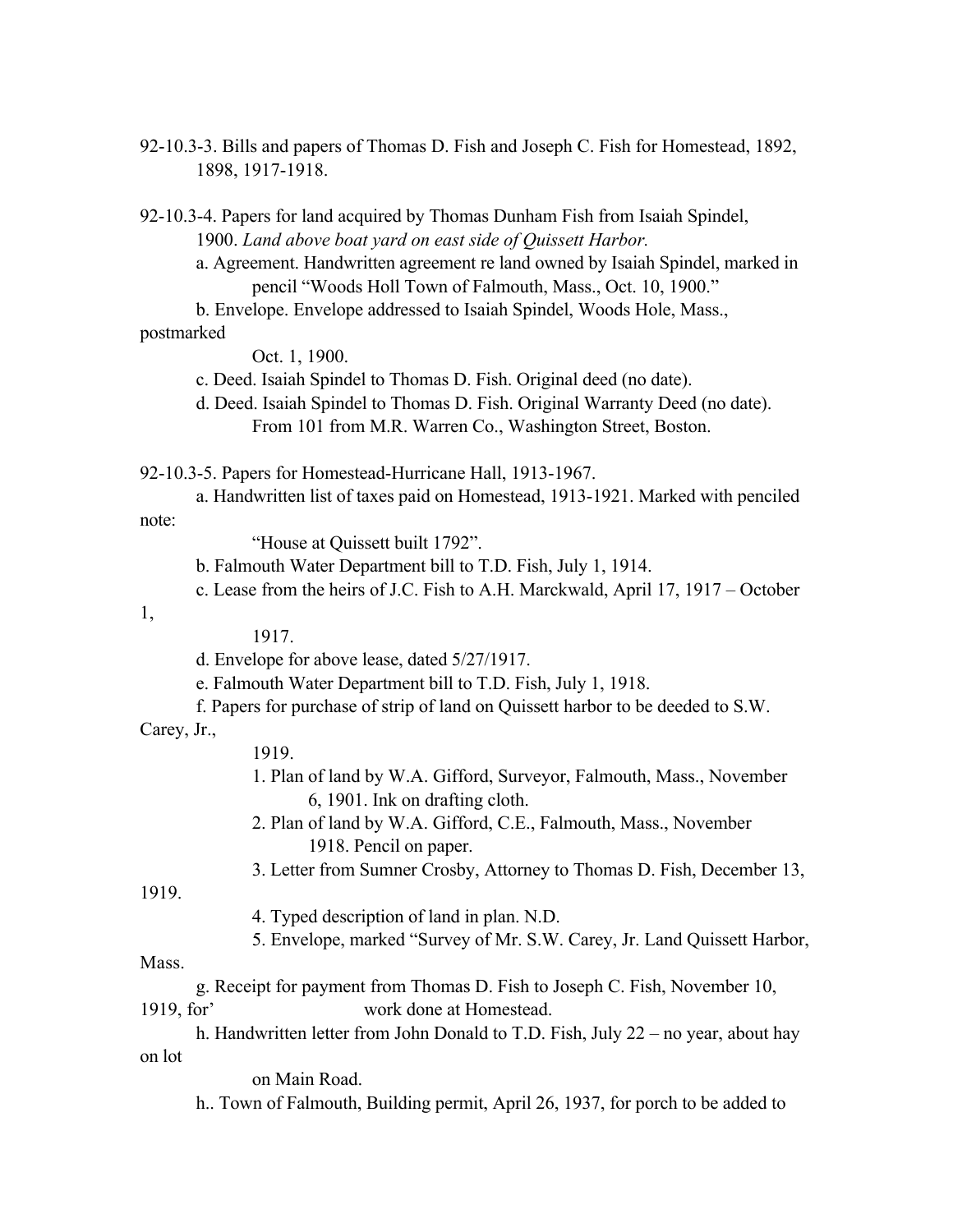Hurricane Hall (?).

92-10.3-6 Bills for construction and work for Arthur Metcalf Morse at Hurricane Hall, 1927.

92-10.3-7 Blueprint. Plan for "Jib" cottage, Quissett Avenue, 1931.

92-10.3-8 Land survey done for Maria Y. Morse, 1931.

a. Blueprint. Plan-survey of land in Quissett owned by Morse, Carey and others,

1931.

b. Letter from Sumner Crosby to Maria Y. Morse re Land Court decree for land in Quissett, May 14, 1931.

92-10.3-9 Papers for proposed dock on Quissett Harbor for A. M. Morse, 1953.

a. Letter from H.W. Clark, Contractor, Osterville, Mass. to A. M. Morse, May 2, 1953.

b. Informal construction drawing for dock, May 14, 1953. Pencil on paper.

c. Formal plan for timber and concrete Pier in Quamquissett Harbor, Falmouth,

Mass.

Ink on drafting cloth. N.D.

92-10.3-10 Eldred Boatyard, 1956-1957

a. Leather-bound three-ring notebook with A. Metcalf Morse's diary of the finances and

eventual purchase in shares of the Eldred boatyard, Quissett harbor,

1956-1957.

b. Papers originally folded into above notebook. Blue-lined paper with ink and pencil

notes and financial accounts, pencil notes on smaller paper, May-July 1957.

92-10.3-11 Accounts, lists, notes and bills for Eldred boatyard, Quissett harbor, 1958. Blue-lined

paper with ink and pencil, invoices, miscellaneous notes.

### **BOX 4A**

### **MARIA Y. FISH CASH ACCOUNT BOOK, 1892**

### **LETTERS OF SARAH B. YALE CAREY (1846-1909) and MARIA YALE FISH (1874-1952) TO THOMAS DUNHAM FISH (1840-1928) AND MISCELLANY, 1870s-1890s**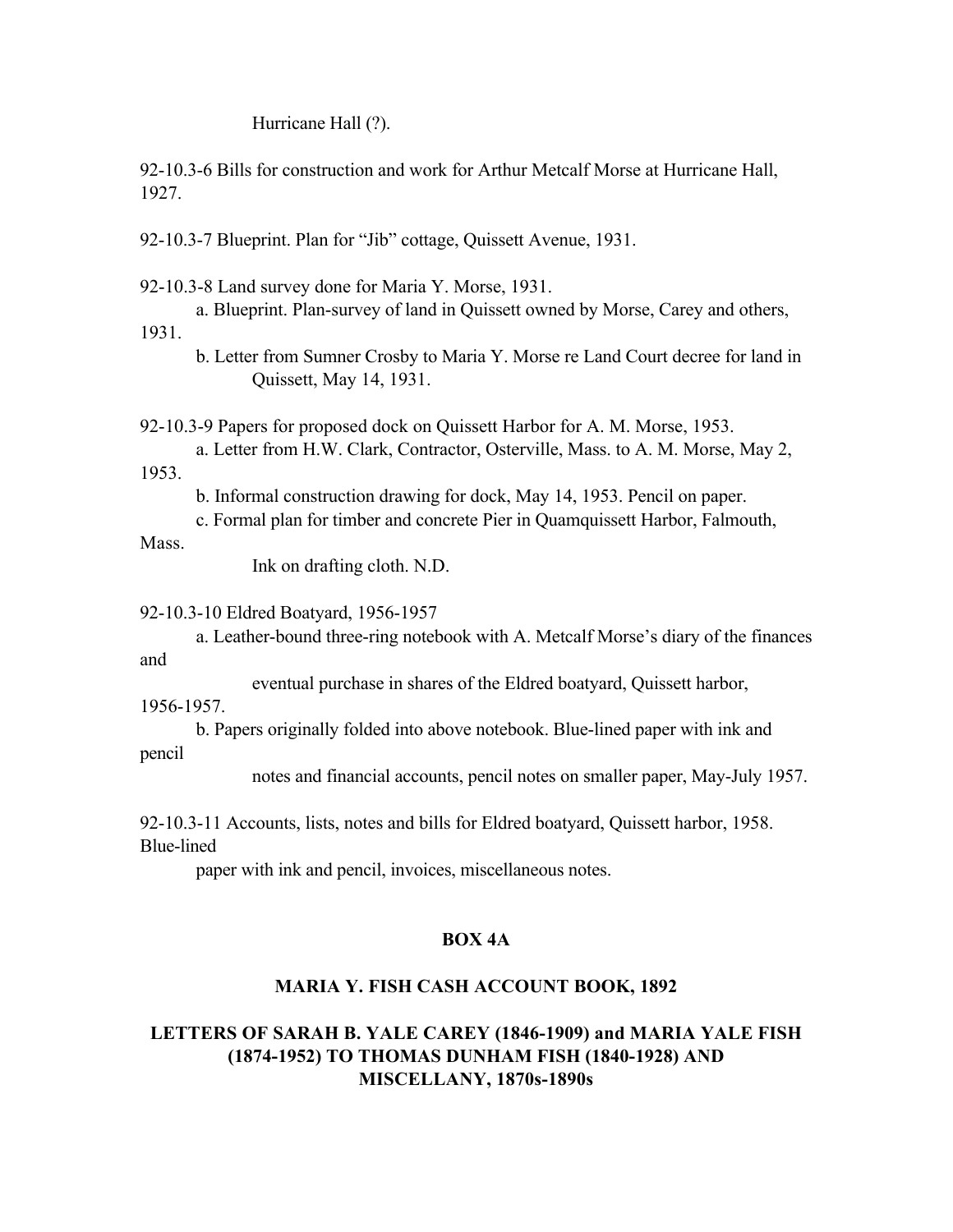92-10.4A-1 Account book, 1892. Leather-covered account book, 6 x 3  $\frac{1}{2}$  inches.

92-10.4A-2 Letters written to Thomas Dunham Fish by his daughter's guardian, her aunt

Sarah B. Yale Carey, *1870s (from Brooklawn, Carey home in Montclair, N.J.)*

a. Letter. Sarah B. Yale Carey to Thomas Dunham Fish, May 23, 1875, with envelope.

b. Letter. Sarah B. Yale Carey to Thomas Dunham Fish, September 30, 1878. and copy of his answer to her, October 1, 1878, with envelope.

c. Letter. Sarah B. Yale Fish to Thomas Dunham Fish, June 7, 1883, with envelope.

92-10.4A-3 Note from Sarah B. Carey about shawl to be given to Maria Yale Fish upon her

death, June 10, 1885.

92-10.4A-4 Letters written to Thomas Dunham Fish by his daughter, Maria Yale Fish, 1880s.

*(from Brooklawn, Carey home in Montclair, N.J.)*

a. Letter. Maria Yale Fish to Thomas Dunham Fish, October 11, 1886

b. Letter. Maria Yale Fish to Thomas Dunham Fish, December 12, 1888.

c. Letter. Maria Yale Fish to Thomas Dunham Fish, December 26, 1888.

92-10.4A-5 Letters written to Thomas Dunham Fish by his daughter, Maria Yale Fish, 1890s.

*(from Montclair, N.J. unless otherwise noted).*

a. Letter. Maria Yale Fish to Thomas Dunham Fish, June 17, 1894.

b. Letter. Maria Yale Fish to Thomas Dunham Fish, June 11, 1896.

c. Letter. Maria Yale Fish to Thomas Dunham Fish, July 11, 1896, from England

or

Ireland.

d. Letter. Maria Yale Fish to Thomas Dunham Fish, no date, from England (letterhead

from Manor House Hotel, Royal Leamington Spa).

d. Letter. Maria Yale Fish to Thomas Dunham Fish, August 9, 1896, from London, England.

e. Letter. Maria Yale Fish to Thomas Dunham Fish, August 23, 1896, from

London,

England.

f. Letter. Maria Yale Fish to Thomas Dunham Fish, October 27, 1896.

g. Letter. Maria Yale Fish to Thomas Dunham Fish, June 6, 1897.

h. Letter. Maria Yale Fish to Thomas Dunham Fish, December 16, 1897.

i. Letter. Maria Yale Morse to Thomas Dunham Fish, January 10, 1898, from Chicago.

*(Maria and Arthur Metcalf Morse were married January 8, 1898; this was*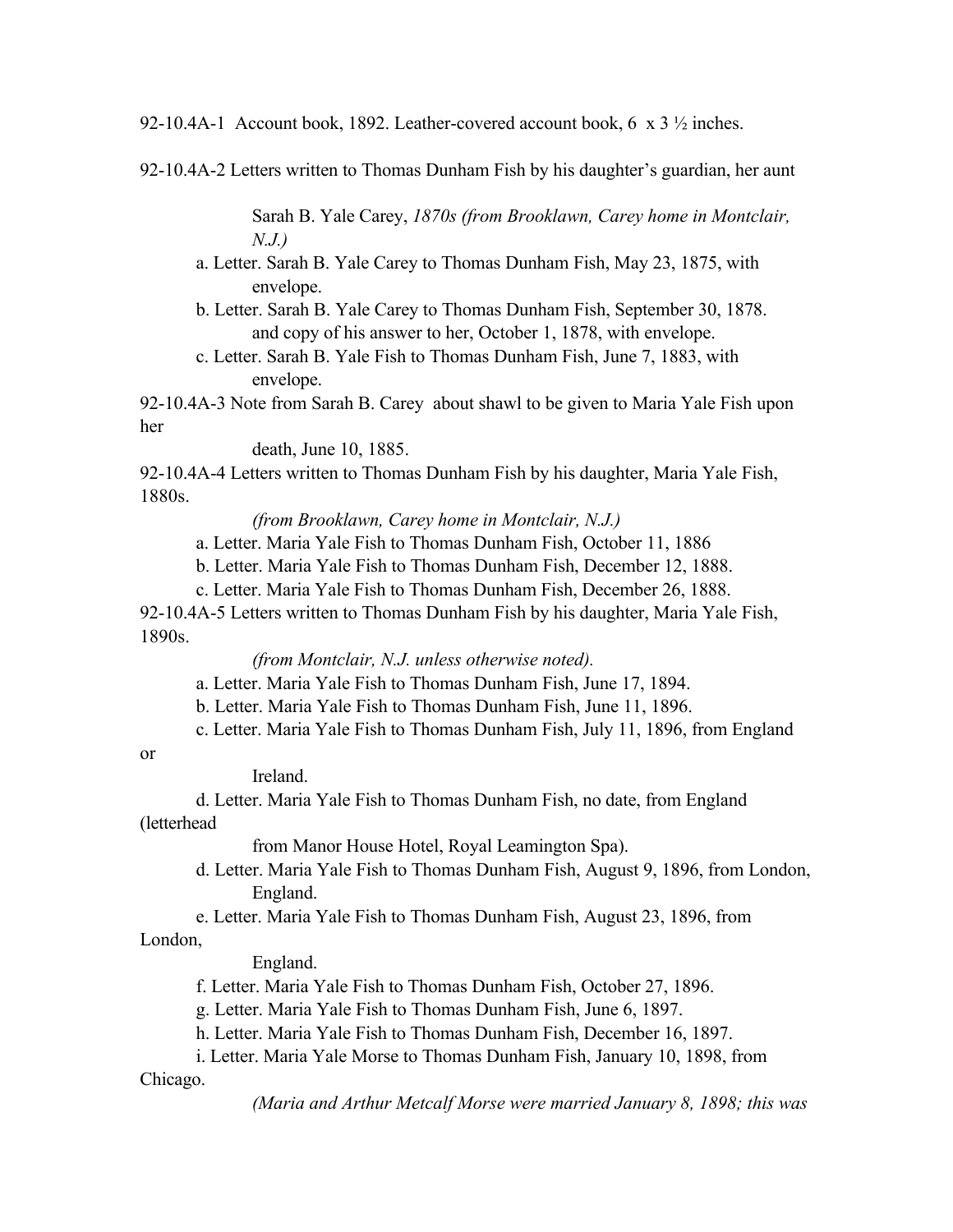*her*

*honeymoon trip)*

j. Letter. Maria Yale Morse to Thomas Dunham Fish, March 16, 1898.

k. Letter. Maria Yale Morse to Thomas Dunham Fish, no date, from Pasadena, California.

- 92-10.4A-6. Letter from Phronia Wood to Maria Yale Fish, March 17, 1897.
- 92-10.4A-7 Magazine clipping. Page from unknown publication, n.d. with poem "The Hat" by

Arthur Guiterman.

92-10.4A-8 Letters. Letters to Maria Yale Morse from Albina ("Albie") D. Fish (married name Winslow), 1925-1929.

#### **BOX 4B**

# **EPHEMERA OF AND CORRESPONDENCE** *FROM* **ARTHUR M. MORSE**

#### **1880s-1940s**

- 92-10.4B-1 Ephemera of Arthur M. Morse, 1880s.
- 92-10.4B-2 Letters in envelopes of Arthur M. Morse, 1891-1892.
- 92-10.4B-3 Letters (loose), 1892.
- 92-10.4B-4 Newsclipping, Falmouth *Enterprise*, October 22, 1898. *Mentions Elijah Swift and Thomas Fish.*
- 92-10.4B-5 Invitation and cards for Cornelia Lee Carey's High School Graduation, South Orange (New Jersey) H.S., 1908.
- 92-10.4B-6 Arthur M. Morse, Shellfish Permit, Falmouth, Mass., 1916.
- 92-10.4B-7 Miscellaneous letters and bills of Arthur M. Morse, 1920s, 1930s, 1940s.
- 92-10.4B-8 Miscellaneous telegrams of Arthur M. Morse, 1930s.

### **BOX 5 CORRESPONDENCE** *FROM* **THOMAS DUNHAM FISH**

### **THOMAS DUNHAM FISH DIARY and TRANSCRIPTION**

### **RECORD BOOKS AND NOTEBOOKS OF CORRESPONDENCE AND SHIPPING BUSINESS**

92-10.5-1 Diary of Thomas Dunham Fish, 1860-1861. Xerox copy, original in the collection

of the South Street Seaport Museum.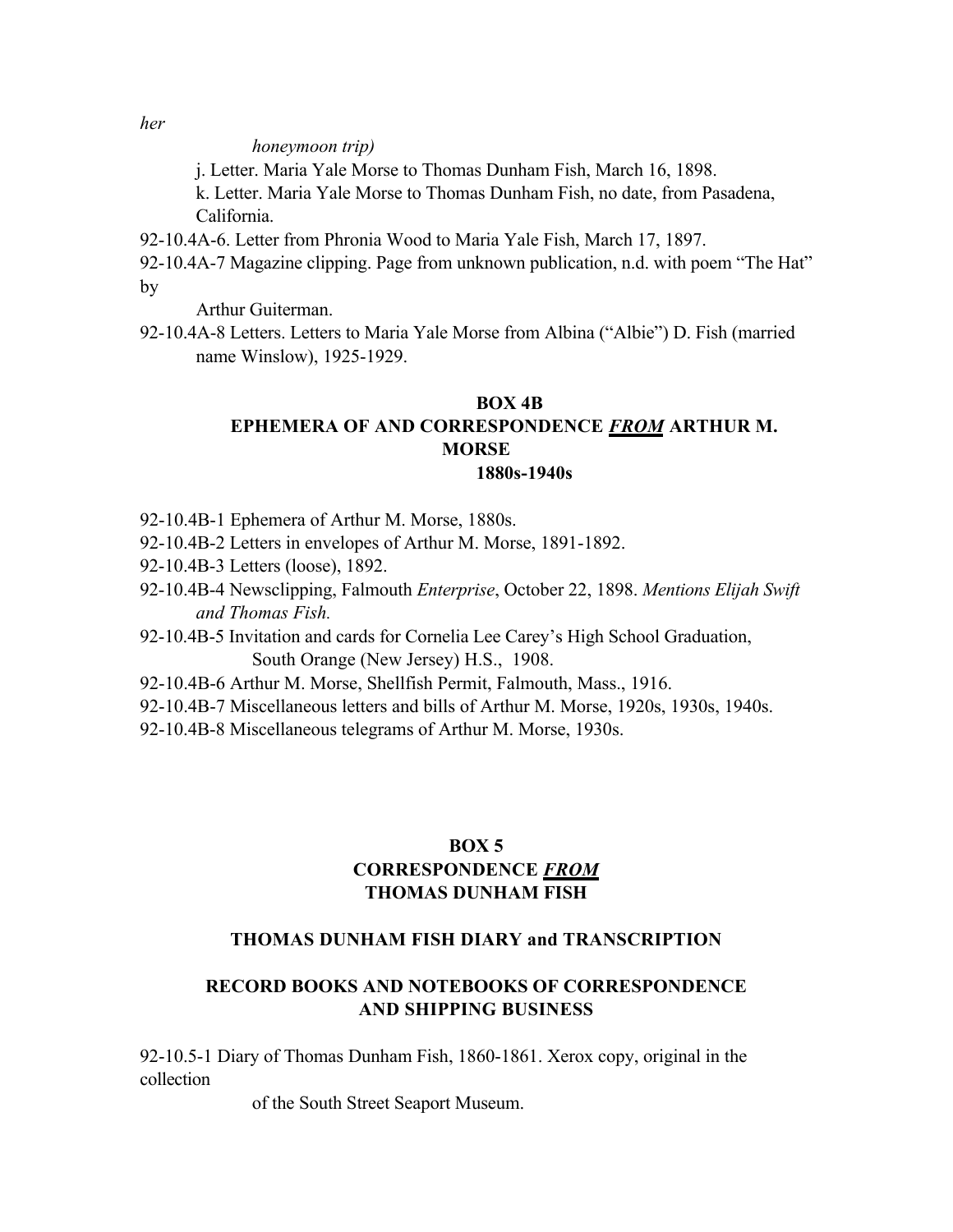92-10.5-2 Diary of Thomas Dunham Fish, 1860-1861. Typewritten transcription by Susan Fletcher Witzell with notes and appendices.

92-10.5-3 Correspondence book, 1897 (copies of letters from Thomas Dunham Fish). Xerox

copy, original in the collection of the South Street Seaport Museum.

92-10.5-4 Correspondence book, 1898-1901 (copies of letters from Thomas Dunham Fish).

Xerox copy, original in the collection of the South Street Seaport Museum.

SMALL ORIGINAL NOTEBOOKS, RECORD BOOKS AND LETTER REGISTERS *All approximately 4 ½ x 3 ½ inches, leather covered – usually black, often gilt edged, unless otherwise noted. Sold by Nathan Lane's Sons. Stationers, Printers, 126 Pearl St. N.Y.*

92-10.5-5 Notebook, 1881. List of ships belonging to Thomas Dunham's Nephew & Co. with

their cargo, plus addresses, expenses and miscellaneous notes.

92-10.5-6 Notebook, January 1882. List of ships belonging to Thomas Dunham's Nephew &

Co. with their cargo, miscellaneous notes and drawings and notes by Thomas

Dunham Fish's daughter, Maria Yale Fish.

92-10.5-7 Notebook, October 1882. List of ships belonging to Thomas Dunham's Nephew &

Co. with their cargo, plus addresses, expenses and miscellaneous notes. 92-10.5-8 Notebook, November 1888. List of ships belonging to Thomas Dunham's Nephew &

Co. with their cargo, plus expenses and miscellaneous notes.

92-10.5-9 Notebook, 1889-1890. List of ships belonging to Thomas Dunham's Nephew &

Co. with their cargo, plus expenses and miscellaneous notes.

92-10.5-10 Notebook, 1892. Miscellaneous notes and expenses. *No cover.*

92-10.5-11 Notebook, June 1892. List of ships belonging to Thomas Dunham's Nephew &

Co. with their cargo, plus expenses and miscellaneous notes.

92-10.5-12 Notebook, 1898-1900. Miscellaneous notes, expenses.

92-10.5-13 Notebook, 1900. Miscellaneous notes, expenses. *No cover.*

92-10.5-14 Notebook, 1901. Miscellaneous notes and expenses. *No cover.*

92-10.5-15 Notebook (for accounts), 1904. Notes, expenses, addresses, railroad timetable.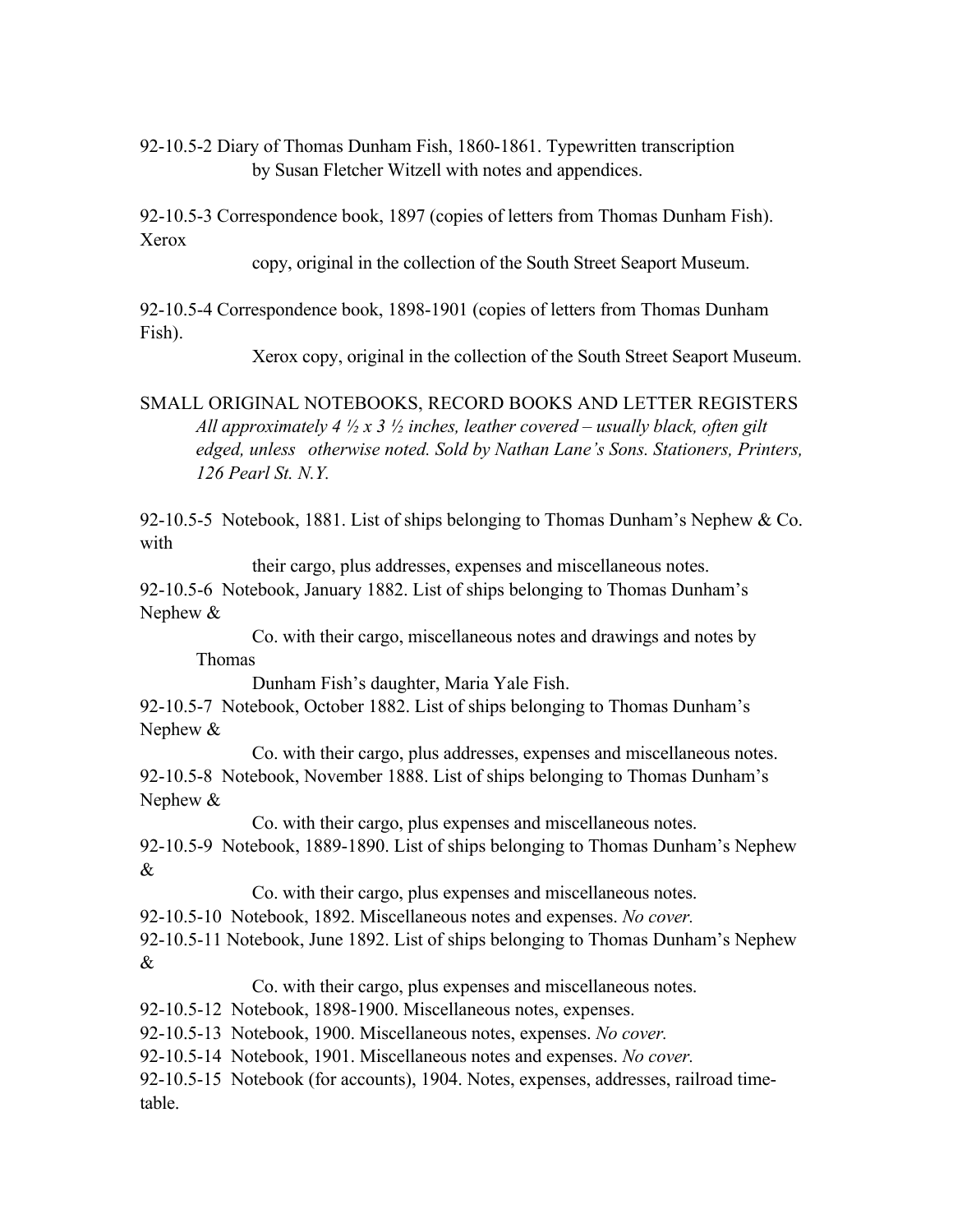Leather cover stamped in gilt: "Presented by Longley, Hale & Co., Bankers and Brokers, 55 Congress Street, 40 Water Street, Boston." 4 ¼ x 2 ¾ inches.

92-10.5-16 Letter Register, 1906. Leather cover stamped in gilt: "Letter Register". *No pencil.*

- 92-10.5-17 Letter Register, 1909. Leather cover stamped in gilt: "Letter Register". *Pencil attached to edge.*
- 92-10.5-18 Letter Register, 1910. Leather cover stamped in gilt: "Letter Register". *Pencil attached to edge.*

92-10.5-19 Letter Register, 1913. Red leather cover stamped in gilt: "Letter Register". *Pencil*

*attached to edge.*

92-10.5-20 Letter Register, 1914. Leather cover stamped in gilt: "Letter Register". *No pencil,*

*contains two blotters.*

92-10.5-21 Letter Register, 1915. Brown leather cover stamped in gilt: "Letter Register". *Pencil*

*attached to edge.*

- 92-10.5-22 Letter Register, 1917. Leather cover stamped in gilt: "Letter Register". *Pencil attached to edge.*
- 92-10.5-23 Letter Register, 1919. Leather cover stamped in gilt: "Letter Register". *No pencil*

*in holder.*

92-10.5-24 Letter Register, 1920-1922. Leather cover stamped in gilt: "Letter Register". *Pencil*

*attached to edge.*

92-10.5-25 Wallet. Dark brown leather, stamped in gilt: "T.D. Fish". Hand-painted image of

swallow with letter in beak on inside.  $5 \times 2 \frac{3}{4}$  inches.

### **BOX 6**

# **DATABASE OF CORRESPONDENCE** *TO* **THOMAS DUNHAM FISH 1848/1857 - 1885**

92-10.6-1. Handwritten database of the correspondence received by Thomas Dunham Fish, 1848-1885, original and 1 copy. *This database was written by Nancy Sullivan , 1993-1995, and identifies certain repeated subjects, ships, captains and other correspondents in letters.*

92-10.6-2 Letter from Nancy Sullivan to Susan Witzell, January 13, 1995.

# **BOX 7A**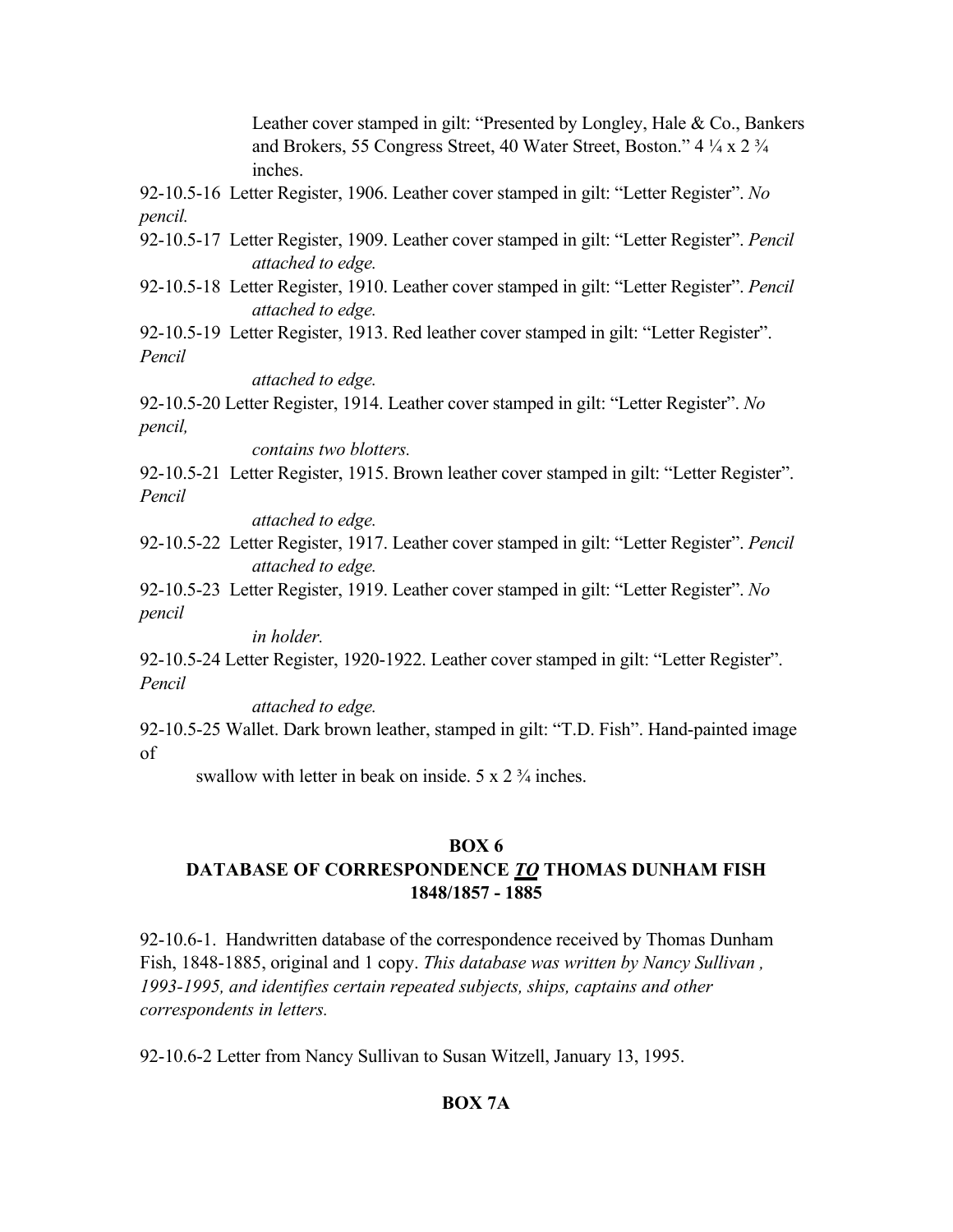#### **Correspondence** *TO* **Thomas D. Fish from Dr. Luther Lyons, 1858-1871**

92-10.7A-1 Letters from Luther Lyons to Thomas D. Fish, 1858-1861.

92-10.7A-2. Letters from Luther Lyon to Thomas D. Fish, 1862-1865. *Includes numerous letters written when Lyons served on various naval vessels in the West Gulf Blockading Squadron during the Civil War as a physician in the U.S. Navy.*

92-10.7A-3 Letters from Luther Lyon to Thomas D. Fish, 1866-1871. *Lyons was still serving*

*as a U.S. Navy physician on ships and at the Academy at Annapolis, Maryland.* 92-10.7A-4. Letters from Luther Lyons to Thomas D. Fish, undated.

### **BOX 7B MISCELLANEOUS CORRESPONDENCE** *TO* **THOMAS DUNHAM FISH 1870s-1920s**

*Letters of particular interest pulled from the letter collection and business receipts and correspondence*

92-10.7B-1 Letters from Josiah P. Luce to Thomas D. Fish about shipments of eels, 1870s. Copies and transcriptions.

92-10.7B-2 Letters from various correspondents to Thomas D. Fish about shipment of cranberries

a. Letter. Letter from Braddock Gifford to Thomas D. Fish, November 3, 1873.

- b. Receipt and letter. Receipt from New Bedford & New York Steamship Co., October 19, 1878, attached to letter from Jabez Davis to Thomas D. Fish.
- c. Receipt and postcard. Receipt from New Bedford & New York Steamship Co., October 23, 1878, attached to postcard from S.M. Norton

d. Letter. Letter from H.L. Fish to Thomas D. Fish, n.d. (letter paper eaten by insects).

92-10.7B-3 Letters, letter transcriptions, receipts and account sheets for Thomas D. Fish, 1870s

and 1880s. Xerox copies.

a. Letter. Letter from Captain Warfalen, Liverpool, February 8, 1874. Xerox copy.

b. Letter. Transcription of letter from Captain Warfalen, Liverpool, February 8,

1874.

copy.

Xerox copy.

c. Letter. Letter from Captain Warfalen, Isle of Islay, February 18, 1874. Xerox

d. Letter. Transcription of letter from Captain Warfalen, Isle of Islay, February 18,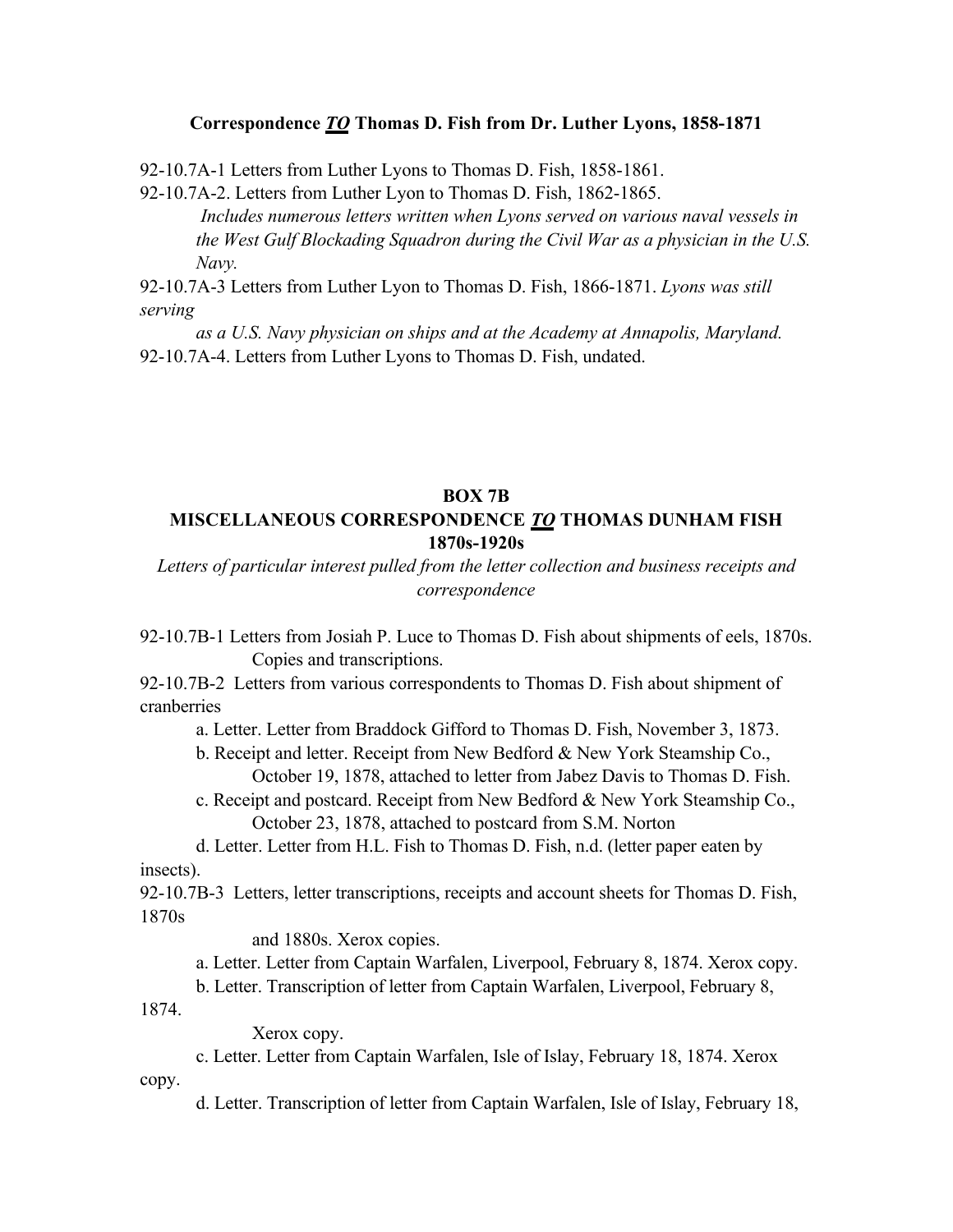1874.

Xerox copy.

e. Account sheet. Accounts for Ship *Caravan*, 1873-1874 .Xerox copy.

f. Account sheet. Accounts for Ship *Caravan*, 1875-1876 Xerox copy.

g. Account memorandum. Memorandum from Sanford & Kelley, Bankers and

Brokers,

New Bedford for 25 shares Morse Twist Drill Machine Co., June 6, 1887.

Xerox

copy.

h.. Letter. Letter from Captain J.T. Daggett, Antwerp, January 30, 1888. Xerox copy.

i. Letter. Letter from Captain J.T. Daggett, St. John, April 7, 1889. Xerox copy.

j. Letter. Letter from Captain J.T. Daggett, St. John, April 23, 1889. Xerox copy.

92-10.7B-4 Bills and letters to Thomas D. Fish from Stephen W. Carey, Jr., 1906-1925.

92-10.7B-5 Receipts for newspaper subscriptions and newspaper.

a. Newspaper. Supplement to the Falmouth *Enterprise*, June 9, 1906.

b. Receipts from Charles S. Burgess, for subscriptions to the Falmouth *Enterprise*, 1909 -1917.

c. Receipts from The Cape Cod Syndicate (8 Cape Cod newspapers) for subscriptions

to the Falmouth *Journal*, 1914 and 1915.

92-10.7B-6 Letters. Letter from Thomas D. Fish to C.P. Grandville, First Assistant Postmaster,

Washington, D.C., stamped April 4, 1908, and his response, stamped April 6, 1908.

92-10.7B-7 Bills. Bills from Charles H. Gifford, Superintendent of Oak Grove Cemetery to

Thomas D. Fish, for Lot 162, 1909-1914, 1916-1917.

92-10.7B-8 Bills. Bills and receipts from Woods Hole Yacht Club to Thomas Dunham Fish, for

dues, 1909-1917, and Quissett Yacht Club, 1913.

92-10.7B-9 Bills. Bills from George W. Fish, Quissett Harbor House Proprietor, 1910 and 1913.

92-10.7B-10 Receipts. Receipts for Safety Deposit Box, Falmouth, Mass. for Thomas D. Fish,

### 1911-1917

92-10.7B-11 Letters to Thomas D. Fish from family members and others, 1912-1929

a. Letters from "Alba" (Albina Daggett Fish, his brother Joseph's older daughter) 1912,

1917, 1922.

b. Letters from Helen Fish (his brother Joseph's younger daughter), 1916.

c. Letter from "Metty" (Arthur Metcalf Morse, Jr.), 1921.

d. Letters and receipts from Joseph C. Fish, 1924, in envelope.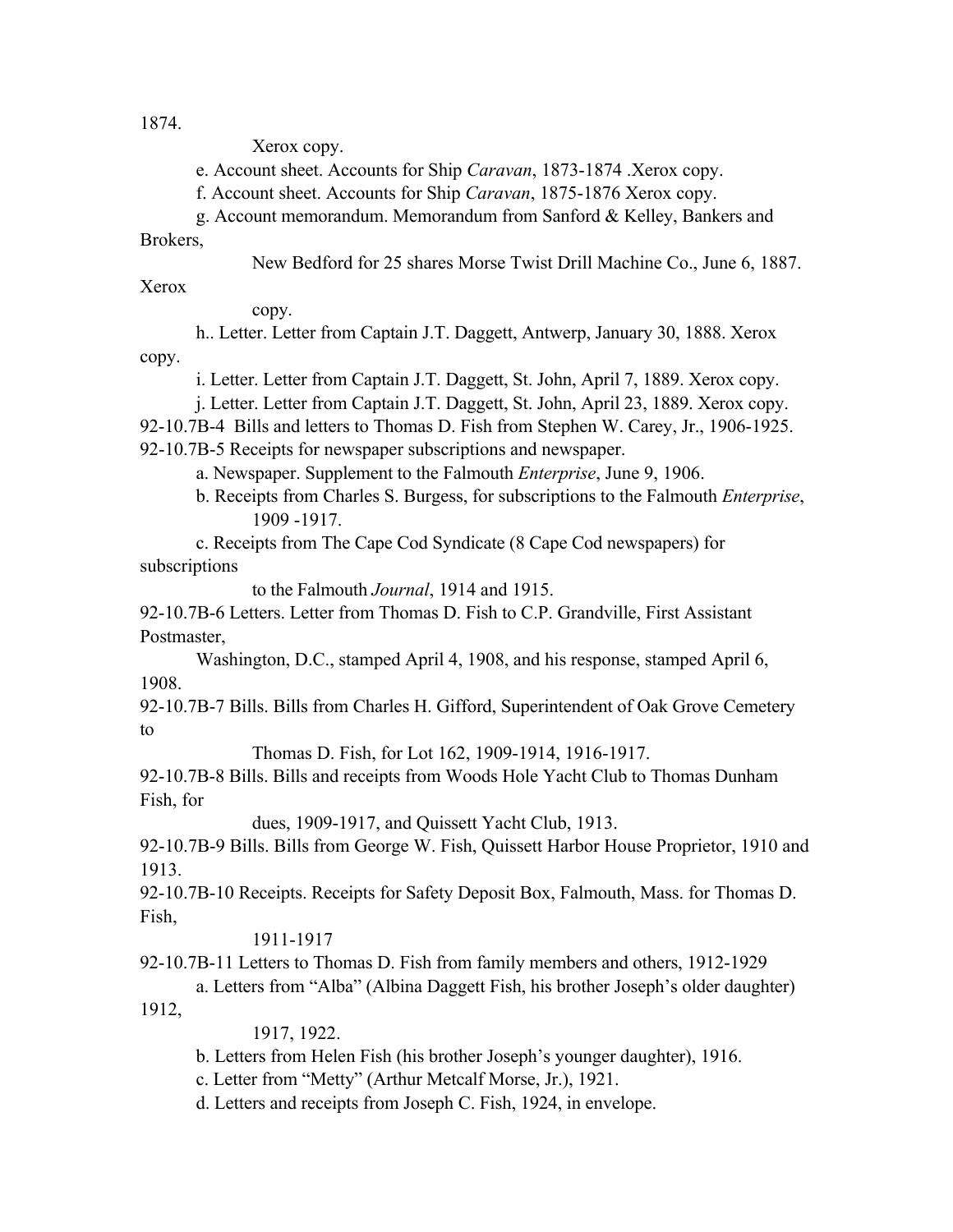e. Letters from unknown correspondent (from Orlando, Florida), 1924, in envelope.

#### **BOX 8**

### **Correspondence** *TO* **Thomas D. Fish, 1857-1885**

92-10.8-1 Letters to Thomas D. Fish from various members of the Stocking family, 1874-1885

92-10.8-2 Letters to Thomas D. Fish from correspondents, 1857-1885.

*The letters are kept as T.D. Fish had kept them, folded into narrow vertical pieces, with*

*correspondent's name on the back with the date received. The box holds four rows* 

*of* 

*folded letters with acid-free markers between groups by year. Originally the years* 

*were*

*separated by cedar shingles, which did not stain the paper at all. The shingles and the letters were in a sea chest.*

See Sullivan database for details.

### **BOX 9 Correspondence** *TO* **Thomas D. Fish, 1886-1895**

92-10.9-2 Letters to Thomas D. Fish from correspondents, 1886-1895.

*The letters are kept as T.D. Fish had kept them, folded into narrow vertical pieces,* 

*with*

*correspondent's name on the back with the date received. The box holds four rows* 

*of* 

*were*

*folded letters with acid-free markers between groups by year. Originally the years* 

*separated by cedar shingles, which did not stain the paper at all. This box has a selection of the original shingles (now wrapped in acid-free paper). The shingles* 

*and*

*the letters were in a sea chest.* See Sullivan database for details.

### **BOX 10 Correspondence** *TO* **Thomas D. Fish, 1896-1925**

92-10.10-2 Letters to Thomas D. Fish from correspondents, 1896-1925.

*The letters are kept as T.D. Fish had kept them, folded into narrow vertical pieces,* 

*with*

*correspondent's name on the back with the date received. The box holds three rows*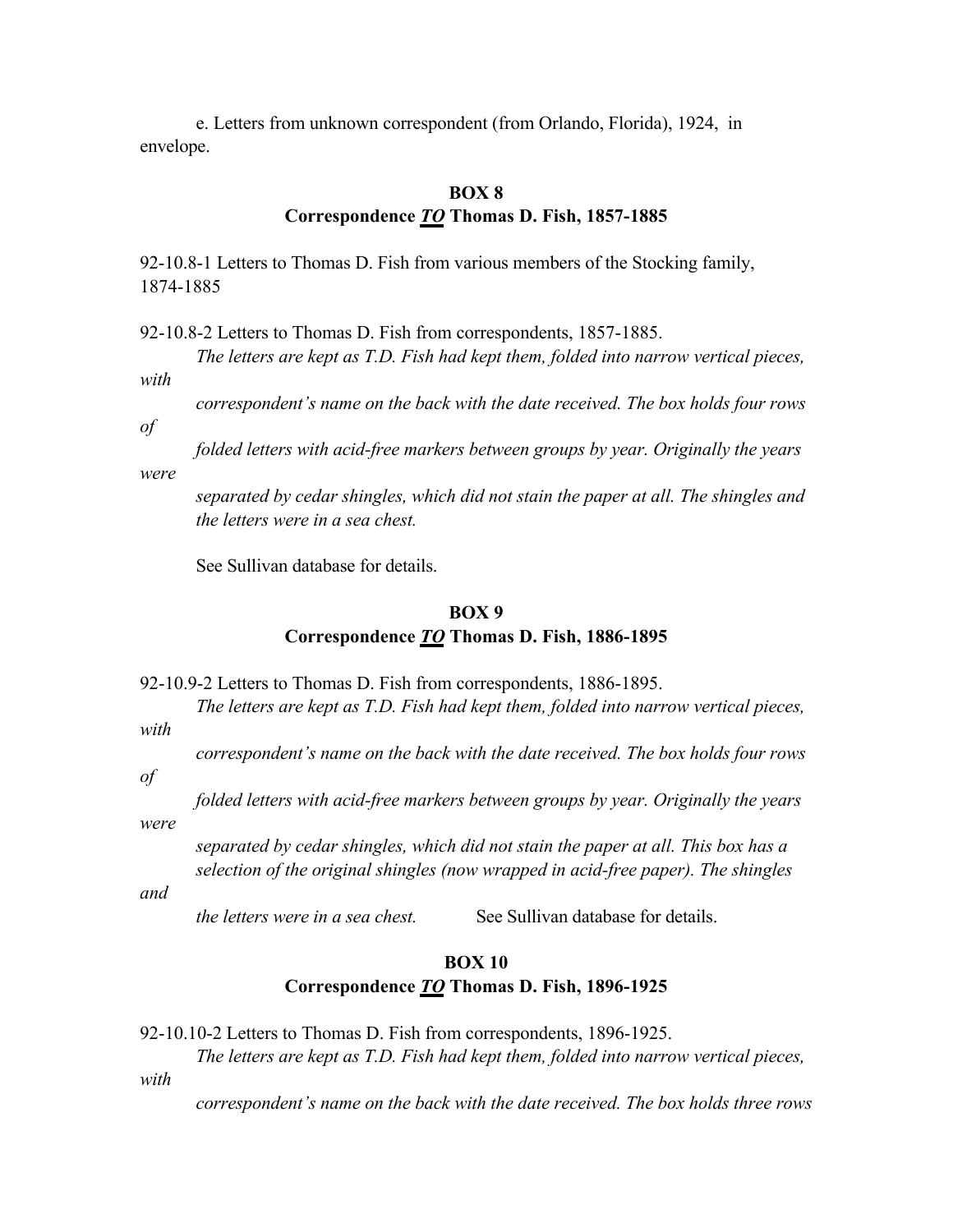*of* 

*folded letters with acid-free markers between groups by year. Originally the years* 

*were*

*separated by cedar shingles, which did not stain the paper at all. This box has one shingle, labeled (in a protector sheet). The shingles and the letters were in a sea chest.*

See Sullivan database for details.

### **BOX 11**

### **Estate Papers and Correspondence for Relatives and Friends**

92-10.11-1 Estate papers of Mrs. P. Daggett (Martha Luce Daggett) (1779-1857), to 1880 92-10.11-2 a,b,c Estate papers of Nehemiah P. Baker (1823-1911), 3 envelopes 92-10.11-3 Estate papers of Mary Woodruff 92-10.11-4 Papers for admittance of Mrs. Shropshire to The Miriam Osborne Home, 1908 92-10.11-5 Bank statements, Falmouth National Bank account, Thomas D. Fish, 1918-1921

### **BOX 12**

### **Wedding Announcements and Invitations, Other Invitations, Thank-you Notes Calling Cards Insurance policies Assorted bills for Thomas D. Fish**

- 92-10.12-1 Forty-Two wedding invitations and announcements, thank-you notes and miscellaneous invitations in envelopes, 1880s, 1915-1917
- 92-10.12-2 Twenty-Five "At Home" cards in envelopes, n.d.
- 92-10.12-3 "Sundry Cards" (Calling cards) in envelope
- 92-10.12-4 Invitation to Falmouth's Two Hundredth Anniversary of Incorporation (1886)
- 92-10.12-5 Insurance policies
	- a. Phenix Insurance Company, Policy for Thomas D. Fish, 1875-1876
	- b. Barnstable County Mutual Fire Insurance Co., Policy for Love J.

(Shiverick)

### Fish, 1892

- 92-10.12-6 Miscellaneous
	- a. War Revenue Schedule, Stamp Taxes, 1898
	- b. Falmouth and Sandwich Tax Bills, early 1900s
- 92-10.12-7 Bills: 1908, 1909, 1910
- 92-10.12-8 Bills: 1911, 1912
- 92-10.12-9 Bills: 1913, 1914
- 92-10.12.9 Bills: 1915, 1916, 1917, 1918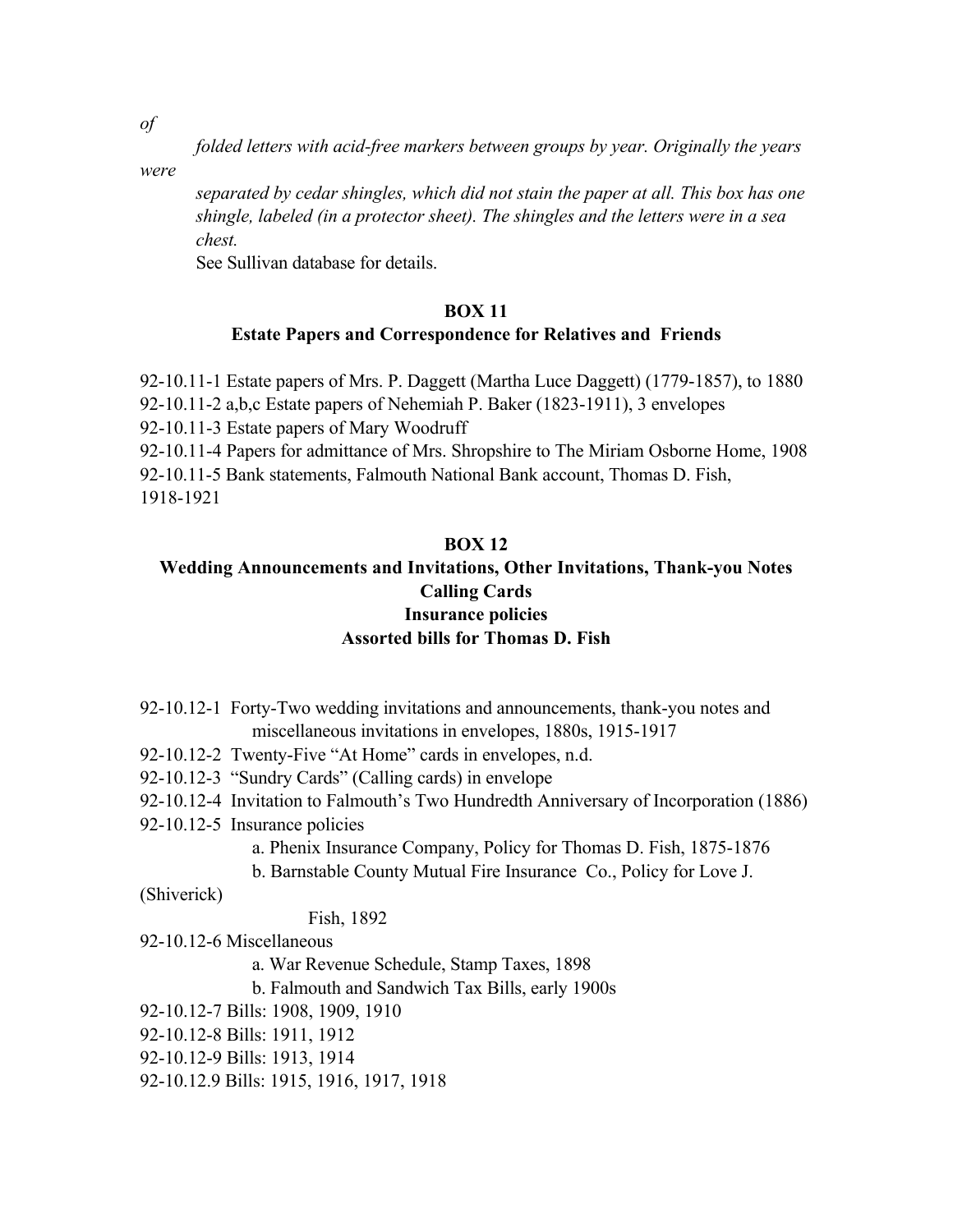### **BOX 13 Artifacts, Ephemera, Small Books and Booklets**

92-10.13-1 Domino set in green paper case.

92-10.13-2 Paperweight with photo (faded sepia) of Quissett Harbor and Harbor House from the

Fish Homestead.

92-10.13-3 Packet wrapped in brown paper and string marked "This made by Miss Eva Tappan

for Maria Y. Fish" (contents unknown)

92-10.13-4 Bone covered "leaves" of ivory with metal hinge and decorative arms on cover (aide-

memoir?)

92-10.13-5 Wick cutter. Rusted metal with scissor handle.

92-10.13-6 Leather wallet with calling card and booklet inside

Books, booklets and pamphlets:

92-10.13-7 Book. Arthur's Juvenile Library. *Who Are Happiest? And Other Stories* by T.S.

Arthur, 1854.

92-10.13-8 Booklet. *Story of the Morning Star, The Children's Missionary Vessel* by Rev. Hiram

Bingham, Jr., Missionary to Micronesia. Boston: Published by the American Board,

Missionary House, 33 Pemberton Square, 1866.

92-10.13-9 Booklet. *The Rev.Irl. R. Hicks Almanac*, 1905.

92-10.13-10 Pamphlets. Quissett harbor House, Quissett, Massachusetts, Opens for the Summer

Season of 1907 on June  $15<sup>th</sup>$ . Advertising pamphlet, two copies.

92-10.13-11Book. *Land Birds BIRD GUIDE, Part 2, Song and Insectivorous Birds East of the* 

*Rockies* by Chester A. Reed, 1913. Inscribed: Albinia Y. Morse From A. Metcalf Morse

Jr. Carey Yale Morse, Cushman Morse, Sept. 14, 1914.

92-10.13-12 Booklet. *A Pickle For The Knowing Ones* by the late Lord Timothy Dexter (Reprint

Edition of 1838), Historical Society of Old Newbury, Newburyport, Mass. 1916. 92-10.13-13 Booklet. *Then and Now, Verses of Two World Wars 1917-*1941 by Sapper William

Neill, 98136 Royal Engineers. Published by William Neill, Falmouth, Mass., 1941. 92-10.13-14 Booklet. *The Old Farmer's Almanac, 1935* by Robert B. Thomas, Boston, Mass.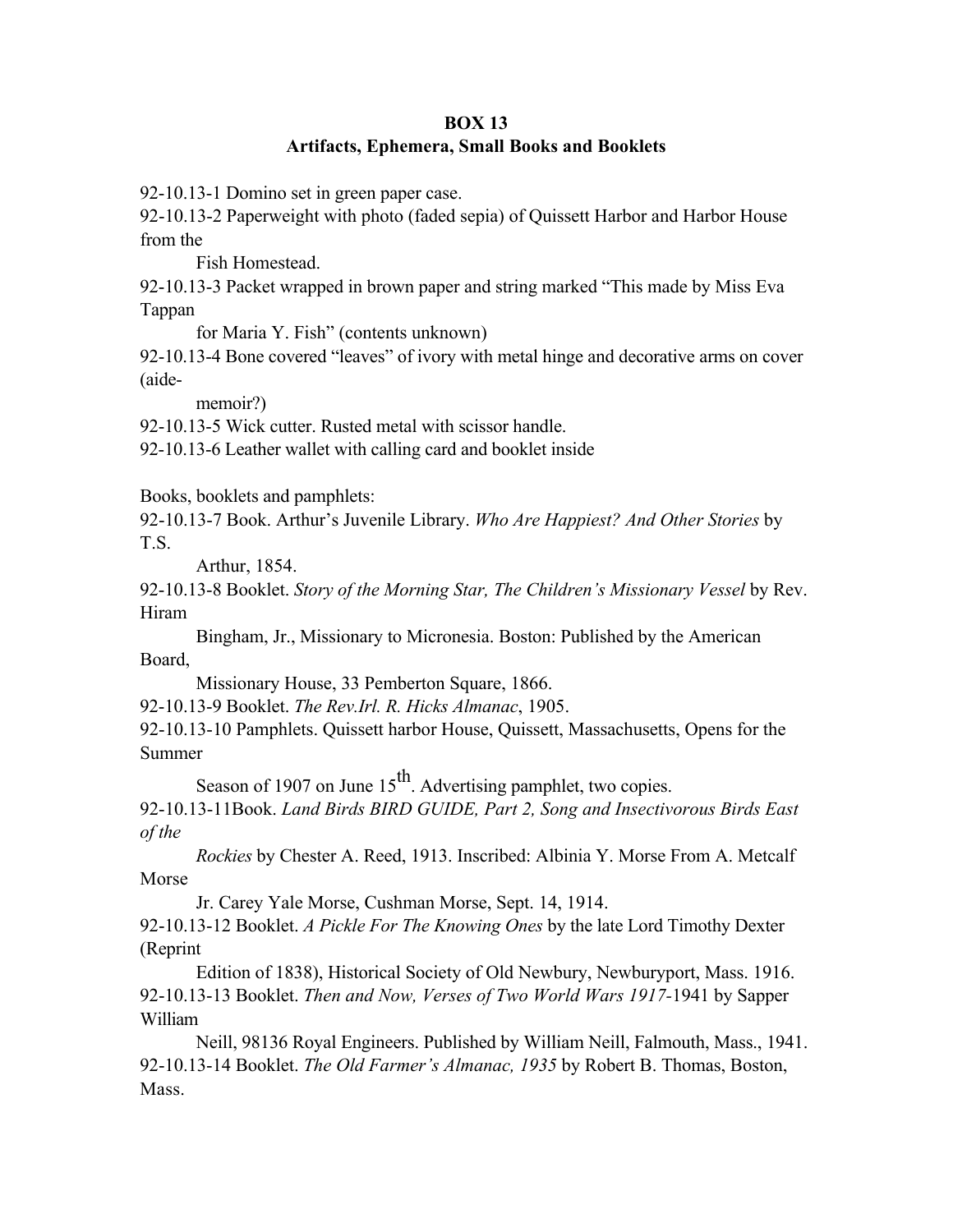92-10.13-15 Sea moss albums:

- a. Paper album of Sea Mosses. Beige cover with green ribbon, hand painted cover with fish forming letters.
- b. Paper album of Sea Mosses. Pale blue cover with green cord, hand painted cover . with fish forming letters.
- c. Paper album of Sea Mosses. Pale blue cover with light ribbon, hand painted cover.

with fish forming letters.

- d. Envelope with album of Sea Mosses, green ribbon.
- e. Envelope with album of Sea Mosses, red ribbon.
- f. Paper album of Sea Mosses. Beige cover with dark green ribbon, hand painted

cover

with fish forming letters and sailboat in center.

92-10.13-16 Miscellaneous paper items:

- a. Envelope labeled "Tracks" with small paper copies of Tracts inside
- b. Envelope labeled Mr. R. J. Lyons with invitation inside to the  $130<sup>th</sup>$  Anniversary

dinner

of the Friendly Sons of Patrick (1784-1914).

- c. Pencil drawing of rayed flowers, labeled "Maria", Quissett August 4, 1881". (Maria Y. Fish was 7 years old at this date).
- d. Paper dolls
- e. Envelope addressed to Thomas D. Fish, "Unadilla House", Unadilla, New York, Otsego County, note written at top "ship painted on leaf, bird". Inside

envelope:

1. Thin cardboard painted with foliage and ground with bird made of

feathers.

Reverse says "Wildwood", July 4, 1880.

2. Small envelope with small thin pieces of bone (?). Envelope says

"Whalebone,

I think", AMM, Jan 30".

92-10.13-17 Tissue paper with image of woman with axe glued on, probably of Carrie Nation,

the prohibition crusader. Labeled "Put it down for M.Y.M."

92-10.13-18 Naushon telephone numbers, June 1938. Printed cardboard.

92-10.13-19 Handwritten notes:

a. Handwritten note, pen and ink on letterhead of Mrs. A. Metcalf Morse Jr., Hurricane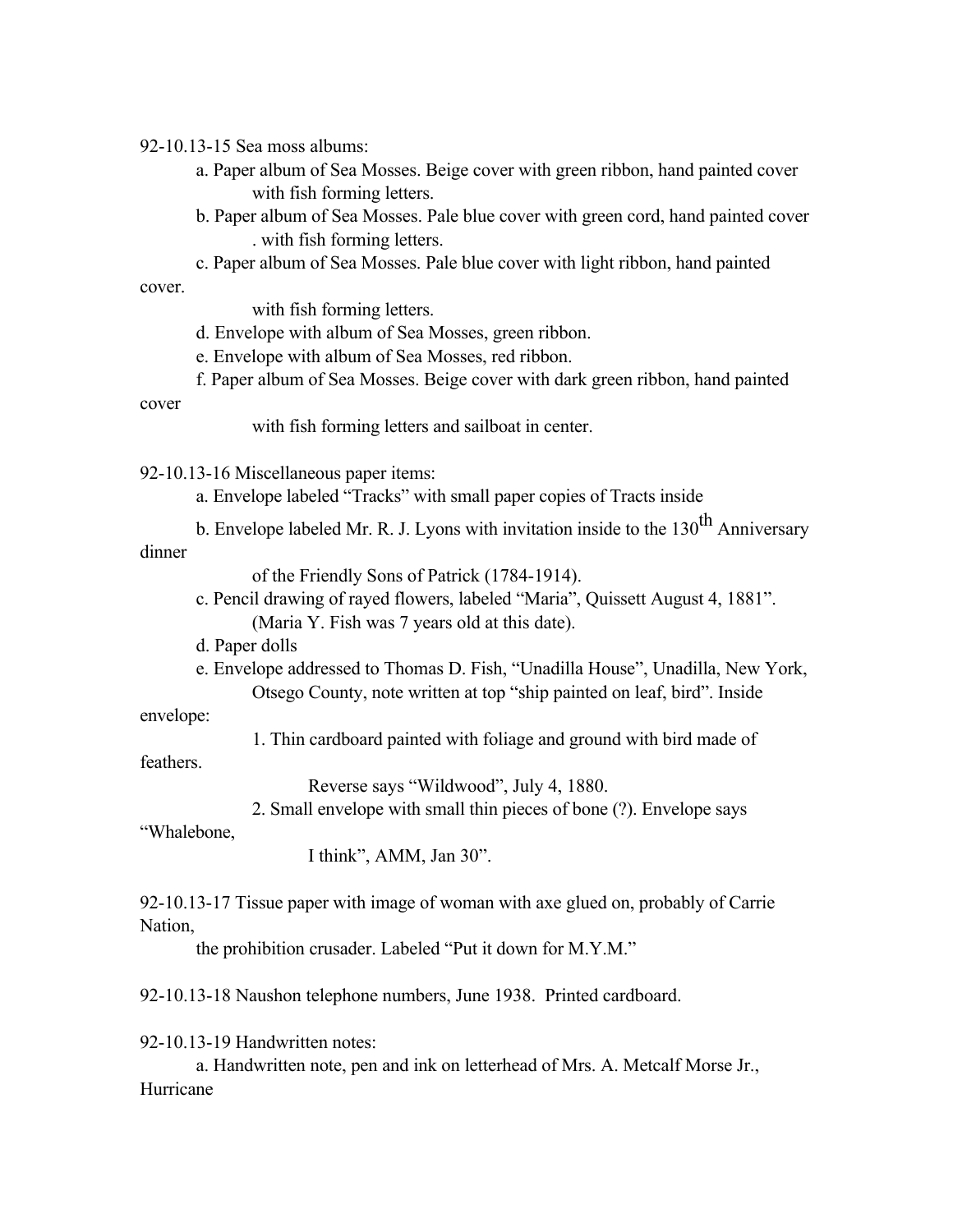Hall, Quissett harbor, Falmouth, Mass. Jan. 1963. Describes some of the

clothing

which was later put into the Fish-Morse Collection.

- b. Handwritten list of clothing, which was later put into the Fish-Morse Collection.
- c. Xerox copy of 92-10.4A-3, Note from Sarah B. Carey about shawl to be given

to

Maria Yale Fish upon her death, June 10, 1885.

#### **BOX 14 Books**

92-10.14-1 *Book of Psalms*, n.d. Inscribed "Joseph L. Fish".

92-10.14-2 *American Common-School Reader and Speaker.* John Goldsbury and William Russell, Boston: Tappan and Whittemore ..., 1844.

92-10.14-3 *The Book of Common Prayer...According to the Use of the Protestant Episcopal*

*Church in the United States of America*. New York, Stanford and Swords, 1853. Cover stamped in gilt: "John Doyle", "1855"; spine stamped "Church Service."

92-10.14-4 *Deacons* by W.H.H. Murray, Boston, Henry L. Shepherd and Company, 1875.

92-10.14-5 *English Reader*, n.d. Inscribed "Peter Daggett", "Martha (Luce").

92-10.14-6 *Mayhew's Practical Bookkeeping* by Ira Mayhew. Nichols and Hall, 1871 (Boston).

#### **BOX 15**

### **Unframed Art Prints Belonging to the Morse Family**

### **BOX 16**

### **CLOTHING**

(Originally Box 13)

#### 92-10.16

a. Wedding dress (?) of Albina Daggett Yale Fish (1848-1874), wife of Thomas Dunham Fish (married June 16, 1870). Tan thin fabric (probably originally white or offwhite) silk (?) with white flower embroidery scattered on fabric. *Bodice very short, lined with polished cotton and boned, 1860s style. Skirt not intact but in sections, with fringed trim. Family tradition may have said this was Albina's wedding dress but this style would have been very old-*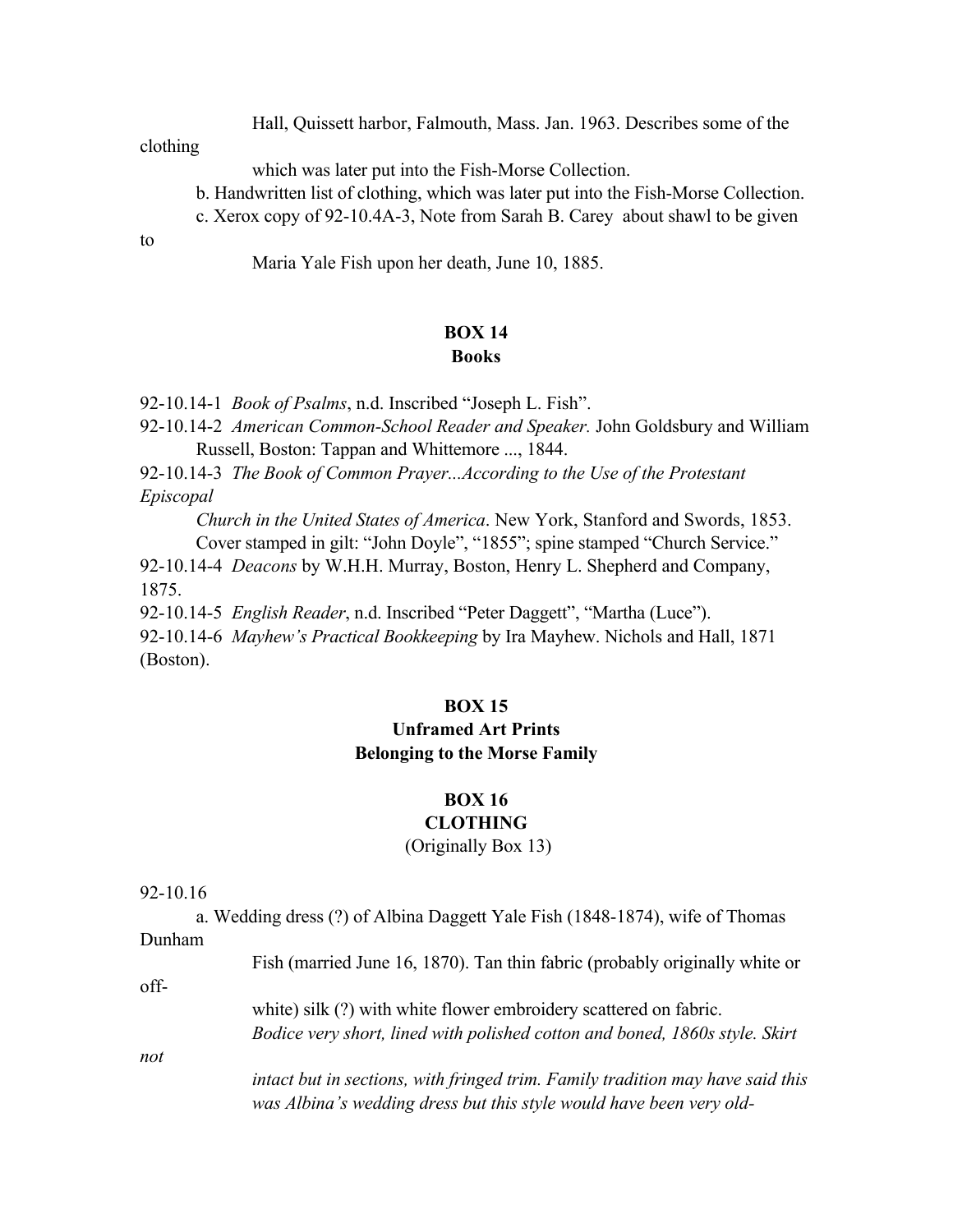#### *fashioned in 1870*.

b. Two cream satin pieces with fringe.

c. Coffee-colored silk underskirt, with olive green twill-tape waist-band, bands of

fuchsia

pink silk trim near hem area, hem trimmed with fuchsia pink silk with pinked edge.

- d. Coffee-colored silk over-skirt, with pink fuchsia silk pinked edging.
- e. Coffee-colored silk bodice, fitted with darts and long skirt, with pink fuchsia silk pinked edging.

*These three pieces are characteristic of 1870s style, and perhaps this was Albina's wedding dress. Kay Morse's notes (see Box 13) are not specific enough to identify which is which.*

#### **BOX 17**

### **CLOTHING**

### (Originally Box 14)

#### 92-10.17

a. Petticoat, thin white floral-embroidered cotton, worn for January 6, 1898 wedding of

Maria Yale Fish to Arthur Metcalf Morse.

- b. Bodice of off-white and pink "pineapple" fabric, draped front with leg-o-mutton sleeves with cotton lace trim, 1890s, belonging to Maria Yale Fish.
- c. Skirt of off-white and pink "pineapple" fabric, 1890s, belonging to Maria Yale Fish.
- d. Bodice of purple, tan and gold silk print with fine net lace frill over center, leg-omutton sleeves with fine net lace at cuffs, 1890s.
- e. Skirt of purple, tan and gold silk print, 1890s.
- f. Pink silk satin petticoat, n.d.
- g. Man's shirt, collarless, of unbleached cotton, n.d. (mid-19<sup>th</sup> century to late 19<sup>th</sup> century).
- h. Horsehair (? ) petticoat or underskirt with black cotton stripe decoration in

#### diamond

pattern, c.1850s-1860s.

- i. Ivory silk satin surah skirt, 1890s, belonging to Maria Yale Fish Morse.
- j. Ivory silk satin surah bodice with thin silk trim, 1890s, belonging to Maria Yale

Fish

Morse.

k. Man's evening vest of textured white cotton, n.d.

#### **BOX 18**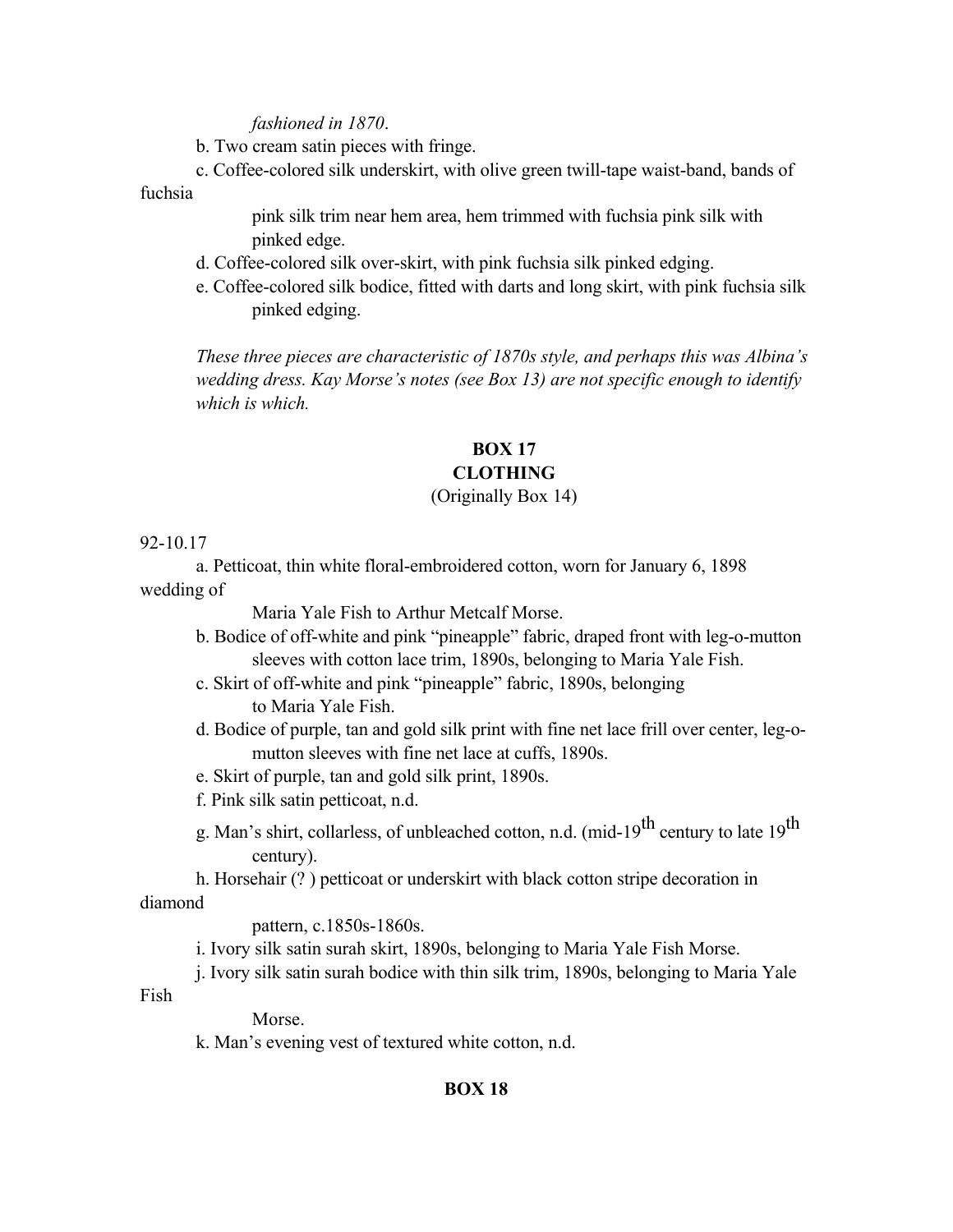#### **CLOTHING**

### (Originally Box 15)

#### 92-10.18

|           |  |  |  |  |  | a. Cloak, black wool, with black silk braid trim (two rows plain and one row |  |
|-----------|--|--|--|--|--|------------------------------------------------------------------------------|--|
| elaborate |  |  |  |  |  |                                                                              |  |

design), n.d. Tag attached near collar labeled "KEM: Grandma Morse's

Cloak".

- b. Cape, black silk faille. Short cape with black silk ruffle at neck and black cotton lace ruffle below, wide black satin tie. Lined with navy blue and goldcolored print silk. Tag attached labeled "MYM Cape around 1890".
- c. Bodice, black silk satin, fitted with darts and peplum, c. 1870s. Tag attached near collar labeled: "A. Y. Fish, MYM's mother". (Albina Daggett Yale Fish, mother of Maria Yale Fish Morse, died 1874).
- d. Bodice, black wool with plain braid trim, fitted with darts and peplum, c. 1889.

#### Tag

attached to front button hole labeled: "MYM, riding habit, about 1889."

e. Bodice, striped black and tan wool, with collar of embroidered red velvet and turquoise

> trim. Brass and enamel buttons in shades of blue with bead edges. Tag attached labeled: "MYM traveling outfit, 1898" (for her honeymoon trip).

## **BOX 19 CLOTHING AND QUILTS**

(Originally Box 16)

#### 92-10.19

- a. Dress. Child's blue-white check cotton, c. 1850s-1860s.
- b. Petticoat. White cotton with one-inch wide heavy lace insertion on diagonal. Also labeled as wedding petticoat for Maria Yale Fish's wedding, January
	- 6, 1898. See 92-10.17a. More than one petticoat could have been worn.
- c. Duster. Long overcoat, brown linen, n.d.
- d. Collar and pieces. Set of linen cuffs, collars and lining pieces for man's shirt or

lady's

#### bodice.

e. "Victory bag". Natural canvas with red "V" and blue "Victory", World War II

era.

ends.

f. "Victory bag". Navy blue canvas with faded red "V" handle and printed words in white: "Victory. It's In The Bag", World War II era.

g. Tippet (scarf-like shawl). Crocheted black and red wool, with red satin ribbon at

h. Quilt. Square diamond pattern of purple, blue, pink and green cotton with purple edging.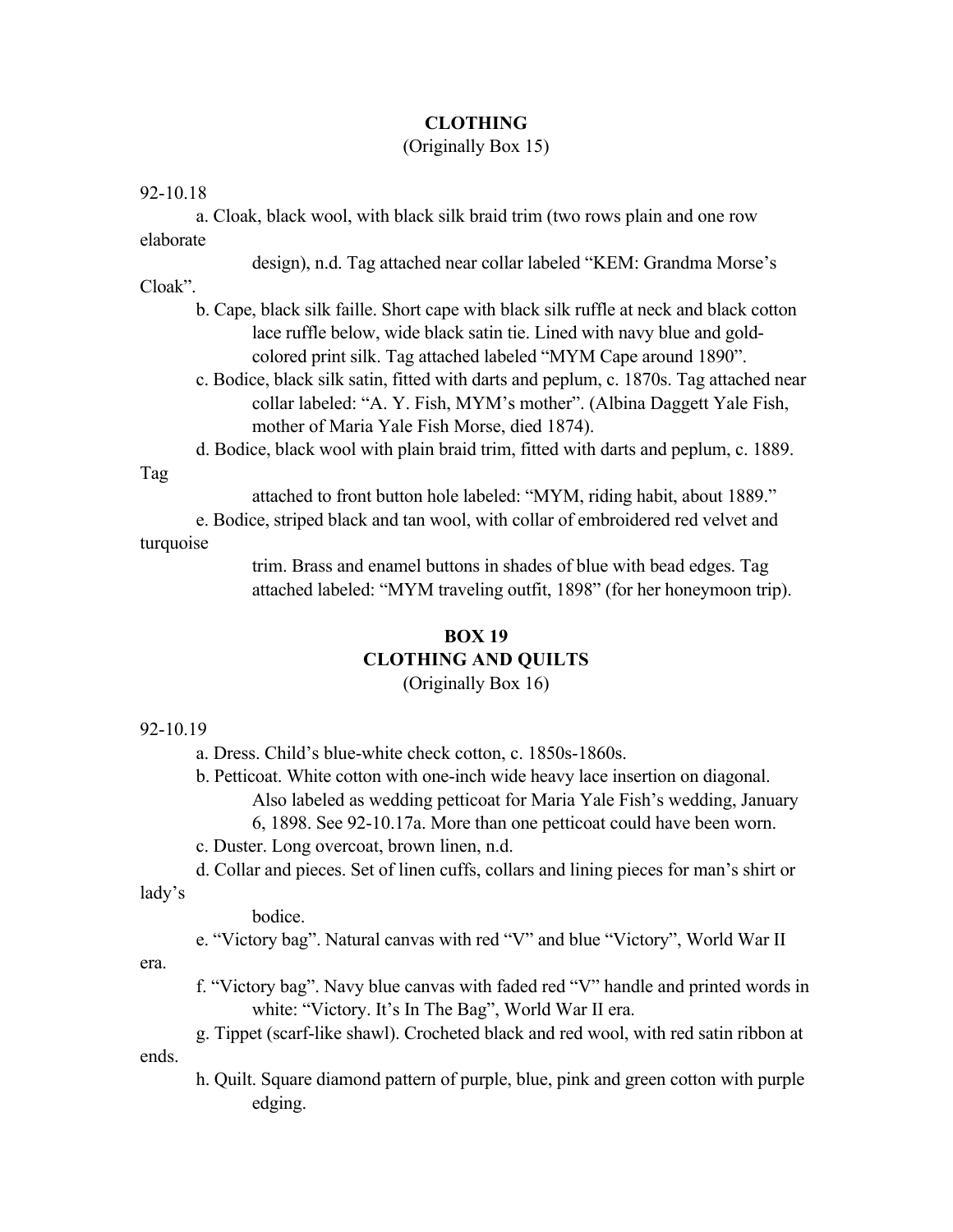i. Quilt. Square brown-tone calico 4-part pattern on green calico background, rust with

white polka dot backing.

j. Quilt. Blue, pink and black/white diamond pattern in squares on black/white sprigged

backing.

# **BOX 20 PAISLEY SHAWLS**

(Originally Box 17)

### 92-10.20

a. Paisley shawl, coarsely woven wool in red, orange, pink and turquoise pattern with

white center.

b. Paisley shawl, finely woven wool and silk in red, orange, tan and olive green.

c. Paisley shawl, fairly fine wool in red pattern, long and narrow early  $19<sup>th</sup>$  century style

in red, with pieced and banded edges at each end.

### **BOX 21 PAISLEY SHAWL**

(Originally Box 18)

92-10.21 Coarsely woven wool paisley shawl in bright colors, embroidered.

## **ARTIFACTS**

92-10.22 Tackle blocks: 1 single, 1 double

92-10.23 Miniature china sets, mostly miniature washing stand items, in wooden box from Colgate & Co. soap, lined with newspaper from Newark, N.J., n.d. (after

1919).

a. White with gold band pieces (pitcher, wash bowl, grooming set, cup)

b. White with gold band, pink roses, aqua section with red banding (pitcher, wash bowl, grooming set, cups)

### **BOX 24**